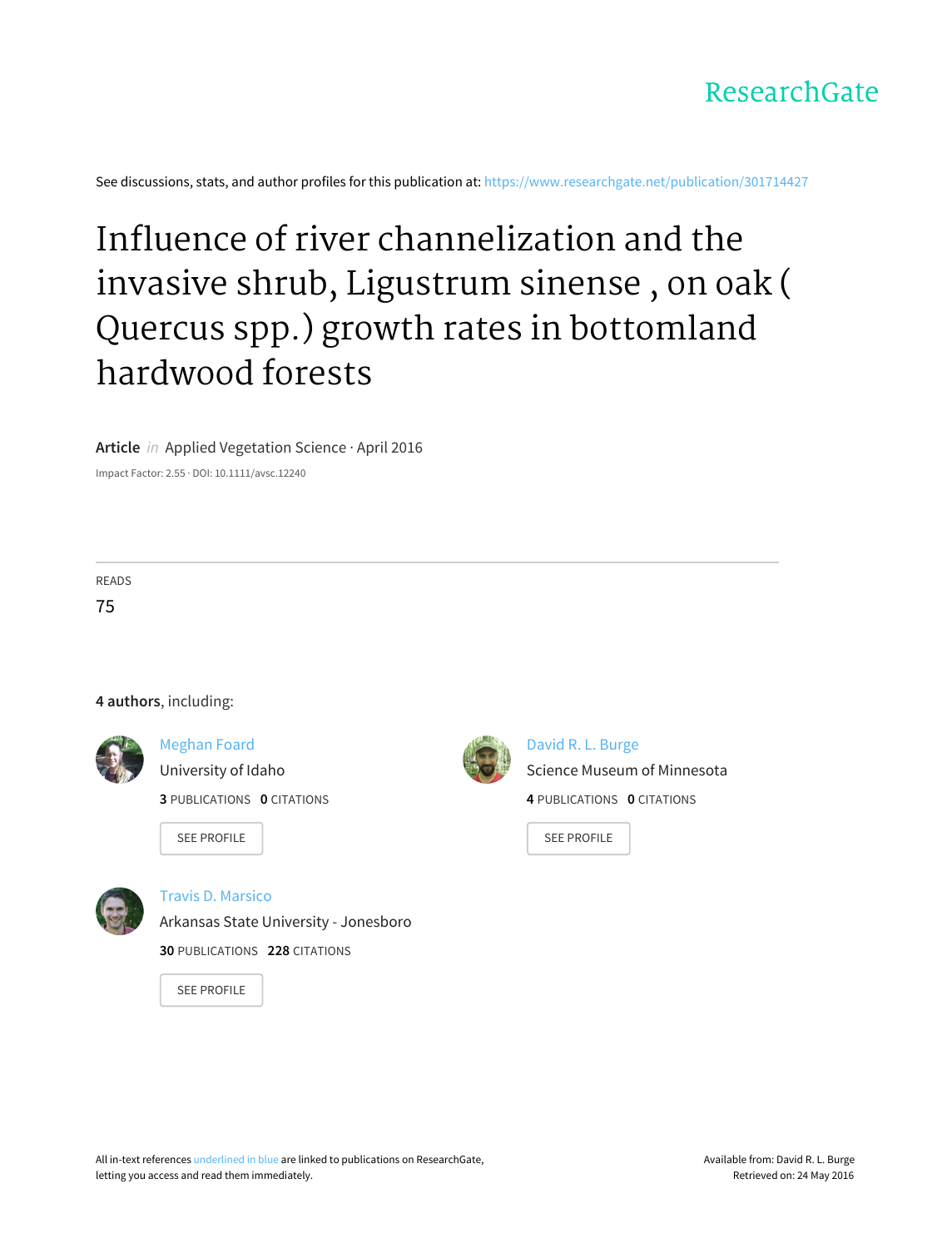

Applied Vegetation Science  $\blacksquare$  (2016)

# Influence of river channelization and the invasive shrub, Ligustrum sinense, on oak (Quercus spp.) growth rates in bottomland hardwood forests

Meghan Foard, Dorian J. Burnette, David R. L. Burge & Travis D. Marsico

#### Keywords

Bottomland hardwood forests; Channelization; Chinese privet; Dendrochronology; Flood pulses; Forested wetlands; Hydrology; Ligustrum sinense; Riparian forests; Tree ring dating; Woody invasive species

### Abbreviations

BACI = before-after/control-impact; BAI = basal area increments;  $BIHF = hottomland$ hardwood forest; CWD = coarse woody debris; HR = hydrology removed; INV = invaded and channelized site/impact; NON = non-invaded and channelized site/control; PDSI = Palmer Drought Severity Index; REF = non-invaded and non-channelized reference site/control; RW = raw ring width; SFS = signal-free standardization of basal area increment chronologies.

#### Nomenclature

USDA, NRCS (2016) The PLANTS Database

Received 19 November 2014 Accepted 22 February 2016 Co-ordinating Editor: Kris Verheyen

Foard, M. (corresponding author, mfoard@uidaho.edu)<sup>1,2</sup>, Burnette, D.J. (djbrntte@memphis.edu)<sup>3</sup>, Burge, D.R. (dburge@smm.org)<sup>4</sup>, Marsico, T.D. (tmarsico@astate.edu)<sup>1</sup>

1 Department of Biological Sciences, Arkansas State University, PO Box 599, State University, AR 72467, USA;

<sup>2</sup>Forest Rangeland and Fire Sciences, University of Idaho, PO Box 441133, Moscow, ID 83844-1133, USA;

<sup>3</sup>Department of Earth Sciences, University of Memphis, 109 Johnson Hall, Memphis, TN 38152, USA;

4 St. Croix Watershed Research Station, Marine on St. Croix, MN 55047, USA

# Abstract

**Question:** Do river channelization and a common invasive shrub, *Liqustrum* sinense Lour. (Chinese privet), affect tree growth rates in forested riverine wetlands?

Location: Three sites along the Wolf River, in and near Memphis, Tennessee, USA.

Methods: We cored and analysed 83 oak trees within three study sites. Correlations of river channelization and climatic variables with basal area increments (BAI) and detrended BAI (SFS) were analysed to investigate channelization effects. Significant correlations were removed from BAI chronologies (BAI-HR) to isolate the effect of L. sinense. We investigated effects of L. sinense on tree growth using a before–after/control–impact (BACI) experimental design with one location impacted by invasion (INV), two control locations that were not invaded (NON and REF) and covariates of tree age and size. We conducted a two-factor mixed effects ANCOVA to determine if there was a significant interaction (BACI) effect.

**Results:** Channelization promoted faster canopy oak growth in all sites, spring drought significantly slowed growth in NON, while summer precipitation promoted wood production in NON. Investigation of L. sinense impact on tree growth revealed a significant BACI effect, such that trees in INV grew slower after invasion than trees in the non-invaded control sites (NON and REF).

**Conclusions:** We suggest that faster growth after channelization may be a consequence of increased aerobic conditions, by enabling higher oxygen availability to tree roots. However, many of the obligate bottomland tree species struggle to regenerate in drier, post-channelized conditions. Thus, native drought-tolerant species may have an advantage in the sub-canopy and regeneration layers of these altered forests. Instead, L. sinense, an invasive and drought-tolerant species, has invaded most locations adjacent to the channelized portion of the Wolf River. L. sinense presence reduces the channelization advantage by slowing growth of canopy oaks and possibly contributing to accelerated mortality. These results suggest an emerging shift to a commonly held paradigm with respect to invasive shrub species. Not only do invasive shrubs crowd out other small woody species and herbaceous plants, but they also have the ability to impact the structure of the forest canopy.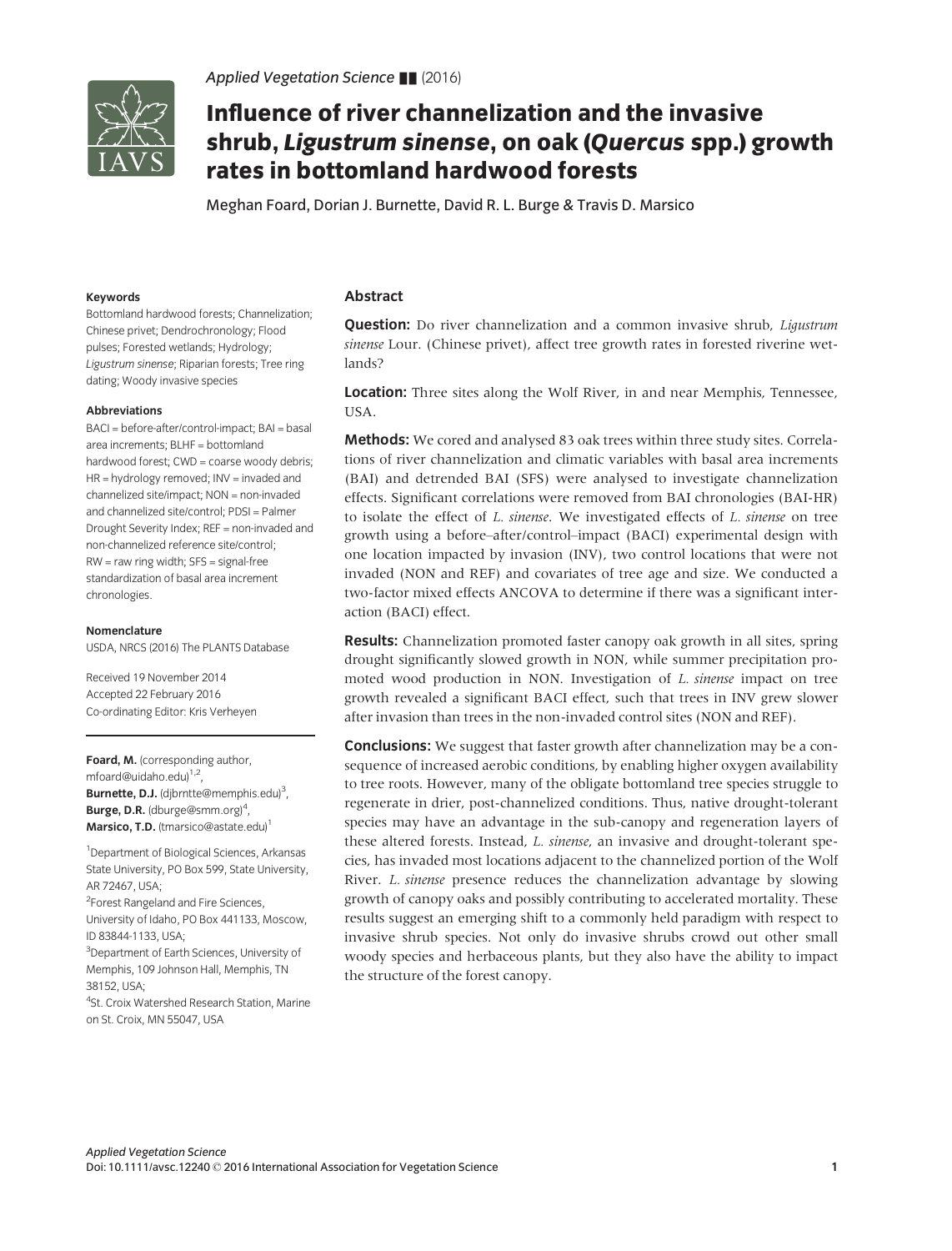# Introduction

Bottomland hardwood forests (BLHFs) perform valuable ecosystem functions. They sequester nutrients and sediments, filter groundwater and create habitats for diverse species ([Johnston et al. 1990;](https://www.researchgate.net/publication/227000437_The_Cumulative_Effect_of_Wetlands_on_Stream_Water_Quality_and_Quantity_A_Landscape_Approach?el=1_x_8&enrichId=rgreq-a9262b46-b36e-4add-80bd-cf764adf802a&enrichSource=Y292ZXJQYWdlOzMwMTcxNDQyNztBUzozNTgwNDg2ODcyNDczNjFAMTQ2MjM3Njg2NzQzOQ==) [Richardson et al. 2007](https://www.researchgate.net/publication/227521952_Riparian_vegetation_Degradation_alien_plant_invasions_and_restoration_prospects?el=1_x_8&enrichId=rgreq-a9262b46-b36e-4add-80bd-cf764adf802a&enrichSource=Y292ZXJQYWdlOzMwMTcxNDQyNztBUzozNTgwNDg2ODcyNDczNjFAMTQ2MjM3Njg2NzQzOQ==)). Plant species that thrive in these forested wetlands are often specialists, requiring restricted physical conditions to survive and reproduce ([Shankman 1996](https://www.researchgate.net/publication/272557605_Stream_Channelization_and_Changing_Vegetation_Patterns_in_the_U_S_Coastal_Plain?el=1_x_8&enrichId=rgreq-a9262b46-b36e-4add-80bd-cf764adf802a&enrichSource=Y292ZXJQYWdlOzMwMTcxNDQyNztBUzozNTgwNDg2ODcyNDczNjFAMTQ2MjM3Njg2NzQzOQ==)). These species are relatively non-competitive and rely on seasonal inundation, or flood pulses, to remain prolific. They have many adaptations that give them advantages in riverine dynamics. Physical adaptations to anaerobic conditions resulting from frequent long-term inundation include: shallow roots, buttressing, lenticels and aerial roots ([Middleton](https://www.researchgate.net/publication/229139221_Flood_Pulsing_in_Wetlands_Restoring_the_Natural_Hydrological_Balance?el=1_x_8&enrichId=rgreq-a9262b46-b36e-4add-80bd-cf764adf802a&enrichSource=Y292ZXJQYWdlOzMwMTcxNDQyNztBUzozNTgwNDg2ODcyNDczNjFAMTQ2MjM3Njg2NzQzOQ==) [2002](https://www.researchgate.net/publication/229139221_Flood_Pulsing_in_Wetlands_Restoring_the_Natural_Hydrological_Balance?el=1_x_8&enrichId=rgreq-a9262b46-b36e-4add-80bd-cf764adf802a&enrichSource=Y292ZXJQYWdlOzMwMTcxNDQyNztBUzozNTgwNDg2ODcyNDczNjFAMTQ2MjM3Njg2NzQzOQ==)). Vegetative reproduction is an adaptation to high flow events that break limbs (Planty-[Tabacchi et al. 1996;](https://www.researchgate.net/publication/246534937_Invasibility_of_Species-Rich_Communitites_in_Riparian_Zones_Conserv_Biol?el=1_x_8&enrichId=rgreq-a9262b46-b36e-4add-80bd-cf764adf802a&enrichSource=Y292ZXJQYWdlOzMwMTcxNDQyNztBUzozNTgwNDg2ODcyNDczNjFAMTQ2MjM3Njg2NzQzOQ==) Naiman & Décamps 1997; [Hood & Naiman 2000](https://www.researchgate.net/publication/225311755_Vulnerability_of_riparian_zones_to_invasion_by_exotic_vascular_plants_Plant_Ecol?el=1_x_8&enrichId=rgreq-a9262b46-b36e-4add-80bd-cf764adf802a&enrichSource=Y292ZXJQYWdlOzMwMTcxNDQyNztBUzozNTgwNDg2ODcyNDczNjFAMTQ2MjM3Njg2NzQzOQ==)). Seed germination of many native BLHF species is significantly higher in hydric conditions than xeric conditions ([Middle](https://www.researchgate.net/publication/229139221_Flood_Pulsing_in_Wetlands_Restoring_the_Natural_Hydrological_Balance?el=1_x_8&enrichId=rgreq-a9262b46-b36e-4add-80bd-cf764adf802a&enrichSource=Y292ZXJQYWdlOzMwMTcxNDQyNztBUzozNTgwNDg2ODcyNDczNjFAMTQ2MjM3Njg2NzQzOQ==)[ton 2002](https://www.researchgate.net/publication/229139221_Flood_Pulsing_in_Wetlands_Restoring_the_Natural_Hydrological_Balance?el=1_x_8&enrichId=rgreq-a9262b46-b36e-4add-80bd-cf764adf802a&enrichSource=Y292ZXJQYWdlOzMwMTcxNDQyNztBUzozNTgwNDg2ODcyNDczNjFAMTQ2MjM3Njg2NzQzOQ==)). Riparian species also take advantage of flood pulses as a means of seed dispersal – hydrochory ([Schnei](https://www.researchgate.net/publication/250269693_Seed_Bank_Dynamics_in_a_Southeastern_Riverine_Swamp?el=1_x_8&enrichId=rgreq-a9262b46-b36e-4add-80bd-cf764adf802a&enrichSource=Y292ZXJQYWdlOzMwMTcxNDQyNztBUzozNTgwNDg2ODcyNDczNjFAMTQ2MjM3Njg2NzQzOQ==)[der & Sharitz 1986;](https://www.researchgate.net/publication/250269693_Seed_Bank_Dynamics_in_a_Southeastern_Riverine_Swamp?el=1_x_8&enrichId=rgreq-a9262b46-b36e-4add-80bd-cf764adf802a&enrichSource=Y292ZXJQYWdlOzMwMTcxNDQyNztBUzozNTgwNDg2ODcyNDczNjFAMTQ2MjM3Njg2NzQzOQ==) [Guo et al. 1998;](https://www.researchgate.net/publication/227068378_Effects_of_flood_duration_and_season_on_germination_of_black_cherrybark_northern_red_and_water_oak_acorns?el=1_x_8&enrichId=rgreq-a9262b46-b36e-4add-80bd-cf764adf802a&enrichSource=Y292ZXJQYWdlOzMwMTcxNDQyNztBUzozNTgwNDg2ODcyNDczNjFAMTQ2MjM3Njg2NzQzOQ==) [Capon 2003;](https://www.researchgate.net/publication/40910623_Plant_community_responses_to_wetting_and_drying_in_a_large_arid_floodplain?el=1_x_8&enrichId=rgreq-a9262b46-b36e-4add-80bd-cf764adf802a&enrichSource=Y292ZXJQYWdlOzMwMTcxNDQyNztBUzozNTgwNDg2ODcyNDczNjFAMTQ2MjM3Njg2NzQzOQ==) [Richard](https://www.researchgate.net/publication/227521952_Riparian_vegetation_Degradation_alien_plant_invasions_and_restoration_prospects?el=1_x_8&enrichId=rgreq-a9262b46-b36e-4add-80bd-cf764adf802a&enrichSource=Y292ZXJQYWdlOzMwMTcxNDQyNztBUzozNTgwNDg2ODcyNDczNjFAMTQ2MjM3Njg2NzQzOQ==)[son et al. 2007](https://www.researchgate.net/publication/227521952_Riparian_vegetation_Degradation_alien_plant_invasions_and_restoration_prospects?el=1_x_8&enrichId=rgreq-a9262b46-b36e-4add-80bd-cf764adf802a&enrichSource=Y292ZXJQYWdlOzMwMTcxNDQyNztBUzozNTgwNDg2ODcyNDczNjFAMTQ2MjM3Njg2NzQzOQ==)). Because of their dependency upon seasonal flood pulses, BLHFs are fragile ecosystems. Unfortunately, over 50% of all BLHFs in the United States were destroyed by 1980 resulting from deforestation linked directly to agriculture (Gosselink et al. 1990) and indirectly to urbanization ([DeFries et al. 2010](https://www.researchgate.net/publication/248828436_Deforestation_Drive_by_Urban_Population_Growth_and_Agricultural_Trade_in_the_Twenty-First_Century?el=1_x_8&enrichId=rgreq-a9262b46-b36e-4add-80bd-cf764adf802a&enrichSource=Y292ZXJQYWdlOzMwMTcxNDQyNztBUzozNTgwNDg2ODcyNDczNjFAMTQ2MjM3Njg2NzQzOQ==)). Furthermore, the remaining BLHFs are threatened by invasive species and altered hydrologic regimes (Vitousek et al. 1996; [Richardson et al. 2007](https://www.researchgate.net/publication/227521952_Riparian_vegetation_Degradation_alien_plant_invasions_and_restoration_prospects?el=1_x_8&enrichId=rgreq-a9262b46-b36e-4add-80bd-cf764adf802a&enrichSource=Y292ZXJQYWdlOzMwMTcxNDQyNztBUzozNTgwNDg2ODcyNDczNjFAMTQ2MjM3Njg2NzQzOQ==)).

Ligustrum sinense is a broad-leaved, semi-evergreen invasive shrub native to southeast China. Invasion of L. sinense frequently occurs in disturbed riverine areas in Australia, New Zealand and the US ([Ward 2002;](https://www.researchgate.net/publication/265805556_Extent_and_Dispersal_Rates_of_Chinese_Privet_Ligustrum_sinense_Invasion_on_the_Upper_Oconee_River_Floodplain_North_Georgia?el=1_x_8&enrichId=rgreq-a9262b46-b36e-4add-80bd-cf764adf802a&enrichSource=Y292ZXJQYWdlOzMwMTcxNDQyNztBUzozNTgwNDg2ODcyNDczNjFAMTQ2MjM3Njg2NzQzOQ==) Grove & Clarkson 2005; Pokswinski 2008). Invasion results from viable offspring (seeds and vegetation) being dispersed long distances and decreased biodiversity in areas of established colonies (Richardson et al. 2000; CBD 2006). L. sinense was brought to the US as an ornamental hedgerow and is now among the top invaders of the southeastern US, where it occupies land in nearly every county in the region and is expanding its range to the north and west. Dense L. sinense invasions occur along riparian zones, in ditches, lowlands and disturbed wetlands ([Brown & Pezeshki 2000;](https://www.researchgate.net/publication/280901185_A_study_on_waterlogging_as_a_potential_tool_to_control_Ligustrum_sinense_populations_in_western_Tennessee?el=1_x_8&enrichId=rgreq-a9262b46-b36e-4add-80bd-cf764adf802a&enrichSource=Y292ZXJQYWdlOzMwMTcxNDQyNztBUzozNTgwNDg2ODcyNDczNjFAMTQ2MjM3Njg2NzQzOQ==) [Panetta 2000;](https://www.researchgate.net/publication/263029943_Fates_of_fruits_and_seeds_of_Ligustrum_lucidum_WTAit_and_L_sinense_Lour_maintained_under_natural_rainfall_or_irrigation?el=1_x_8&enrichId=rgreq-a9262b46-b36e-4add-80bd-cf764adf802a&enrichSource=Y292ZXJQYWdlOzMwMTcxNDQyNztBUzozNTgwNDg2ODcyNDczNjFAMTQ2MjM3Njg2NzQzOQ==) [Merriam 2003;](https://www.researchgate.net/publication/271782813_The_Abundance_Distribution_and_Edge_Associations_of_Six_Non-Indigenous_Harmful_Plants_across_North_Carolina?el=1_x_8&enrichId=rgreq-a9262b46-b36e-4add-80bd-cf764adf802a&enrichSource=Y292ZXJQYWdlOzMwMTcxNDQyNztBUzozNTgwNDg2ODcyNDczNjFAMTQ2MjM3Njg2NzQzOQ==) Grove & Clarkson 2005; Brantley 2008; [Osland et al. 2009;](https://www.researchgate.net/publication/232685582_Native_Bamboo_Arundinaria_gigantea_Walter_Muhl_Poaceae_Establishment_and_Growth_after_the_Removal_of_an_Invasive_Non-Native_Shrub_Ligustrum_sinense_Lour_Oleaceae_Implications_for_Restoration?el=1_x_8&enrichId=rgreq-a9262b46-b36e-4add-80bd-cf764adf802a&enrichSource=Y292ZXJQYWdlOzMwMTcxNDQyNztBUzozNTgwNDg2ODcyNDczNjFAMTQ2MjM3Njg2NzQzOQ==) Hudson 2013). L. sinense has many life-history traits that make it perfectly adapted to the dynamics of riparian floodplains and promote successful invasion. It has high phenotypic plasticity and when grown in hydric conditions it produces lenticels and aerial roots ([Brown & Pezeshki 2000](https://www.researchgate.net/publication/280901185_A_study_on_waterlogging_as_a_potential_tool_to_control_Ligustrum_sinense_populations_in_western_Tennessee?el=1_x_8&enrichId=rgreq-a9262b46-b36e-4add-80bd-cf764adf802a&enrichSource=Y292ZXJQYWdlOzMwMTcxNDQyNztBUzozNTgwNDg2ODcyNDczNjFAMTQ2MjM3Njg2NzQzOQ==)), it reproduces asexually through broken limbs or runners ([Morris et al.](https://www.researchgate.net/publication/239826671_Growth_and_Reproduction_of_the_Invasive_Ligustrum_sinense_and_Native_Forestiera_ligustrina_Oleaceae_Implications_for_the_Invasion_and_Persistence_of_a_Nonnative_Shrub?el=1_x_8&enrichId=rgreq-a9262b46-b36e-4add-80bd-cf764adf802a&enrichSource=Y292ZXJQYWdlOzMwMTcxNDQyNztBUzozNTgwNDg2ODcyNDczNjFAMTQ2MjM3Njg2NzQzOQ==) [2002](https://www.researchgate.net/publication/239826671_Growth_and_Reproduction_of_the_Invasive_Ligustrum_sinense_and_Native_Forestiera_ligustrina_Oleaceae_Implications_for_the_Invasion_and_Persistence_of_a_Nonnative_Shrub?el=1_x_8&enrichId=rgreq-a9262b46-b36e-4add-80bd-cf764adf802a&enrichSource=Y292ZXJQYWdlOzMwMTcxNDQyNztBUzozNTgwNDg2ODcyNDczNjFAMTQ2MjM3Njg2NzQzOQ==)) and the viable L. sinense seeds are highly buoyant and are dispersed by water, as well as birds and mammals, into BLHFs ([Ward 2002;](https://www.researchgate.net/publication/265805556_Extent_and_Dispersal_Rates_of_Chinese_Privet_Ligustrum_sinense_Invasion_on_the_Upper_Oconee_River_Floodplain_North_Georgia?el=1_x_8&enrichId=rgreq-a9262b46-b36e-4add-80bd-cf764adf802a&enrichSource=Y292ZXJQYWdlOzMwMTcxNDQyNztBUzozNTgwNDg2ODcyNDczNjFAMTQ2MjM3Njg2NzQzOQ==) Foard 2014).

Globally, many BLHF rivers and streams are hydrologically altered to control flooding and reduce flood risks to humans. These alterations include damming, rerouting and/or channelizing waterways ([Middleton 2002](https://www.researchgate.net/publication/229139221_Flood_Pulsing_in_Wetlands_Restoring_the_Natural_Hydrological_Balance?el=1_x_8&enrichId=rgreq-a9262b46-b36e-4add-80bd-cf764adf802a&enrichSource=Y292ZXJQYWdlOzMwMTcxNDQyNztBUzozNTgwNDg2ODcyNDczNjFAMTQ2MjM3Njg2NzQzOQ==)). In the 1920s, the U.S. Army Corps of Engineers began a largescale project to channelize the Wolf River, a major tributary of the Mississippi River in southwestern Tennessee, US. Within 35 yrs the lower 35.2 km were channelized. Although channelization ceased in 1964, the ecology of the Wolf River BLHF was permanently altered, and the water table lowered substantially ([Weins & Roberts 2003](https://www.researchgate.net/publication/235083229_Effects_of_Headcutting_on_the_Bottomland_Hardwood_Wetlands_Adjacent_to_the_Wolf_River_Tennessee?el=1_x_8&enrichId=rgreq-a9262b46-b36e-4add-80bd-cf764adf802a&enrichSource=Y292ZXJQYWdlOzMwMTcxNDQyNztBUzozNTgwNDg2ODcyNDczNjFAMTQ2MjM3Njg2NzQzOQ==)). Following channelization, the natural flooding regime changed and the surrounding regions no longer retained the necessary hydrology to maintain 'wetland' classification ([Weins & Roberts 2003](https://www.researchgate.net/publication/235083229_Effects_of_Headcutting_on_the_Bottomland_Hardwood_Wetlands_Adjacent_to_the_Wolf_River_Tennessee?el=1_x_8&enrichId=rgreq-a9262b46-b36e-4add-80bd-cf764adf802a&enrichSource=Y292ZXJQYWdlOzMwMTcxNDQyNztBUzozNTgwNDg2ODcyNDczNjFAMTQ2MjM3Njg2NzQzOQ==)). Since the land surrounding the river became drier (i.e. decreased flood frequency and duration), new, competitive woody species from surrounding upland populations would be expected to occupy the area ([Shankman 1996](https://www.researchgate.net/publication/272557605_Stream_Channelization_and_Changing_Vegetation_Patterns_in_the_U_S_Coastal_Plain?el=1_x_8&enrichId=rgreq-a9262b46-b36e-4add-80bd-cf764adf802a&enrichSource=Y292ZXJQYWdlOzMwMTcxNDQyNztBUzozNTgwNDg2ODcyNDczNjFAMTQ2MjM3Njg2NzQzOQ==)). However, L. sinense is one of the few species to establish, thrive and reproduce (Houston et al. 2010). Years after invasion, the established bottomland hardwood species exhibited severe canopy loss and above average tree mortality (Houston et al. 2010), which is evident by the increased abundance of dead wood littering the forest floor (Foard 2014).

In this study we characterized stand features and utilized dendrochronology to make inferences about the biotic and abiotic conditions influencing the growth of bottomland hardwood oak trees ([Stokes & Smiley 1968;](https://www.researchgate.net/publication/243776738_An_Introduction_to_Tree-Ring_Dating?el=1_x_8&enrichId=rgreq-a9262b46-b36e-4add-80bd-cf764adf802a&enrichSource=Y292ZXJQYWdlOzMwMTcxNDQyNztBUzozNTgwNDg2ODcyNDczNjFAMTQ2MjM3Njg2NzQzOQ==) Speer 2008). Dendrochronology is the study of annual rings produced by trees. Tree rings often indicate favourability of conditions present throughout the life of the trees. If conditions are favourable trees grow fast – reflected by wider than average annual rings.

This study aims to answer two questions: (1) what roles do climate and river channelization play in oak tree growth in BLHFs; and (2) do oak trees in L. sinense-invaded sites grow slower after invasion than in non-invaded sites? We hypothesized that the woody wetland species that once thrived in historical flood pulses began to struggle in less suitable, drier conditions following channelization, and that L. sinense invasion exacerbated tree mortality in these stands.

#### Methods

#### Site and tree selection

Tree cores were collected from sites located along the Wolf River, Tennessee, US. To investigate L. sinense impact on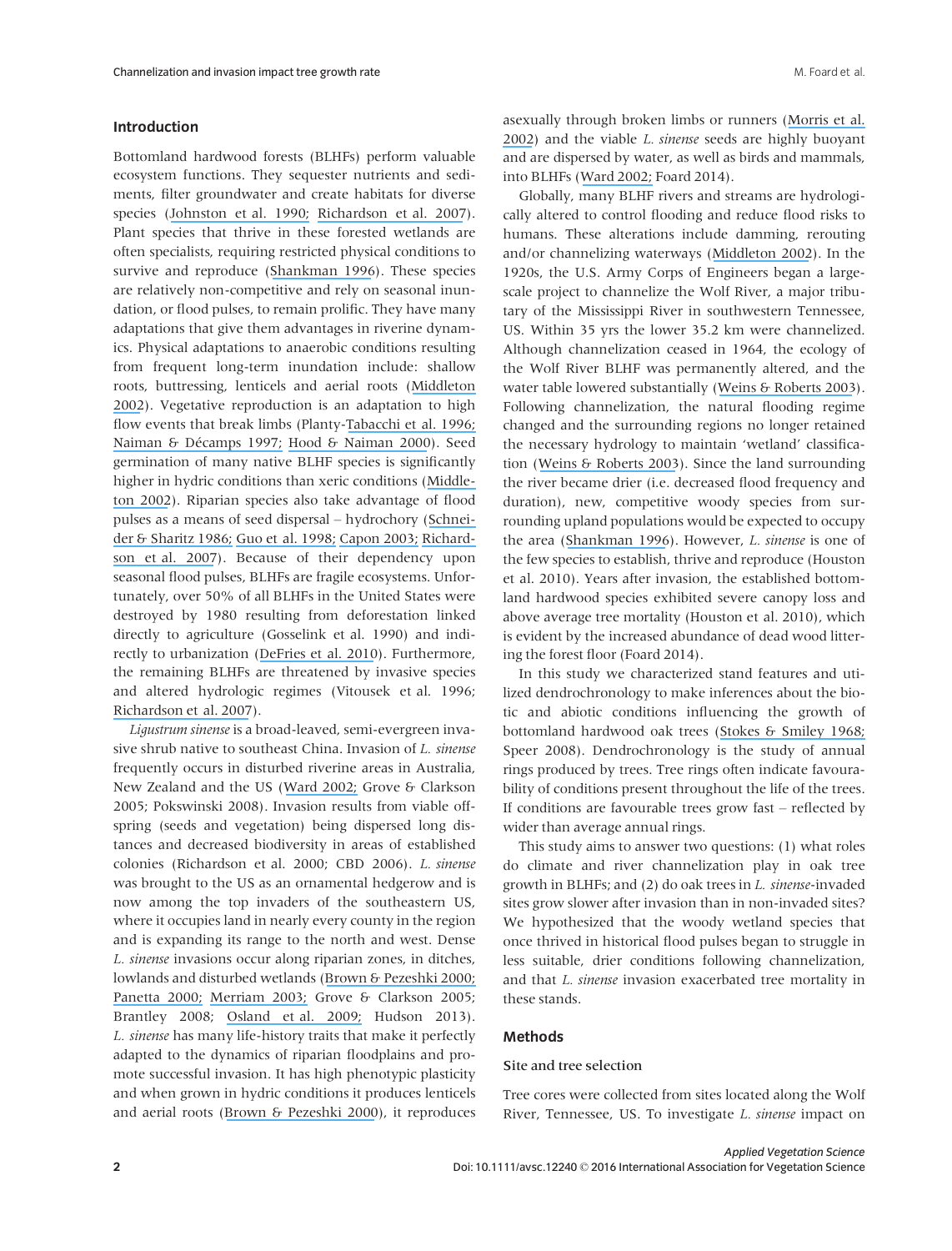oak growth a before–after/control–impact (BACI) design was used ([Smith 2002](https://www.researchgate.net/publication/227991209_Encyclopedia_of_Environmetrics?el=1_x_8&enrichId=rgreq-a9262b46-b36e-4add-80bd-cf764adf802a&enrichSource=Y292ZXJQYWdlOzMwMTcxNDQyNztBUzozNTgwNDg2ODcyNDczNjFAMTQ2MjM3Njg2NzQzOQ==)). Three sites were selected – one impacted site, INV, located in invaded/channelized portions of the river; and two reference sites, NON and REF, located in non-invaded/channelized and non-invaded/ non-channelized locations, respectively (Fig. 1). Logging records are not available for all sites, but based on knowledge of historical logging practices, stand structures and known logging history nearby, it is probable that all sites were clear-cut in the early 1900s, and forests regenerated naturally after logging ([Lorimer 1980;](https://www.researchgate.net/publication/271674595_Age_Structure_and_Disturbance_History_of_a_Southern_Appalachian_Virgin_Forest?el=1_x_8&enrichId=rgreq-a9262b46-b36e-4add-80bd-cf764adf802a&enrichSource=Y292ZXJQYWdlOzMwMTcxNDQyNztBUzozNTgwNDg2ODcyNDczNjFAMTQ2MjM3Njg2NzQzOQ==) Houston et al. 2010).

Oak trees were cored because they produce consistent annual rings (D. W. Stahle 2012 pers. comm.) and because they are common in BLHFs. We cored and analysed 13–18 Quercus nigra L. (water oak), six to eight Q. pagoda Raf. (cherrybark oak), five Q. michauxii Nutt. (cow oak) and two Q. lyrata Walter (overcup oak) per site. Trees >25 cm DBH, with matched DBH and within 300 m of the original Wolf River channel were selected to minimize variability in the response to channelization while maximizing river gauge height responses, and to ensure that stand level conditions were similar and consistent among sites ([Copen](https://www.researchgate.net/publication/232685613_Dendroclimatic_Analysis_of_a_Bottomland_Hardwood_Forest_Floodplain_vs_Terrace_Responses1?el=1_x_8&enrichId=rgreq-a9262b46-b36e-4add-80bd-cf764adf802a&enrichSource=Y292ZXJQYWdlOzMwMTcxNDQyNztBUzozNTgwNDg2ODcyNDczNjFAMTQ2MjM3Njg2NzQzOQ==)[heaver et al. 2007;](https://www.researchgate.net/publication/232685613_Dendroclimatic_Analysis_of_a_Bottomland_Hardwood_Forest_Floodplain_vs_Terrace_Responses1?el=1_x_8&enrichId=rgreq-a9262b46-b36e-4add-80bd-cf764adf802a&enrichSource=Y292ZXJQYWdlOzMwMTcxNDQyNztBUzozNTgwNDg2ODcyNDczNjFAMTQ2MjM3Njg2NzQzOQ==) Speer 2008). Cores were analysed from 25 to 30 trees per site (INV, NON, REF), for a total of 83 trees (Fig. 1). The chosen species are adapted to BLHF conditions and theoretically represent typical BLHF responses ([Burke & Chambers 2003](https://www.researchgate.net/publication/225924522_Root_dynamics_in_bottomland_hardwood_forests_of_the_Southeastern_United_States_Coastal_Plain?el=1_x_8&enrichId=rgreq-a9262b46-b36e-4add-80bd-cf764adf802a&enrichSource=Y292ZXJQYWdlOzMwMTcxNDQyNztBUzozNTgwNDg2ODcyNDczNjFAMTQ2MjM3Njg2NzQzOQ==)).

One GPS coordinate per location (INV, NON and REF) was selected using a true randomized number generator from the website [http://www.random.org.](http://www.random.org) Coordinates were located and transects were established parallel to the original (meandering) Wolf River channel. Every healthylooking oak tree (solid trunk, with few dead limbs and no rotten material) along the transect that matched our selected criteria was sampled until we cored the target number of trees. We selected trees in INV first because there was a scarcity of healthy-looking trees, and we wanted to ensure trees in all sites were physically comparable (Fig. 1). Following methods from Speer (2008) we extracted two perpendicular cores from each tree (north and east, if possible). Then we stored and prepared the cores for analysis. For each cored tree, DBH and tree height were recorded, common tree health variables were assessed and surrounding species compositions were surveyed. Additionally, coarse woody debris (CWD) was quantified in INV and NON.

# Tree, site and stand characteristics

To investigate tree health characteristics, we estimated percentage dieback, live crown ratio and percentage canopy missing for each tree (Nowak et al. 2005). ANOVAs were conducted in Minitab (v 16; Minitab Inc., State College, PA, US) comparing tree size, health and age variables to determine if there were significant differences among sites.

We incorporated quadrat and vegetation sampling techniques from Krebs (1999) and the U.S. Environmental Protection Agency (2011) to gather species and site composition data. We randomly selected a  $100\text{-m}^2$  quadrat



Fig. 1. Map of dendrochronology sites (INV = invaded/channelized, NON = noninvaded/channelized, REF = non-invaded/non-channelized) and trees located along the Wolf River, TN, USA, including the locations of the Wolf River before and after channelization.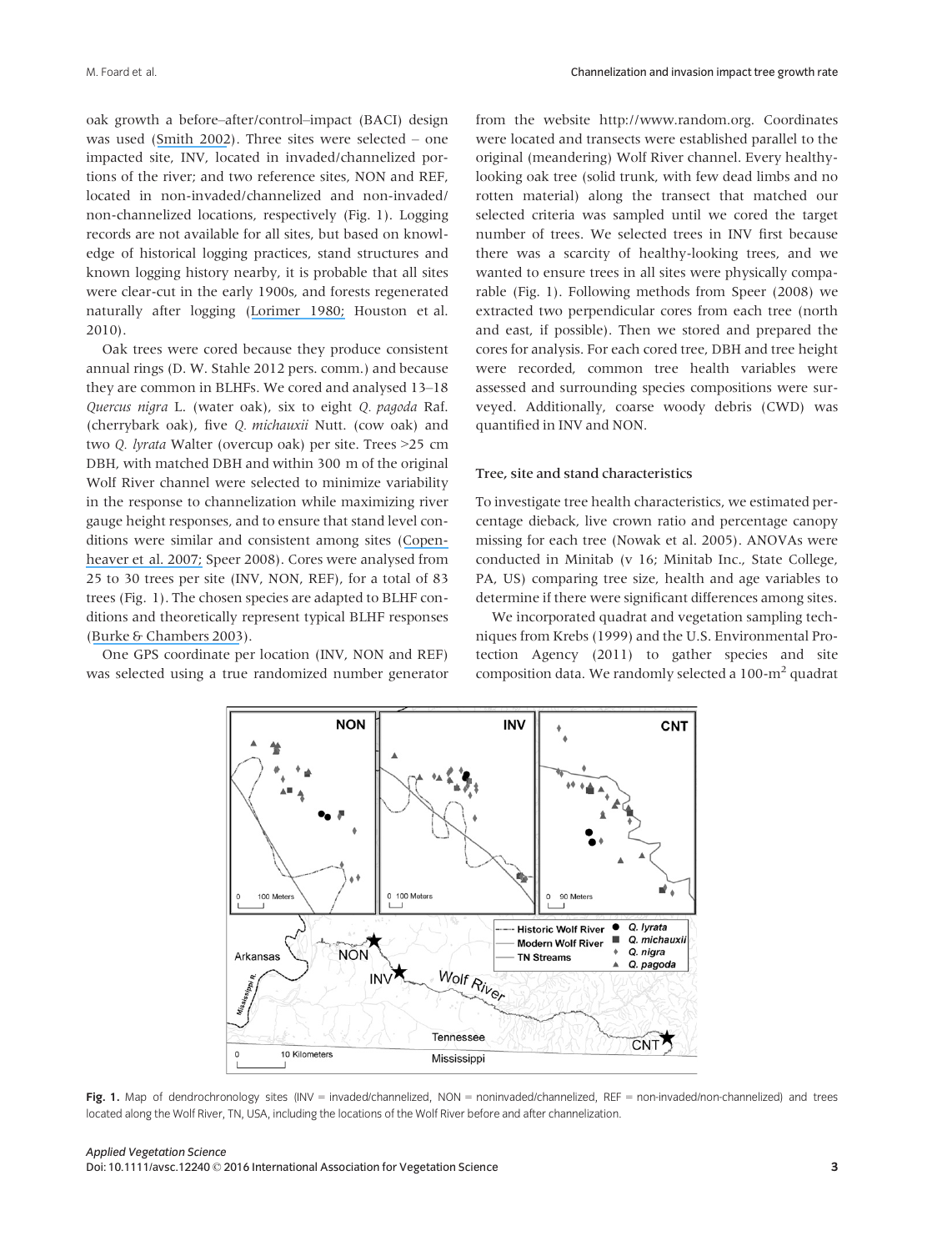adjacent to each sampled tree and identified all woody species and estimated percentage cover, average diameter and average height of all stems in the quadrat. Sørenson's index of similarity ([Wolda 1981](https://www.researchgate.net/publication/225268155_Similarity_Indices_Sample_Size_and_Diversity?el=1_x_8&enrichId=rgreq-a9262b46-b36e-4add-80bd-cf764adf802a&enrichSource=Y292ZXJQYWdlOzMwMTcxNDQyNztBUzozNTgwNDg2ODcyNDczNjFAMTQ2MjM3Njg2NzQzOQ==)), wetland prevalence ([Weins & Roberts 2003](https://www.researchgate.net/publication/235083229_Effects_of_Headcutting_on_the_Bottomland_Hardwood_Wetlands_Adjacent_to_the_Wolf_River_Tennessee?el=1_x_8&enrichId=rgreq-a9262b46-b36e-4add-80bd-cf764adf802a&enrichSource=Y292ZXJQYWdlOzMwMTcxNDQyNztBUzozNTgwNDg2ODcyNDczNjFAMTQ2MjM3Njg2NzQzOQ==)) and Simpson's diversity indices ([Smith & Smith 2001;](https://www.researchgate.net/publication/239956376_Ecology_and_Field_Biology?el=1_x_8&enrichId=rgreq-a9262b46-b36e-4add-80bd-cf764adf802a&enrichSource=Y292ZXJQYWdlOzMwMTcxNDQyNztBUzozNTgwNDg2ODcyNDczNjFAMTQ2MjM3Njg2NzQzOQ==) [Burton et al. 2005](https://www.researchgate.net/publication/228674607_Riparian_Woody_Plant_Diversity_and_Forest_Structure_Along_an_Urban-Rural_Gradient?el=1_x_8&enrichId=rgreq-a9262b46-b36e-4add-80bd-cf764adf802a&enrichSource=Y292ZXJQYWdlOzMwMTcxNDQyNztBUzozNTgwNDg2ODcyNDczNjFAMTQ2MjM3Njg2NzQzOQ==)) were compared for all pair-wise comparisons of sites. Wetland prevalence is a value (1–5) that shows the degree to which established species require wetland conditions to proliferate  $(1 = most)$ and 5 = least). One-way ANOVAs were used to test for significant differences among sites.

To determine if the amount of fallen trees and broken limbs was higher when L. sinense was present ([Bragg &](https://www.researchgate.net/publication/232686029_Composition_Structure_and_Dynamics_of_a_Mature_Unmanaged_Pine-Dominated_Old-Field_Stand_in_Southeastern_Arkansas?el=1_x_8&enrichId=rgreq-a9262b46-b36e-4add-80bd-cf764adf802a&enrichSource=Y292ZXJQYWdlOzMwMTcxNDQyNztBUzozNTgwNDg2ODcyNDczNjFAMTQ2MjM3Njg2NzQzOQ==) [Heitzman 2009](https://www.researchgate.net/publication/232686029_Composition_Structure_and_Dynamics_of_a_Mature_Unmanaged_Pine-Dominated_Old-Field_Stand_in_Southeastern_Arkansas?el=1_x_8&enrichId=rgreq-a9262b46-b36e-4add-80bd-cf764adf802a&enrichSource=Y292ZXJQYWdlOzMwMTcxNDQyNztBUzozNTgwNDg2ODcyNDczNjFAMTQ2MjM3Njg2NzQzOQ==)), the following CWD variables were measured and recorded for three  $300\text{-m}^2$  transects in INV and NON: wood type, debris type, large and small end diameters (cm), length (m), evidence of cutting (yes or no) and decay class ([Vose et al. 1999](https://www.researchgate.net/publication/222486645_Vose_JM_WT_Swank_BD_Clinton_JD_Knoepp_and_LW_Swift_Using_stand_replacement_fires_to_restore_southern_Appalachian_pine-hardwood_ecosystems_effects_on_mass_carbon_and_nutrient_pools_Forest_Ecol_Managem?el=1_x_8&enrichId=rgreq-a9262b46-b36e-4add-80bd-cf764adf802a&enrichSource=Y292ZXJQYWdlOzMwMTcxNDQyNztBUzozNTgwNDg2ODcyNDczNjFAMTQ2MjM3Njg2NzQzOQ==)). CWD volume was calculated using Smallian's formula ([Bragg & Heitzman 2009](https://www.researchgate.net/publication/232686029_Composition_Structure_and_Dynamics_of_a_Mature_Unmanaged_Pine-Dominated_Old-Field_Stand_in_Southeastern_Arkansas?el=1_x_8&enrichId=rgreq-a9262b46-b36e-4add-80bd-cf764adf802a&enrichSource=Y292ZXJQYWdlOzMwMTcxNDQyNztBUzozNTgwNDg2ODcyNDczNjFAMTQ2MjM3Njg2NzQzOQ==)). Mass for the woody debris was calculated by multiplying the volume by the specific gravity. Specific gravity is based on Bragg (2013) decay classification.

#### Timing of L. sinense invasion

We established the timing of *L. sinense* arrival first so we could determine appropriate dendrochronology methods for this study. L. sinense does not produce annual rings because it is an evergreen shrub and has multiple annual growth spurts. Therefore, aging L. sinense required alternative methods to dendrochronology. To determine when

L. sinense became abundant we used three methods. First, we utilized historical winter aerial photographs and visually identified L. sinense – the only colonial, broad-leaved evergreen shrub in the BLHFs along the Wolf River (Houston et al. 2010; Fig. 2). Second, two documented firsthand accounts from long-term residents of the region who were frequent visitors of the Wolf River throughout their lives – Chapman (1977) and Larry Smith (pers. comm., 4 Dec 2013). Finally, statistical inferences were derived from site-level chronologies via non-parametric Superposed Epoch Analyses in Dendro Tools (v 1.0; [http://www.djbur](http://www.djburnette.com/programs/dendrotools/index.html)[nette.com/programs/dendrotools/index.html](http://www.djburnette.com/programs/dendrotools/index.html)). All methods indicated the same approximate time interval for L. sinense dominance – between 1970 and 1980.

#### Dendrochronology and statistical methodology

Cores were visually cross-dated using the list method, and temporal overviews of annual growth were established in each location (Speer 2008). Next, annual radial growth (i.e. raw ring width or RW) of each tree core was measured to an accuracy of  $1 \mu m$ . The measures were transferred to quality control software, COFECHA (Holmes 1983; Table 1). After ensuring quality, the data were transferred to ARSTAN ([Cook 1985](https://www.researchgate.net/publication/245117662_A_Time_Series_Approach_to_Tree-Ring_Standardization?el=1_x_8&enrichId=rgreq-a9262b46-b36e-4add-80bd-cf764adf802a&enrichSource=Y292ZXJQYWdlOzMwMTcxNDQyNztBUzozNTgwNDg2ODcyNDczNjFAMTQ2MjM3Njg2NzQzOQ==)), and chronologies were constructed.

Our goal was to isolate the effects of river flow and invasive species; thus, we needed to remove other detectible influences first. We examined the radial growth to see if there were any obvious trends, and we noted that growth for all sites declined in a typical negative exponential trend



Fig. 2. Comparison of winter aerial photographs and a remotely sensed image of an L. sinense-invaded forest adjacent to The Wolf River near Memphis, Tennessee. (a) The flood zone immediately surrounding the meandering remnant of the Wolf River after channelization in 1954. Visible are lighter-colored large gaps between trees, representing the absence of L. sinense. (b) An aerial photograph of the same location from February 1981 after L. sinense invasion. Because L. sinense is the only evergreen species in this location today, the presence is clearly indicated by the dark "popcorn" appearance of the area overlapping the historical Wolf River flood zone. The range of L. sinense in the flood zone was verified by remote sensing techniques. (c) Reflectivity of L. sinense in Shelby Farms along the Wolf River. Ligustrum sinense is accurately identified with a two-meter spectral resolution using Digital Globe's Worldview-2 platform. Aerial photographs (a and b) retrieved from Shelby County Archives [\(http://register.shelby.tn.us](http://register.shelby.tn.us)) and reflectivity image (c) is modified from Quarles (2012), with permission.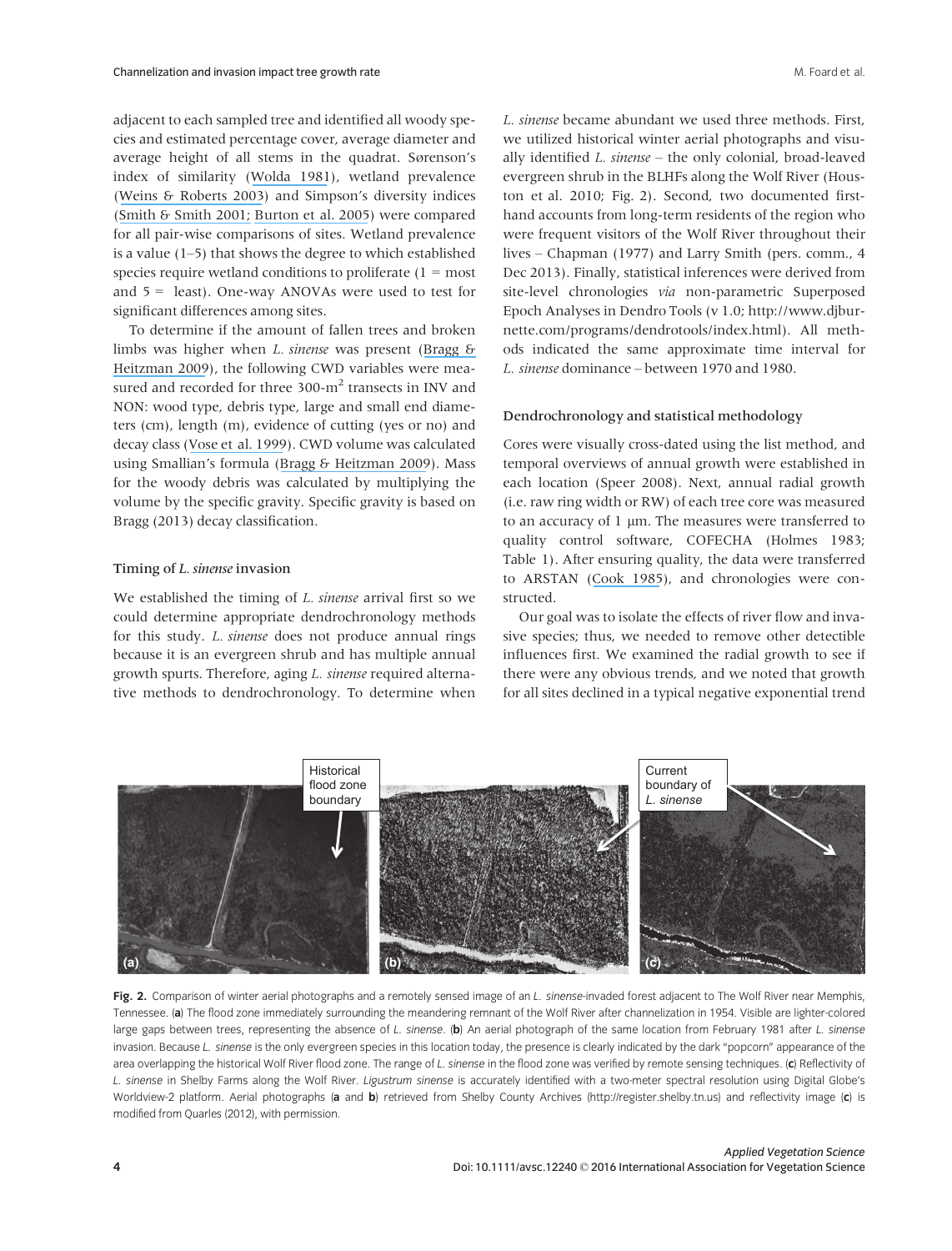| Table 1. Tree size, age, wetland prevalence and diversity, and raw ring width (RW) intercorrelation, sensitivity and dating information for sampled trees       |
|-----------------------------------------------------------------------------------------------------------------------------------------------------------------|
| from each site (INV = invaded/channelized, NON = non-invaded/channelized, REF = non-invaded/non-channelized). Tree size, age, wetland prevalence and            |
| diversity displayed with 95% Tukey confidence intervals calculated in Minitab. Tree dating information is from COFECHA using 32-yr cubic smoothing splines.     |
| Variables and locations with significant differences from both other sites are highlighted in grey. Asterisks represent sites that were significantly different |
| from each other but not different from the third site.                                                                                                          |

| Tree and Site Characteristic  | <b>INV</b>        | <b>NON</b>       | <b>REF</b>        |
|-------------------------------|-------------------|------------------|-------------------|
| Trees Assessed per Site       | 30                | 25               | 28                |
| Mean DBH                      | $65.69 \pm 6.40$  | $67.34 \pm 6.59$ | $67.28 \pm 6.96$  |
| Mean Height                   | $32.47 \pm 2.05$  | $37.56 \pm 1.41$ | $37.86 \pm 1.61$  |
| % Dieback                     | $8.93 \pm 3.26$   | $7.28 \pm 3.07$  | $8.21 \pm 3.17$   |
| Live Crown Ratio              | $27.86 \pm 5.96$  | $26.77 \pm 4.98$ | $28.34 \pm 6.01$  |
| % Canopy Missing              | $39.0 \pm 8.1$    | $19.3 \pm 7.3$   | $15.0 \pm 5.9$    |
| Mean Age $(F_{(2,80)})$       | $67.07 \pm 5.12*$ | $64.60 \pm 5.53$ | $58.29 \pm 3.76*$ |
| Mean Wetland Prevalence Index | $2.869 \pm 0.09$  | $2.632 \pm 0.08$ | $2.643 \pm 0.10$  |
| Mean Diversity (D-1)          | $0.16 \pm 0.039$  | $0.74 \pm 0.047$ | $0.72 \pm 0.063$  |
| Richness                      | 47                | 50               | 37                |
| Dating Information            |                   |                  |                   |
| # Dated Cores                 | 58                | 47               | 59                |
| RW Series Inter-correlation   | 0.454             | 0.499            | 0.491             |
| <b>RW Mean Sensitivity</b>    | 0.235             | 0.206            | 0.201             |

after 1980. Therefore, we removed the negative exponential age-related growth factor by transforming RW to basal area increments (BAI, measured in  $\text{cm}^2$ ) using the formula from Biondi (1999), which assumes concentric circles of annual growth. To investigate the influence of hydrology (river gague height) on tree growth, while accounting for the increase in basal area due to age, we detrended BAI chronologies using signal-free standardization (SFS). We used BAI and SFS chronologies for analyses because we wanted to emphasize site- and stand-level signals (i.e. river gauge height and *L. sinense*) that might be removed through typical detrending methods ([Cook & Kairiukstis](https://www.researchgate.net/publication/288852272_Methods_of_Dendrochronology_Applications_in_the_Environmental_Sciences?el=1_x_8&enrichId=rgreq-a9262b46-b36e-4add-80bd-cf764adf802a&enrichSource=Y292ZXJQYWdlOzMwMTcxNDQyNztBUzozNTgwNDg2ODcyNDczNjFAMTQ2MjM3Njg2NzQzOQ==) [1990;](https://www.researchgate.net/publication/288852272_Methods_of_Dendrochronology_Applications_in_the_Environmental_Sciences?el=1_x_8&enrichId=rgreq-a9262b46-b36e-4add-80bd-cf764adf802a&enrichSource=Y292ZXJQYWdlOzMwMTcxNDQyNztBUzozNTgwNDg2ODcyNDczNjFAMTQ2MjM3Njg2NzQzOQ==) [Melvin & Briffa 2008;](https://www.researchgate.net/publication/235665626_A_Signal-Free_approach_to_dendroclimatic_Standardization?el=1_x_8&enrichId=rgreq-a9262b46-b36e-4add-80bd-cf764adf802a&enrichSource=Y292ZXJQYWdlOzMwMTcxNDQyNztBUzozNTgwNDg2ODcyNDczNjFAMTQ2MjM3Njg2NzQzOQ==) Fig. 3).

We investigated variability in growth among-species (Q. lyrata, Q. michauxii, Q. nigra and Q. pagoda) and species-within-site chronologies (four species chronologies per site, totalling 12 chronologies). We determined that all species showed the same general growth trend in all locations for RW and BAI chronologies (Foard 2014), and thus we grouped them together by site for analyses. We also sampled similar proportions of species in all sites.

The BAI and SFS chronologies were assessed for significant climatic signatures before river gauge height. The climatic variables PDSI, precipitation and temperature were obtained from National Climatic Data Center [\(http://](http://www.ncdc.noaa.gov) [www.ncdc.noaa.gov,](http://www.ncdc.noaa.gov) TN Zone 4). Using Dendro Tools, correlation function analyses were conducted between mean monthly climate (PDSI, precipitation, temperature) and site chronologies (INV, NON, REF; Appendices S1–S3). We considered the correlation to be significant if statistical results met the following criteria: Pearson correlation coefficient  $|\pm 0.45|$  and  $P < 0.001$  for all chronologies and monthly combinations of climate data. Only one SFS



Fig. 3. Master chronologies for each site (INV = invaded/channelized, NON = noninvaded/channelized, REF = non-invaded/non-channelized) in basal area increments (BAI, top) and BAI-hydrology removed (BAI-HR, bottom) from 1940 to 2010. BAI-HR values were calculated by regressing BAI to significant river gage height and then solving for the residuals. Chronologies made with KaleidaGraph (4.1.1 Synergy Software Inc., Reading, PA, USA), curved fits set at 100 fit points.

chronology was correlated with climate, NON-SFS. None of the BAI chronologies showed significant correlations with climate variables. Thus, BAI chronologies were used to test for an L. sinense effect.

Wolf River gauge height data were acquired from the U.S. Army Corps of Engineers ([http://www.rivergages.](http://www.rivergages.com) [com](http://www.rivergages.com), Wolf River Gauge WF111). We used one river gauge for all analyses because it was the only Wolf River gauge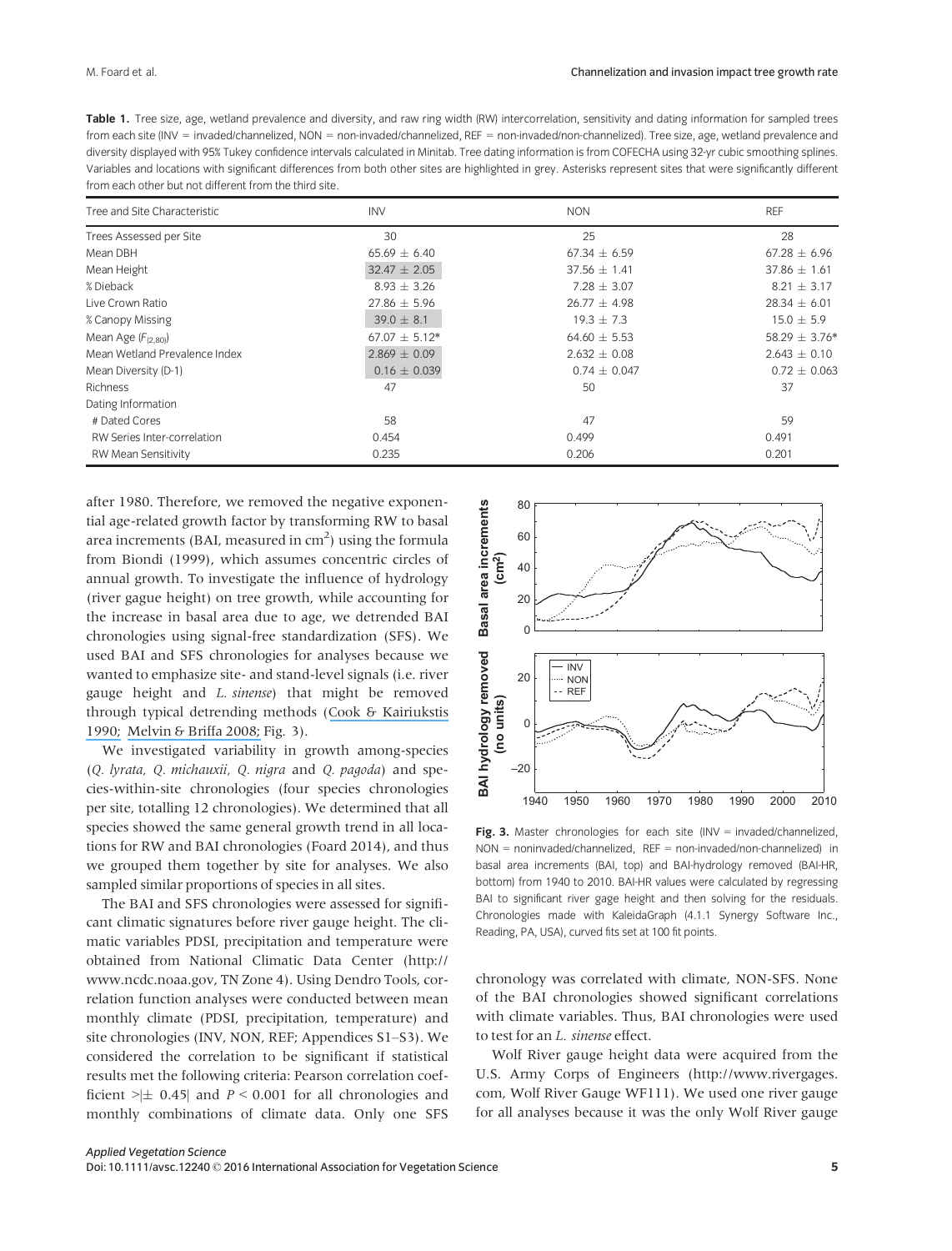Table 2. Months and variables with most significant correlations to sitelevel basal area increments (BAI) and signal-free standardized detrended BAI chronologies (SFS) from 1936 to 2011, plus the resulting Spearman and Pearson correlation coefficients;  $n =$  number of years used in regression analyses (limited by available river gauge data and chronology length). All correlations in this table are statistically significant ( $P < 0.01$  and Pearson correlation coefficient  $>\left|\pm 0.45\right|$ .

|                | Highest correlated<br>Month/s | Pearson's<br>Correlation | Spearman's<br>Correlation | n  |
|----------------|-------------------------------|--------------------------|---------------------------|----|
| <b>INV-BAI</b> | Aug Gauge Height              | $-0.834$                 | $-0.745$                  | 57 |
| NON-BAI        | Aug Gauge Height              | $-0.821$                 | $-0.646$                  | 57 |
| REF-BAI        | Aug Gauge Height              | $-0.777$                 | $-0.618$                  | 54 |
| <b>INV-SES</b> | Jul Gauge Height              | $-0.493$                 | $-0.460$                  | 57 |
| NON-SFS        | Jan Gauge Height              | $-0.447$                 | $-0.367$                  | 57 |
|                | Jun-Aug mean PDSI             | 0.484                    | 0.467                     | 75 |
|                | May-Jul mean precip.          | 0.455                    | 0.309                     | 75 |
|                | Jun temperature               | $-0.447$                 | $-0.441$                  | 75 |
| <b>REF-SFS</b> | Jul Gauge Height              | $-0.775$                 | $-0.674$                  | 54 |

with temporal depth >30 yrs. Using BAI and SFS chronologies, significant hydrologic signatures were identified and correlation function analyses were conducted using Dendro Tools. Correlation matrices were conducted between all available monthly climate and river gauge height data, as well as select combined monthly averages vs each site (INV, NON, REF; Appendix S4). There were strong correlations of BAI and SFS with river gauge height (i.e. Pearson's correlation coefficient  $\geq \pm$  0.45| and  $P \le 0.001$  for all three sites). However, there is a natural growth bias produced by converting to BAI that emphasizes fast growth later in life, and may be responsible for the significant correlations of BAI to river gauge height (Fig. 3; Bowman et al. 2014; Stephenson et al. 2014). Thus, regression models were conducted on SFS chronologies to describe river gauge height relationship with tree growth for each site (Table 2).

The BAI chronologies showed the strongest correlations with mean Aug gauge height for all sites, thus promoting analogous statistical approaches among sites. Mean river gauge height for Aug was missing for 18 observations, so we estimated nine observations with mean Nov and Mar gauge height via multiple regression analysis  $(F_{(2, 48)},$  $P < 0.001$ ,  $R^2 = 0.925$ ). The river gauge height responses were removed from the BAI chronologies for each site by regressing BAI to mean Aug river gauge height and then solving for the residual. Therefore, the resulting chronologies, BAI hydrology removed (BAI-HR), isolated standlevel (L. sinense) growth influences (Fig. 3).

We used Minitab to conduct a two-factor mixed effect ANCOVA with interaction (BACI) on all BAI-HR chronologies to determine if there was a significant effect of L. sinense after invasion while controlling for tree size and age. The dependent variables were tree growth measurements BAI-HR, the fixed independent variable was before/after L. sinense, the random independent variable was site (NON, INV, REF) and the covariates were DBH and age. Given that the independent terms (before/after and site) were not significant, the output from the interaction term in the model revealed whether there was a BACI effect. We removed the 10 yrs when L. sinense was establishing and compared 30 yrs before (1940–1969) vs 31 yrs after (1980–2010) because we wanted to account for the variability of tree response time and maintain a sample depth more than five trees per site. Additional details about all methods can be found in Foard (2014).

# Results

#### Tree, site and stand characteristics

Tree, site and stand characteristics support that sites are appropriate for comparative analyses. ANOVA and 95% Tukey confidence intervals revealed that there was no significant difference in tree DBH among sites ( $F_{(2, 80)} = 0.09$ ,  $P = 0.92$ ; Table 1). Trees in INV were shorter than trees in NON and REF combined  $(F_{(2, 80)} = 13.14, P \le 0.001)$  by between 3.2 and 7.2 m on average. There was no significant difference in tree heights between NON and REF. There were no significant differences among sites for percentage dieback ( $F_{(2, 80)} = 0.28$ ,  $P = 0.76$ ) and live crown ratio ( $F_{(2, 80)} = 0.08$ ,  $P = 0.93$ ). Trees in INV had increased percentage canopy missing than trees in NON and REF  $(F_{(2, 80)} = 15.2, P < 0.001)$  of between 14.3% and 30.8% on average. Trees in NON and REF were not significantly different from each other (Table 1). Trees in REF were significantly younger than trees in INV  $(F_{(2, 81)} = 3.3)$ ,  $P = 0.04$ ) by 8.7 yrs on average; however, age was accounted for in our final BACI analysis on BAI-HR. Trees in NON were not significantly different than INV or REF (Table 1).

Sørenson's index of similarity among all pair-wise comparisons of sites revealed that 67–70% of all woody species were common among all sites, supplying more evidence that sites were highly comparable. The mean wetland prevalence for INV (2.869) was significantly higher than NON (2.627) and REF (2.643), indicating that the species present in INV have slightly higher tolerances to xeric conditions than the other two sites  $(F_{(2, 87)} = 16.55)$ ,  $P < 0.001$ ). Wetland prevalence in NON and REF were not significantly different. Species in INV are likely to be found in uplands 1.14–6.43% more often than species in NON and REF (Table 1). Species richness values for INV, NON and REF were 47, 50 and 37, respectively. Simpson's diversity index values for INV, NON and REF were 0.16, 0.74 and 0.72, respectively, and were significantly lower in INV than in NON and REF  $(F_{(2, 87)} = 185.15, P < 0.001;$ Table 1).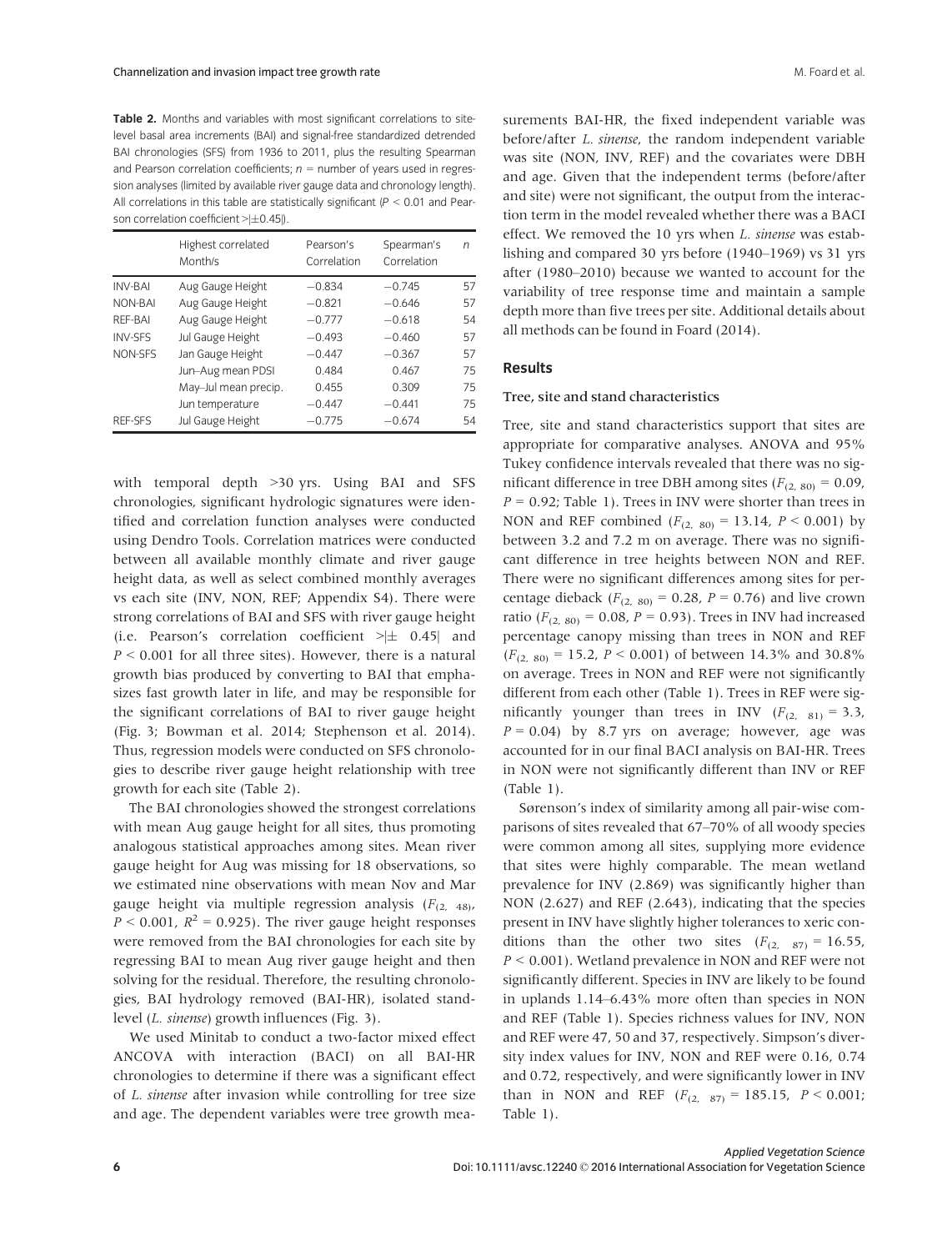Overall there were higher numbers of pieces, larger volumes and increased masses of CWD in INV than in NON – there were 15.67 pieces of CWD 100  $\mathrm{m}^{-2}$  in INV, and 4.78 pieces of CWD  $100 \text{ m}^{-2}$  in NON, on average. CWD mass and volume were higher in INV than NON by 2431 kg 100 m<sup>-2</sup>, and 6.08 m<sup>3</sup> 100 m<sup>-2</sup>, on average, respectively. In INV there were 13.44 logs  $100 \text{ m}^{-2}$  (logs = fallen branches or tree trunks), which was more than NON by 8.77 logs  $100 \text{ m}^{-2}$ , on average. There was a mean of 1.33 stumps 100  $\text{m}^{-2}$  in NON, which was more than INV by 1.22 stumps. There were no snags in NON; however, there was a mean of 0.89 snags  $100 \text{ m}^{-2}$  in INV. In INV and NON, decay class 3 (highest decomposition; most wood not intact) and decay class 2 (wood intact with some bark loss) were most common, respectively. Pieces of CWD in decay class 1 were three times more in INV than NON (Appendix S5).

#### Dendrochronology results

The COFECHA output revealed that all RW chronologies had series intercorrelation values >0.45 and mean sensitivity values between 0.201 and 0.235; therefore, they were accurately dated and appropriate for dendrochronological analysis (Table 1). Raw ring widths for all series can be found in Appendices S6–S8.

There were no significant correlations among the climatic variables, precipitation, temperature and PDSI vs RW and BAI chronologies. INV-SFS and REF-SFS chronologies were not significantly correlated with climate variables, which is supported by other studies that found some BLHF tree species are not sensitive to climatic variables ([Copenheaver et al. 2007](https://www.researchgate.net/publication/232685613_Dendroclimatic_Analysis_of_a_Bottomland_Hardwood_Forest_Floodplain_vs_Terrace_Responses1?el=1_x_8&enrichId=rgreq-a9262b46-b36e-4add-80bd-cf764adf802a&enrichSource=Y292ZXJQYWdlOzMwMTcxNDQyNztBUzozNTgwNDg2ODcyNDczNjFAMTQ2MjM3Njg2NzQzOQ==)). However, NON-SFS was positively correlated with mean Jun–Aug PDSI and mean May–Jul precipitation while correlating negatively with Jun temperature (Table 2, Appendices S1–S3). Thus, the trees in NON tend to grow faster when conditions are cool and wet from late spring into the summer. The most statistically significant multiple regression model ( $P \le 0.01$  and VIF = 1.0 for all variables) for NON-SFS showed that Jan gauge height, May–Jul precipitation and Jun temperature explained 41.2% of the variability in growth  $(F_{(3, 57)})$  $= 13.30, P \le 0.001$ ).

All site chronologies (BAI and SFS) were significantly correlated with river gauge height (Table 2). Contrary to our hypothesis that trees slowed in growth as a result of channelization, all chronologies revealed significant negative correlations with river gauge height – as river height decreased, tree growth increased (Table 2). The coefficients of determination for BAI revealed that river gauge height explains 56%, 54% and 76% of the variability in tree growth in INV, NON and REF, respectively. For SFS, the coefficients of determination revealed that river gauge height explains 24%, 20% and 60% of the variability in tree growth in INV, NON and REF, respectively.

To determine the effect of L. sinense on tree growth, we chose to use BAI-HR chronologies because all chronologies underwent the same detrending techniques (removal of Aug gauge height) thereby reducing model complexity while isolating unidentified signals. Two-factor mixed effects ANCOVA (BACI-ANCOVA), with REF and NON combined (REF/NON) as control sites in the BACI model and INV as the impacted site, revealed that there was a significant BACI effect (interaction) in response to L. sinense  $(F_{(1,182)} = 4.8, P < 0.05)$ . BAI was a significant co-variate  $(P < 0.001)$  and age was not  $(P > 0.1)$ , but both were left in the model to ensure statistical integrity. There were no significant main effects for site or before/after variables  $(P > 0.1)$ .

All BAI site chronologies increased in growth over time, which can be attributed to strong inverse correlations with concurrent changes in hydrology (Table 2). When river gauge height effects were removed from the chronologies (BAI-HR), the impacted site (INV) showed a smaller increase in growth after invasion when compared to the non-invaded sites. Thus, BAI-HR chronologies revealed that after accounting for size, age, climate and river height, trees in L. sinense-invaded habitats grew slower than trees in non-invaded habitats after invasion (1980–2010) than they did before invasion (1940–1969). Without invasion, the forest is not expected to be in decline since tree age and size is not that of senescing trees (Pederson et al. 2005). Given that the majority of all other contributing factors were constant (size, similarity, wetland prevalence and richness) we attribute this slowing of growth to an impact caused by L. sinense invasion.

#### Discussion and conclusions

#### Tree, site and stand characteristics

The similarities in tree, site and stand characteristics are a result of the selection methods. Thus, the differences that were present can be explained by the invasion of L. sinense. Our selection methods for choosing trees to analyse for growth were so stringent (e.g. we selected healthy-looking trees) that we may have inadvertently selected individuals that were least impacted by L. sinense invasion and underestimated the true effect. It is possible that the reduction of canopy tree growth is even more at the stand level than our data show.

Tree health and CWD data indicate that trees in INV may be self-thinning in response to competition with L. sinense. Trees in INV had low mean percentage dieback (9%), which indicates that there were few visible dead limbs. However, percentage canopy missing was higher in INV than the other two sites (Table 1), which may also be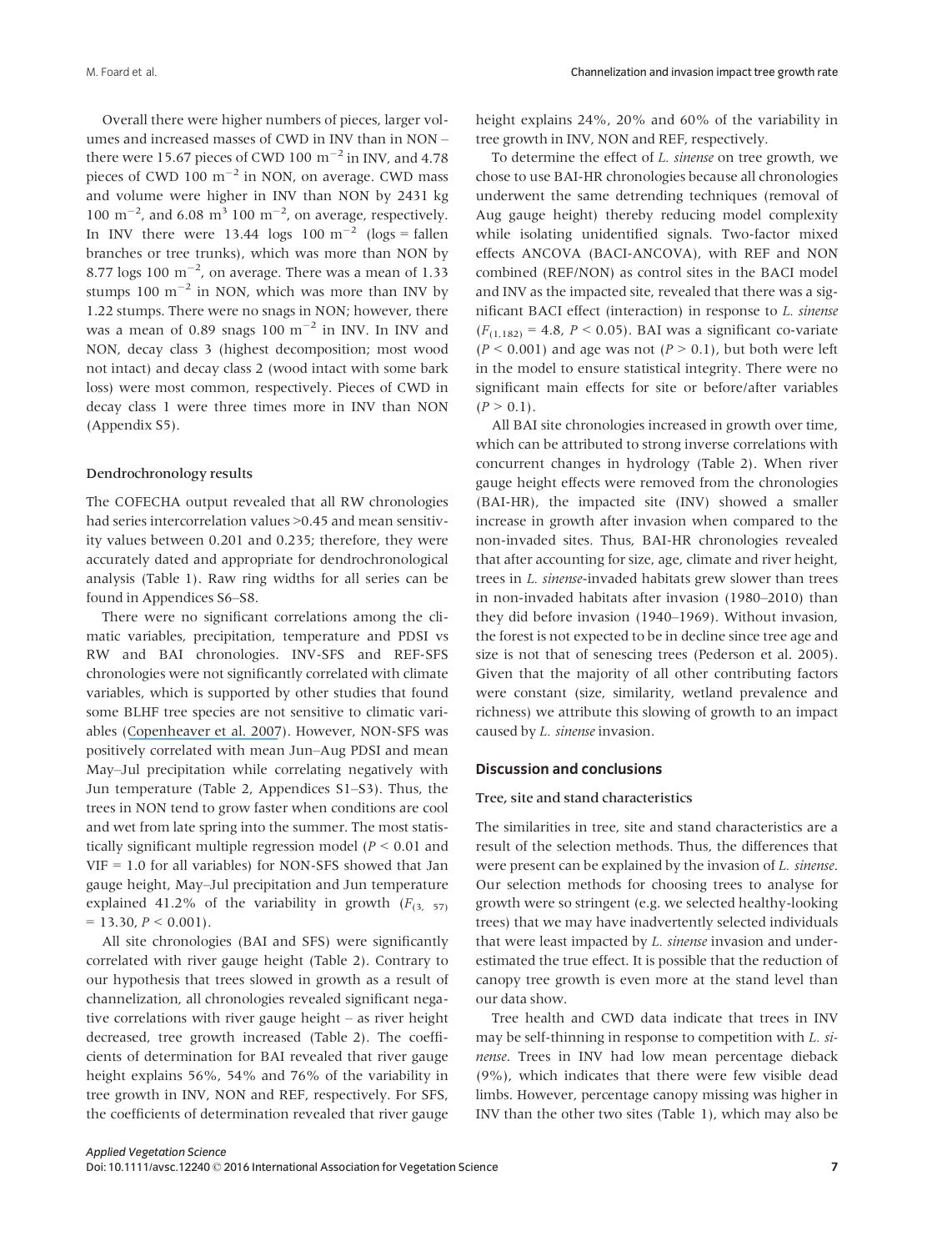an explanation for significantly shorter trees in INV. Another possible explanation for shorter tree heights in INV could be a result of the lack of competition with canopy trees. Nonetheless, these results suggest that trees in INV are concentrating resources toward the remaining living canopy branches, and that dead or dying branches are shed from the tree quickly. This 'self-thinning' postulation is further supported by the CWD data. Trees in INV shed large quantities of limbs, as is evident by three times more pieces of CWD in INV than in NON, nearly all of which (99%) were limbs (expressed as logs). Moreover, the amount of CWD from each decay class was evenly distributed in INV, which indicates that trees have been losing limbs at a steady rate. Thus, the data support that trees in INV are likely responding to L. sinense by self-thinning, which may eventually lead to accelerated tree mortality.

Reduced diversity in INV is undoubtedly a result of the mass amounts of densely packed *L. sinense* stems that reduce evenness in the diversity measurements. These lowered diversity values are supported by the findings of many other *L. sinense* investigations, which all noted low diversity in L. sinense-invaded sites compared to noninvaded sites ([Merriam & Feil 2002;](https://www.researchgate.net/publication/227059294_The_Potential_Impact_of_An_Introduced_Shrub_on_Native_Plant_Diversity_and_Forest_Regeneration?el=1_x_8&enrichId=rgreq-a9262b46-b36e-4add-80bd-cf764adf802a&enrichSource=Y292ZXJQYWdlOzMwMTcxNDQyNztBUzozNTgwNDg2ODcyNDczNjFAMTQ2MjM3Njg2NzQzOQ==) Grove & Clarkson 2005; Pokswinski 2008; [Hanula et al. 2009;](https://www.researchgate.net/publication/232691753_Chinese_Privet_Ligustrum_sinense_Removal_and_its_Effect_on_Native_Plant_Communities_of_Riparian_Forests?el=1_x_8&enrichId=rgreq-a9262b46-b36e-4add-80bd-cf764adf802a&enrichSource=Y292ZXJQYWdlOzMwMTcxNDQyNztBUzozNTgwNDg2ODcyNDczNjFAMTQ2MjM3Njg2NzQzOQ==) Klock 2009; [Osland et al. 2009;](https://www.researchgate.net/publication/232685582_Native_Bamboo_Arundinaria_gigantea_Walter_Muhl_Poaceae_Establishment_and_Growth_after_the_Removal_of_an_Invasive_Non-Native_Shrub_Ligustrum_sinense_Lour_Oleaceae_Implications_for_Restoration?el=1_x_8&enrichId=rgreq-a9262b46-b36e-4add-80bd-cf764adf802a&enrichSource=Y292ZXJQYWdlOzMwMTcxNDQyNztBUzozNTgwNDg2ODcyNDczNjFAMTQ2MjM3Njg2NzQzOQ==) [Ulyshen et al. 2010;](https://www.researchgate.net/publication/45677268_Response_of_beetles_Coleoptera_at_three_heights_to_the_experimental_removal_of_an_invasive_shrub_Chinese_privet_Ligustrum_sinense_from_floodplain_forests?el=1_x_8&enrichId=rgreq-a9262b46-b36e-4add-80bd-cf764adf802a&enrichSource=Y292ZXJQYWdlOzMwMTcxNDQyNztBUzozNTgwNDg2ODcyNDczNjFAMTQ2MjM3Njg2NzQzOQ==) Hanula & Horn 2011a,b; [Greene & Blossey 2012](https://www.researchgate.net/publication/225682720_Lost_in_the_weeds_Ligustrum_sinense_reduces_native_plant_growth_survival?el=1_x_8&enrichId=rgreq-a9262b46-b36e-4add-80bd-cf764adf802a&enrichSource=Y292ZXJQYWdlOzMwMTcxNDQyNztBUzozNTgwNDg2ODcyNDczNjFAMTQ2MjM3Njg2NzQzOQ==)).

#### Effects of climate and river gauge height

Only one site chronology, NON-SFS, correlated significantly with climate. Trees in NON were sensitive to late spring and summer drought characteristics (i.e. they tended to grow better during cool and wet conditions). Sensitivity to climate indicates that trees are less responsive to site and stand level dynamics ([Bartens et al. 2012](https://www.researchgate.net/publication/251660214_Evaluating_the_potential_for_dendrochronological_analysis_of_live_oak_Quercus_virginiana_Mill_from_the_urban_and_rural_environment-An_explorative_study?el=1_x_8&enrichId=rgreq-a9262b46-b36e-4add-80bd-cf764adf802a&enrichSource=Y292ZXJQYWdlOzMwMTcxNDQyNztBUzozNTgwNDg2ODcyNDczNjFAMTQ2MjM3Njg2NzQzOQ==)). However, conclusions related to these associations are outside the scope of this manuscript. We suggest that further research be conducted to describe mechanisms of variability in climatic sensitivity of urban BLHF trees.

Trees in the BLHFs along the Wolf River used in this study showed a significant response to river gauge height (see similar results in [Copenheaver et al. 2007;](https://www.researchgate.net/publication/232685613_Dendroclimatic_Analysis_of_a_Bottomland_Hardwood_Forest_Floodplain_vs_Terrace_Responses1?el=1_x_8&enrichId=rgreq-a9262b46-b36e-4add-80bd-cf764adf802a&enrichSource=Y292ZXJQYWdlOzMwMTcxNDQyNztBUzozNTgwNDg2ODcyNDczNjFAMTQ2MjM3Njg2NzQzOQ==) [Smith et al.](https://www.researchgate.net/publication/258485114_Hydrological_shifts_and_tree_growth_responses_to_river_modification_along_the_Apalachicola_River_Florida?el=1_x_8&enrichId=rgreq-a9262b46-b36e-4add-80bd-cf764adf802a&enrichSource=Y292ZXJQYWdlOzMwMTcxNDQyNztBUzozNTgwNDg2ODcyNDczNjFAMTQ2MjM3Njg2NzQzOQ==) [2013](https://www.researchgate.net/publication/258485114_Hydrological_shifts_and_tree_growth_responses_to_river_modification_along_the_Apalachicola_River_Florida?el=1_x_8&enrichId=rgreq-a9262b46-b36e-4add-80bd-cf764adf802a&enrichSource=Y292ZXJQYWdlOzMwMTcxNDQyNztBUzozNTgwNDg2ODcyNDczNjFAMTQ2MjM3Njg2NzQzOQ==)). These findings support that these species are more receptive to groundwater, river water and microsite characteristics than they are to climatic variables. Moreover, the responses of BLHF oak trees to river gauge height and channelization are similar to those observed by [Weins &](https://www.researchgate.net/publication/235083229_Effects_of_Headcutting_on_the_Bottomland_Hardwood_Wetlands_Adjacent_to_the_Wolf_River_Tennessee?el=1_x_8&enrichId=rgreq-a9262b46-b36e-4add-80bd-cf764adf802a&enrichSource=Y292ZXJQYWdlOzMwMTcxNDQyNztBUzozNTgwNDg2ODcyNDczNjFAMTQ2MjM3Njg2NzQzOQ==) [Roberts \(2003\)](https://www.researchgate.net/publication/235083229_Effects_of_Headcutting_on_the_Bottomland_Hardwood_Wetlands_Adjacent_to_the_Wolf_River_Tennessee?el=1_x_8&enrichId=rgreq-a9262b46-b36e-4add-80bd-cf764adf802a&enrichSource=Y292ZXJQYWdlOzMwMTcxNDQyNztBUzozNTgwNDg2ODcyNDczNjFAMTQ2MjM3Njg2NzQzOQ==), who looked at the effect of river head-cutting on the rates of Quercus phellos L. (willow oak) growth. They cored trees in an impacted site where the water table was observed to have dropped as a result of channelization and head-cutting. They investigated decadal growth of BAI from 1940 to 2000 and, like us, they observed that all trees increased in growth after channelization. However, trees in their reference site did not continue to increase in growth as much as trees in their head-cut (altered) site for the 10 yrs between 1990 and 1999. The differing results may be because [Weins & Roberts \(2003\)](https://www.researchgate.net/publication/235083229_Effects_of_Headcutting_on_the_Bottomland_Hardwood_Wetlands_Adjacent_to_the_Wolf_River_Tennessee?el=1_x_8&enrichId=rgreq-a9262b46-b36e-4add-80bd-cf764adf802a&enrichSource=Y292ZXJQYWdlOzMwMTcxNDQyNztBUzozNTgwNDg2ODcyNDczNjFAMTQ2MjM3Njg2NzQzOQ==) had less temporal data to analyse (i.e. we collected trees later and had ten more years of growth data), and it is possible that the trees in their reference site may have grown much faster after 1999. Another possible reason for different results between our studies could be a result of the species analysed; they cored Q. phellos, which might respond differently to hydrology than the four oak species in our study.

We offer one possible explanation for inverse relationships to flow. We suggest that historic, seasonal flood pulses maintained anoxic conditions in BLHFs and were a limiting factor on tree growth. Thus, as a result of channelization, soils supplied more oxygen to the roots and allowed the trees to grow more rapidly ([Shankman 1996](https://www.researchgate.net/publication/272557605_Stream_Channelization_and_Changing_Vegetation_Patterns_in_the_U_S_Coastal_Plain?el=1_x_8&enrichId=rgreq-a9262b46-b36e-4add-80bd-cf764adf802a&enrichSource=Y292ZXJQYWdlOzMwMTcxNDQyNztBUzozNTgwNDg2ODcyNDczNjFAMTQ2MjM3Njg2NzQzOQ==)). The adaptations to anaerobic conditions allow BLHF species to thrive where upland species cannot ([Middleton](https://www.researchgate.net/publication/229139221_Flood_Pulsing_in_Wetlands_Restoring_the_Natural_Hydrological_Balance?el=1_x_8&enrichId=rgreq-a9262b46-b36e-4add-80bd-cf764adf802a&enrichSource=Y292ZXJQYWdlOzMwMTcxNDQyNztBUzozNTgwNDg2ODcyNDczNjFAMTQ2MjM3Njg2NzQzOQ==) [2002](https://www.researchgate.net/publication/229139221_Flood_Pulsing_in_Wetlands_Restoring_the_Natural_Hydrological_Balance?el=1_x_8&enrichId=rgreq-a9262b46-b36e-4add-80bd-cf764adf802a&enrichSource=Y292ZXJQYWdlOzMwMTcxNDQyNztBUzozNTgwNDg2ODcyNDczNjFAMTQ2MjM3Njg2NzQzOQ==)); yet, similar to upland species, these BLHF-adapted species grow more when they have more access to oxygen in their roots. These results also support that BLHF species are vulnerable in altered hydrologic conditions because they are specialists, adapted to flood pulsing ([Middleton](https://www.researchgate.net/publication/229139221_Flood_Pulsing_in_Wetlands_Restoring_the_Natural_Hydrological_Balance?el=1_x_8&enrichId=rgreq-a9262b46-b36e-4add-80bd-cf764adf802a&enrichSource=Y292ZXJQYWdlOzMwMTcxNDQyNztBUzozNTgwNDg2ODcyNDczNjFAMTQ2MjM3Njg2NzQzOQ==) [2002;](https://www.researchgate.net/publication/229139221_Flood_Pulsing_in_Wetlands_Restoring_the_Natural_Hydrological_Balance?el=1_x_8&enrichId=rgreq-a9262b46-b36e-4add-80bd-cf764adf802a&enrichSource=Y292ZXJQYWdlOzMwMTcxNDQyNztBUzozNTgwNDg2ODcyNDczNjFAMTQ2MjM3Njg2NzQzOQ==) [Richardson et al. 2007](https://www.researchgate.net/publication/227521952_Riparian_vegetation_Degradation_alien_plant_invasions_and_restoration_prospects?el=1_x_8&enrichId=rgreq-a9262b46-b36e-4add-80bd-cf764adf802a&enrichSource=Y292ZXJQYWdlOzMwMTcxNDQyNztBUzozNTgwNDg2ODcyNDczNjFAMTQ2MjM3Njg2NzQzOQ==)).

An interesting observation about response to river height is that trees in REF showed stronger correlations to river gauge height than INV and NON (Table 2). The trees in REF are approximately 25 km upstream from the channelized river, while trees in INV and NON are located directly adjacent to the channelized river. This response is possibly due to changes in the water table. Trees in BLHFs obtain the majority of their water from the water table (Naiman & Décamps 1997; [Copenheaver et al. 2007](https://www.researchgate.net/publication/232685613_Dendroclimatic_Analysis_of_a_Bottomland_Hardwood_Forest_Floodplain_vs_Terrace_Responses1?el=1_x_8&enrichId=rgreq-a9262b46-b36e-4add-80bd-cf764adf802a&enrichSource=Y292ZXJQYWdlOzMwMTcxNDQyNztBUzozNTgwNDg2ODcyNDczNjFAMTQ2MjM3Njg2NzQzOQ==)), which is correlated with stream gauge height ([Weins &](https://www.researchgate.net/publication/235083229_Effects_of_Headcutting_on_the_Bottomland_Hardwood_Wetlands_Adjacent_to_the_Wolf_River_Tennessee?el=1_x_8&enrichId=rgreq-a9262b46-b36e-4add-80bd-cf764adf802a&enrichSource=Y292ZXJQYWdlOzMwMTcxNDQyNztBUzozNTgwNDg2ODcyNDczNjFAMTQ2MjM3Njg2NzQzOQ==) [Roberts 2003](https://www.researchgate.net/publication/235083229_Effects_of_Headcutting_on_the_Bottomland_Hardwood_Wetlands_Adjacent_to_the_Wolf_River_Tennessee?el=1_x_8&enrichId=rgreq-a9262b46-b36e-4add-80bd-cf764adf802a&enrichSource=Y292ZXJQYWdlOzMwMTcxNDQyNztBUzozNTgwNDg2ODcyNDczNjFAMTQ2MjM3Njg2NzQzOQ==)). The water table dropped significantly in channelized and head-cut portions of the river after channelization, but did not drop in the reference reach ([Weins](https://www.researchgate.net/publication/235083229_Effects_of_Headcutting_on_the_Bottomland_Hardwood_Wetlands_Adjacent_to_the_Wolf_River_Tennessee?el=1_x_8&enrichId=rgreq-a9262b46-b36e-4add-80bd-cf764adf802a&enrichSource=Y292ZXJQYWdlOzMwMTcxNDQyNztBUzozNTgwNDg2ODcyNDczNjFAMTQ2MjM3Njg2NzQzOQ==) [& Roberts 2003](https://www.researchgate.net/publication/235083229_Effects_of_Headcutting_on_the_Bottomland_Hardwood_Wetlands_Adjacent_to_the_Wolf_River_Tennessee?el=1_x_8&enrichId=rgreq-a9262b46-b36e-4add-80bd-cf764adf802a&enrichSource=Y292ZXJQYWdlOzMwMTcxNDQyNztBUzozNTgwNDg2ODcyNDczNjFAMTQ2MjM3Njg2NzQzOQ==)). Trees in REF may be influenced by the water table, and thus contribute to the strong river height correlations. Trees in INV and NON may access less water from the lowered water table, explaining less correlation with river gauge height.

#### Effects of L. sinense

Bottomland hardwood forests with altered flood regimes are highly vulnerable to invasion by woody shrubs ([Mid](https://www.researchgate.net/publication/229139221_Flood_Pulsing_in_Wetlands_Restoring_the_Natural_Hydrological_Balance?el=1_x_8&enrichId=rgreq-a9262b46-b36e-4add-80bd-cf764adf802a&enrichSource=Y292ZXJQYWdlOzMwMTcxNDQyNztBUzozNTgwNDg2ODcyNDczNjFAMTQ2MjM3Njg2NzQzOQ==)[dleton 2002;](https://www.researchgate.net/publication/229139221_Flood_Pulsing_in_Wetlands_Restoring_the_Natural_Hydrological_Balance?el=1_x_8&enrichId=rgreq-a9262b46-b36e-4add-80bd-cf764adf802a&enrichSource=Y292ZXJQYWdlOzMwMTcxNDQyNztBUzozNTgwNDg2ODcyNDczNjFAMTQ2MjM3Njg2NzQzOQ==) [Richardson et al. 2007;](https://www.researchgate.net/publication/227521952_Riparian_vegetation_Degradation_alien_plant_invasions_and_restoration_prospects?el=1_x_8&enrichId=rgreq-a9262b46-b36e-4add-80bd-cf764adf802a&enrichSource=Y292ZXJQYWdlOzMwMTcxNDQyNztBUzozNTgwNDg2ODcyNDczNjFAMTQ2MjM3Njg2NzQzOQ==) Foard 2014). Once established, invasive shrubs like L. sinense significantly reduce native regeneration (Grove & Clarkson 2005; Brantley 2008; Smith et al. 2008; [Boyce 2009;](https://www.researchgate.net/publication/232881725_Invasive_Shrubs_and_Forest_Tree_Regeneration?el=1_x_8&enrichId=rgreq-a9262b46-b36e-4add-80bd-cf764adf802a&enrichSource=Y292ZXJQYWdlOzMwMTcxNDQyNztBUzozNTgwNDg2ODcyNDczNjFAMTQ2MjM3Njg2NzQzOQ==) Osland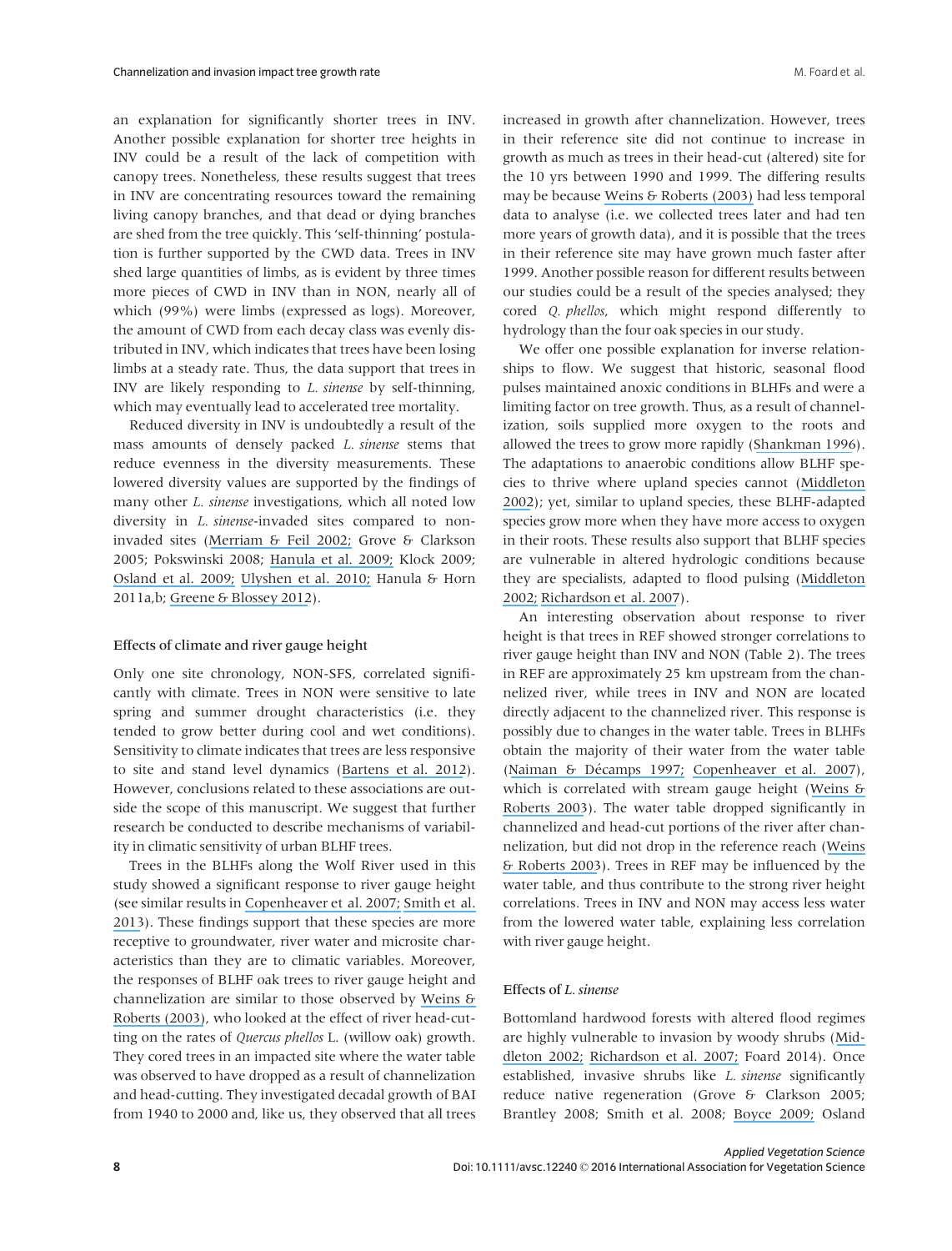et al. 2009; [Greene & Blossey 2012](https://www.researchgate.net/publication/225682720_Lost_in_the_weeds_Ligustrum_sinense_reduces_native_plant_growth_survival?el=1_x_8&enrichId=rgreq-a9262b46-b36e-4add-80bd-cf764adf802a&enrichSource=Y292ZXJQYWdlOzMwMTcxNDQyNztBUzozNTgwNDg2ODcyNDczNjFAMTQ2MjM3Njg2NzQzOQ==)) and suppress canopy tree growth ([Hartman & McCarthy 2007](https://www.researchgate.net/publication/227549355_A_dendro-ecological_study_of_forest_overstorey_productivity_following_the_invasion_of_the_non-indigenous_shrub_Lonicera_maackii_Appl_Veg_Sci?el=1_x_8&enrichId=rgreq-a9262b46-b36e-4add-80bd-cf764adf802a&enrichSource=Y292ZXJQYWdlOzMwMTcxNDQyNztBUzozNTgwNDg2ODcyNDczNjFAMTQ2MjM3Njg2NzQzOQ==); this study). Thus, invasive shrubs, like L. sinense, pose major threats to native forest dynamics and diversity ([Boyce 2009](https://www.researchgate.net/publication/232881725_Invasive_Shrubs_and_Forest_Tree_Regeneration?el=1_x_8&enrichId=rgreq-a9262b46-b36e-4add-80bd-cf764adf802a&enrichSource=Y292ZXJQYWdlOzMwMTcxNDQyNztBUzozNTgwNDg2ODcyNDczNjFAMTQ2MjM3Njg2NzQzOQ==)).

The dendrochronology data supply evidence that L. sinense is most likely responsible for reduced oak tree growth in BLHFs of the Wolf River, Tennessee, US. After a thorough literature search only one other study determined that an invasive shrub slows canopy tree growth – Hartman & McCarthy (2007). Similar to Hartman & McCarthy's (2007) observations of forests invaded by the shrub Lonicera maackii (Rupr.) Maxim. (amur honeysuckle), we discovered that *L. sinense* is likely responsible for reduction in growth of native trees, despite at least three important differences in the approaches between the two studies that could have resulted in different outcomes: (1) we matched tree species and diameters among sites, (2) we investigated growth–climate relationships and (3) we removed significant hydrological signals to isolate the effects of L. sinense. Nonetheless, our studies show the same qualitative results that invasive shrubs are detrimental to established canopy trees ([Hartman & McCarthy](https://www.researchgate.net/publication/227549355_A_dendro-ecological_study_of_forest_overstorey_productivity_following_the_invasion_of_the_non-indigenous_shrub_Lonicera_maackii_Appl_Veg_Sci?el=1_x_8&enrichId=rgreq-a9262b46-b36e-4add-80bd-cf764adf802a&enrichSource=Y292ZXJQYWdlOzMwMTcxNDQyNztBUzozNTgwNDg2ODcyNDczNjFAMTQ2MjM3Njg2NzQzOQ==) [2007](https://www.researchgate.net/publication/227549355_A_dendro-ecological_study_of_forest_overstorey_productivity_following_the_invasion_of_the_non-indigenous_shrub_Lonicera_maackii_Appl_Veg_Sci?el=1_x_8&enrichId=rgreq-a9262b46-b36e-4add-80bd-cf764adf802a&enrichSource=Y292ZXJQYWdlOzMwMTcxNDQyNztBUzozNTgwNDg2ODcyNDczNjFAMTQ2MjM3Njg2NzQzOQ==)). Combined, these two studies help broaden our understanding of the impacts of invasive shrubs; not only do invasive shrubs crowd out other small woody species and herbaceous plants resulting in reduced biodiversity, but they also have the ability to impact the structure of the forest canopy.

We suggest the mechanisms by which *L. sinense* reduces tree growth are competition for water or nutrients, different growth habits (evergreen vs deciduous and/or colonial vs individual), lack of herbivory and possible allelopathy. Many studies have supplied evidence of direct competition between L. sinense and native plants. When L. sinense seedlings compete against native plants, L. sinense makes up the largest proportion of survivors in the next growing season ([Merriam & Feil 2002;](https://www.researchgate.net/publication/227059294_The_Potential_Impact_of_An_Introduced_Shrub_on_Native_Plant_Diversity_and_Forest_Regeneration?el=1_x_8&enrichId=rgreq-a9262b46-b36e-4add-80bd-cf764adf802a&enrichSource=Y292ZXJQYWdlOzMwMTcxNDQyNztBUzozNTgwNDg2ODcyNDczNjFAMTQ2MjM3Njg2NzQzOQ==) [Greene & Blossey 2012](https://www.researchgate.net/publication/225682720_Lost_in_the_weeds_Ligustrum_sinense_reduces_native_plant_growth_survival?el=1_x_8&enrichId=rgreq-a9262b46-b36e-4add-80bd-cf764adf802a&enrichSource=Y292ZXJQYWdlOzMwMTcxNDQyNztBUzozNTgwNDg2ODcyNDczNjFAMTQ2MjM3Njg2NzQzOQ==)). Dissimilar plants, such as vines, are common within dense L. sinense stands, indicating that L. sinense has out-competed similar species ([Tilman et al. 1997;](https://www.researchgate.net/publication/235234304_The_Influence_of_Functional_Diversity_and_Composition_on_Ecosystem_Processes?el=1_x_8&enrichId=rgreq-a9262b46-b36e-4add-80bd-cf764adf802a&enrichSource=Y292ZXJQYWdlOzMwMTcxNDQyNztBUzozNTgwNDg2ODcyNDczNjFAMTQ2MjM3Njg2NzQzOQ==) [Merriam & Feil](https://www.researchgate.net/publication/227059294_The_Potential_Impact_of_An_Introduced_Shrub_on_Native_Plant_Diversity_and_Forest_Regeneration?el=1_x_8&enrichId=rgreq-a9262b46-b36e-4add-80bd-cf764adf802a&enrichSource=Y292ZXJQYWdlOzMwMTcxNDQyNztBUzozNTgwNDg2ODcyNDczNjFAMTQ2MjM3Njg2NzQzOQ==) [2002;](https://www.researchgate.net/publication/227059294_The_Potential_Impact_of_An_Introduced_Shrub_on_Native_Plant_Diversity_and_Forest_Regeneration?el=1_x_8&enrichId=rgreq-a9262b46-b36e-4add-80bd-cf764adf802a&enrichSource=Y292ZXJQYWdlOzMwMTcxNDQyNztBUzozNTgwNDg2ODcyNDczNjFAMTQ2MjM3Njg2NzQzOQ==) [Wilcox & Beck 2007;](https://www.researchgate.net/publication/232672748_Effects_of_Ligustrum_sinense_Lour_Chinese_Privet_on_Abundance_and_Diversity_of_Songbirds_and_Native_Plants_in_a_Southeastern_Nature_Preserve?el=1_x_8&enrichId=rgreq-a9262b46-b36e-4add-80bd-cf764adf802a&enrichSource=Y292ZXJQYWdlOzMwMTcxNDQyNztBUzozNTgwNDg2ODcyNDczNjFAMTQ2MjM3Njg2NzQzOQ==) Klock 2009). [Greene & Blossey](https://www.researchgate.net/publication/225682720_Lost_in_the_weeds_Ligustrum_sinense_reduces_native_plant_growth_survival?el=1_x_8&enrichId=rgreq-a9262b46-b36e-4add-80bd-cf764adf802a&enrichSource=Y292ZXJQYWdlOzMwMTcxNDQyNztBUzozNTgwNDg2ODcyNDczNjFAMTQ2MjM3Njg2NzQzOQ==) [\(2012\)](https://www.researchgate.net/publication/225682720_Lost_in_the_weeds_Ligustrum_sinense_reduces_native_plant_growth_survival?el=1_x_8&enrichId=rgreq-a9262b46-b36e-4add-80bd-cf764adf802a&enrichSource=Y292ZXJQYWdlOzMwMTcxNDQyNztBUzozNTgwNDg2ODcyNDczNjFAMTQ2MjM3Njg2NzQzOQ==) found evidence that after long-term invasion, L. sinense drives mortality of native seedlings. L. sinense has lower levels of herbivory than a native shrub in the same family (Oleaceae), Forestiera ligustrina ([Morris et al 2002](https://www.researchgate.net/publication/239826671_Growth_and_Reproduction_of_the_Invasive_Ligustrum_sinense_and_Native_Forestiera_ligustrina_Oleaceae_Implications_for_the_Invasion_and_Persistence_of_a_Nonnative_Shrub?el=1_x_8&enrichId=rgreq-a9262b46-b36e-4add-80bd-cf764adf802a&enrichSource=Y292ZXJQYWdlOzMwMTcxNDQyNztBUzozNTgwNDg2ODcyNDczNjFAMTQ2MjM3Njg2NzQzOQ==)). Also, evidence for allelopathy has been discovered in leaf extract and in leaf-and-root extract (Grove & Clarkson 2005; Pokswinski 2008, respectively). More research should be done to quantify allelopathy of *L. sinense in situ*.

In conclusion, invasive shrubs like L. sinense pose major threats to longevity of native BLHFs. Forest integrity, the measure of a forest's ability to support diverse communities and produce timber ([Seymour & Hunter 1999](https://www.researchgate.net/publication/259459692_Principles_of_Ecological_Forestry?el=1_x_8&enrichId=rgreq-a9262b46-b36e-4add-80bd-cf764adf802a&enrichSource=Y292ZXJQYWdlOzMwMTcxNDQyNztBUzozNTgwNDg2ODcyNDczNjFAMTQ2MjM3Njg2NzQzOQ==)), is greatly reduced in shrub-invaded forests (Houston et al. 2010). Many researchers have also shown that regeneration of native woody species is nearly non-existent in invaded forests (Grove & Clarkson 2005; Brantley 2008; Smith et al. 2008; [Boyce 2009;](https://www.researchgate.net/publication/232881725_Invasive_Shrubs_and_Forest_Tree_Regeneration?el=1_x_8&enrichId=rgreq-a9262b46-b36e-4add-80bd-cf764adf802a&enrichSource=Y292ZXJQYWdlOzMwMTcxNDQyNztBUzozNTgwNDg2ODcyNDczNjFAMTQ2MjM3Njg2NzQzOQ==) [Osland et al. 2009;](https://www.researchgate.net/publication/232685582_Native_Bamboo_Arundinaria_gigantea_Walter_Muhl_Poaceae_Establishment_and_Growth_after_the_Removal_of_an_Invasive_Non-Native_Shrub_Ligustrum_sinense_Lour_Oleaceae_Implications_for_Restoration?el=1_x_8&enrichId=rgreq-a9262b46-b36e-4add-80bd-cf764adf802a&enrichSource=Y292ZXJQYWdlOzMwMTcxNDQyNztBUzozNTgwNDg2ODcyNDczNjFAMTQ2MjM3Njg2NzQzOQ==) [Greene](https://www.researchgate.net/publication/225682720_Lost_in_the_weeds_Ligustrum_sinense_reduces_native_plant_growth_survival?el=1_x_8&enrichId=rgreq-a9262b46-b36e-4add-80bd-cf764adf802a&enrichSource=Y292ZXJQYWdlOzMwMTcxNDQyNztBUzozNTgwNDg2ODcyNDczNjFAMTQ2MjM3Njg2NzQzOQ==) [& Blossey 2012](https://www.researchgate.net/publication/225682720_Lost_in_the_weeds_Ligustrum_sinense_reduces_native_plant_growth_survival?el=1_x_8&enrichId=rgreq-a9262b46-b36e-4add-80bd-cf764adf802a&enrichSource=Y292ZXJQYWdlOzMwMTcxNDQyNztBUzozNTgwNDg2ODcyNDczNjFAMTQ2MjM3Njg2NzQzOQ==)). Furthermore, hydrologic alteration, resulting in dry conditions, greatly reduces native BLHF germination ([Middleton 2002](https://www.researchgate.net/publication/229139221_Flood_Pulsing_in_Wetlands_Restoring_the_Natural_Hydrological_Balance?el=1_x_8&enrichId=rgreq-a9262b46-b36e-4add-80bd-cf764adf802a&enrichSource=Y292ZXJQYWdlOzMwMTcxNDQyNztBUzozNTgwNDg2ODcyNDczNjFAMTQ2MjM3Njg2NzQzOQ==)). Thus, invaded forests can become shrub monocultures that support very little biodiversity ([Merriam & Feil 2002;](https://www.researchgate.net/publication/227059294_The_Potential_Impact_of_An_Introduced_Shrub_on_Native_Plant_Diversity_and_Forest_Regeneration?el=1_x_8&enrichId=rgreq-a9262b46-b36e-4add-80bd-cf764adf802a&enrichSource=Y292ZXJQYWdlOzMwMTcxNDQyNztBUzozNTgwNDg2ODcyNDczNjFAMTQ2MjM3Njg2NzQzOQ==) [Greene & Blossey 2012](https://www.researchgate.net/publication/225682720_Lost_in_the_weeds_Ligustrum_sinense_reduces_native_plant_growth_survival?el=1_x_8&enrichId=rgreq-a9262b46-b36e-4add-80bd-cf764adf802a&enrichSource=Y292ZXJQYWdlOzMwMTcxNDQyNztBUzozNTgwNDg2ODcyNDczNjFAMTQ2MjM3Njg2NzQzOQ==)).

#### Acknowledgements

We thank the Arkansas State University (A-State) Environmental Science (EVS) Program, The Judd Hill Foundation, NSF GK12 (#0809317) to J.L. Bouldin, TREE Fund (Grant #12-JK-02) and The Arkansas Native Plant Society for financial support. We thank the Tennessee Department of Environment and Conservation – Division of Natural Areas for permitting us to collect data in the natural areas of Tennessee. Special thanks are extended to Dr. Dave Stahle and Dr. Malcolm Cleaveland of the University of Arkansas for providing assistance with dendrochronology data collection and analyses. Thanks to Dr. Esra Ozdenerol and Rodney Quarles of the University of Memphis for permitting us to use their image of L. sinense reflectivity. We thank John and Elaine Cobb for providing housing during summer fieldwork. We would also like to thank all of the field technicians who helped collect data for this project including Jennifer Cobb, Taylor Mackey, Andrew Neighbors, Cassie Phillips and Hunter Whitehurst.

#### References

- [Bartens, J., Grissino-Mayer, H.D., Day, S.D. & Wiseman, P.E.](https://www.researchgate.net/publication/251660214_Evaluating_the_potential_for_dendrochronological_analysis_of_live_oak_Quercus_virginiana_Mill_from_the_urban_and_rural_environment-An_explorative_study?el=1_x_8&enrichId=rgreq-a9262b46-b36e-4add-80bd-cf764adf802a&enrichSource=Y292ZXJQYWdlOzMwMTcxNDQyNztBUzozNTgwNDg2ODcyNDczNjFAMTQ2MjM3Njg2NzQzOQ==) [2012. Evaluating the potential for dendrochronological anal-](https://www.researchgate.net/publication/251660214_Evaluating_the_potential_for_dendrochronological_analysis_of_live_oak_Quercus_virginiana_Mill_from_the_urban_and_rural_environment-An_explorative_study?el=1_x_8&enrichId=rgreq-a9262b46-b36e-4add-80bd-cf764adf802a&enrichSource=Y292ZXJQYWdlOzMwMTcxNDQyNztBUzozNTgwNDg2ODcyNDczNjFAMTQ2MjM3Njg2NzQzOQ==)ysis of live oak (Quercus virginiana [Mill.\) from the urban and](https://www.researchgate.net/publication/251660214_Evaluating_the_potential_for_dendrochronological_analysis_of_live_oak_Quercus_virginiana_Mill_from_the_urban_and_rural_environment-An_explorative_study?el=1_x_8&enrichId=rgreq-a9262b46-b36e-4add-80bd-cf764adf802a&enrichSource=Y292ZXJQYWdlOzMwMTcxNDQyNztBUzozNTgwNDg2ODcyNDczNjFAMTQ2MjM3Njg2NzQzOQ==) rural environment—[an explorative study.](https://www.researchgate.net/publication/251660214_Evaluating_the_potential_for_dendrochronological_analysis_of_live_oak_Quercus_virginiana_Mill_from_the_urban_and_rural_environment-An_explorative_study?el=1_x_8&enrichId=rgreq-a9262b46-b36e-4add-80bd-cf764adf802a&enrichSource=Y292ZXJQYWdlOzMwMTcxNDQyNztBUzozNTgwNDg2ODcyNDczNjFAMTQ2MjM3Njg2NzQzOQ==) Dendrochronologia [30: 15](https://www.researchgate.net/publication/251660214_Evaluating_the_potential_for_dendrochronological_analysis_of_live_oak_Quercus_virginiana_Mill_from_the_urban_and_rural_environment-An_explorative_study?el=1_x_8&enrichId=rgreq-a9262b46-b36e-4add-80bd-cf764adf802a&enrichSource=Y292ZXJQYWdlOzMwMTcxNDQyNztBUzozNTgwNDg2ODcyNDczNjFAMTQ2MjM3Njg2NzQzOQ==)–21.
- [Biondi, F. 1999. Comparing tree-ring chronologies and repeated](https://www.researchgate.net/publication/229010436_Comparing_tree-ring_chronologies_and_repeated_timber_inventories_as_forest_monitoring_tools?el=1_x_8&enrichId=rgreq-a9262b46-b36e-4add-80bd-cf764adf802a&enrichSource=Y292ZXJQYWdlOzMwMTcxNDQyNztBUzozNTgwNDg2ODcyNDczNjFAMTQ2MjM3Njg2NzQzOQ==) [timber inventories as forest monitoring tools.](https://www.researchgate.net/publication/229010436_Comparing_tree-ring_chronologies_and_repeated_timber_inventories_as_forest_monitoring_tools?el=1_x_8&enrichId=rgreq-a9262b46-b36e-4add-80bd-cf764adf802a&enrichSource=Y292ZXJQYWdlOzMwMTcxNDQyNztBUzozNTgwNDg2ODcyNDczNjFAMTQ2MjM3Njg2NzQzOQ==) Ecological Appli[cations](https://www.researchgate.net/publication/229010436_Comparing_tree-ring_chronologies_and_repeated_timber_inventories_as_forest_monitoring_tools?el=1_x_8&enrichId=rgreq-a9262b46-b36e-4add-80bd-cf764adf802a&enrichSource=Y292ZXJQYWdlOzMwMTcxNDQyNztBUzozNTgwNDg2ODcyNDczNjFAMTQ2MjM3Njg2NzQzOQ==) 9: 216–227.
- [Boyce, R.L. 2009. Invasive shrubs and forest tree regeneration.](https://www.researchgate.net/publication/232881725_Invasive_Shrubs_and_Forest_Tree_Regeneration?el=1_x_8&enrichId=rgreq-a9262b46-b36e-4add-80bd-cf764adf802a&enrichSource=Y292ZXJQYWdlOzMwMTcxNDQyNztBUzozNTgwNDg2ODcyNDczNjFAMTQ2MjM3Njg2NzQzOQ==) [Journal of Sustainable Forestry](https://www.researchgate.net/publication/232881725_Invasive_Shrubs_and_Forest_Tree_Regeneration?el=1_x_8&enrichId=rgreq-a9262b46-b36e-4add-80bd-cf764adf802a&enrichSource=Y292ZXJQYWdlOzMwMTcxNDQyNztBUzozNTgwNDg2ODcyNDczNjFAMTQ2MjM3Njg2NzQzOQ==) 28: 152–217.
- [Bowman, D.M., Brienen, R.J., Gloor, E., Phillips, O.L. & Prior,](https://www.researchgate.net/publication/230837362_Detecting_trends_in_tree_growth_Not_so_simple?el=1_x_8&enrichId=rgreq-a9262b46-b36e-4add-80bd-cf764adf802a&enrichSource=Y292ZXJQYWdlOzMwMTcxNDQyNztBUzozNTgwNDg2ODcyNDczNjFAMTQ2MjM3Njg2NzQzOQ==) [L.D. 2013. Detecting trends in tree growth: not so simple.](https://www.researchgate.net/publication/230837362_Detecting_trends_in_tree_growth_Not_so_simple?el=1_x_8&enrichId=rgreq-a9262b46-b36e-4add-80bd-cf764adf802a&enrichSource=Y292ZXJQYWdlOzMwMTcxNDQyNztBUzozNTgwNDg2ODcyNDczNjFAMTQ2MjM3Njg2NzQzOQ==) [Trends in Plant Science](https://www.researchgate.net/publication/230837362_Detecting_trends_in_tree_growth_Not_so_simple?el=1_x_8&enrichId=rgreq-a9262b46-b36e-4add-80bd-cf764adf802a&enrichSource=Y292ZXJQYWdlOzMwMTcxNDQyNztBUzozNTgwNDg2ODcyNDczNjFAMTQ2MjM3Njg2NzQzOQ==) 18: 11–17.
- [Bragg, D.C. 2013. Composition, biomass, and overstory spatial](https://www.researchgate.net/publication/262094620_Composition_Biomass_and_Overstory_Spatial_Patterns_in_a_Mature_Pine-Hardwood_Stand_in_Southeastern_Arkansas?el=1_x_8&enrichId=rgreq-a9262b46-b36e-4add-80bd-cf764adf802a&enrichSource=Y292ZXJQYWdlOzMwMTcxNDQyNztBUzozNTgwNDg2ODcyNDczNjFAMTQ2MjM3Njg2NzQzOQ==) patterns in a mature pine–[hardwood stand in southeastern](https://www.researchgate.net/publication/262094620_Composition_Biomass_and_Overstory_Spatial_Patterns_in_a_Mature_Pine-Hardwood_Stand_in_Southeastern_Arkansas?el=1_x_8&enrichId=rgreq-a9262b46-b36e-4add-80bd-cf764adf802a&enrichSource=Y292ZXJQYWdlOzMwMTcxNDQyNztBUzozNTgwNDg2ODcyNDczNjFAMTQ2MjM3Njg2NzQzOQ==) [Arkansas.](https://www.researchgate.net/publication/262094620_Composition_Biomass_and_Overstory_Spatial_Patterns_in_a_Mature_Pine-Hardwood_Stand_in_Southeastern_Arkansas?el=1_x_8&enrichId=rgreq-a9262b46-b36e-4add-80bd-cf764adf802a&enrichSource=Y292ZXJQYWdlOzMwMTcxNDQyNztBUzozNTgwNDg2ODcyNDczNjFAMTQ2MjM3Njg2NzQzOQ==) Castanea 78: 37–55.
- [Bragg, D.C. & Heitzman, E. 2009. Composition, structure, and](https://www.researchgate.net/publication/232686029_Composition_Structure_and_Dynamics_of_a_Mature_Unmanaged_Pine-Dominated_Old-Field_Stand_in_Southeastern_Arkansas?el=1_x_8&enrichId=rgreq-a9262b46-b36e-4add-80bd-cf764adf802a&enrichSource=Y292ZXJQYWdlOzMwMTcxNDQyNztBUzozNTgwNDg2ODcyNDczNjFAMTQ2MjM3Njg2NzQzOQ==) [dynamics of a mature, unmanaged, pine-dominated old](https://www.researchgate.net/publication/232686029_Composition_Structure_and_Dynamics_of_a_Mature_Unmanaged_Pine-Dominated_Old-Field_Stand_in_Southeastern_Arkansas?el=1_x_8&enrichId=rgreq-a9262b46-b36e-4add-80bd-cf764adf802a&enrichSource=Y292ZXJQYWdlOzMwMTcxNDQyNztBUzozNTgwNDg2ODcyNDczNjFAMTQ2MjM3Njg2NzQzOQ==)[field stand in southeastern Arkansas.](https://www.researchgate.net/publication/232686029_Composition_Structure_and_Dynamics_of_a_Mature_Unmanaged_Pine-Dominated_Old-Field_Stand_in_Southeastern_Arkansas?el=1_x_8&enrichId=rgreq-a9262b46-b36e-4add-80bd-cf764adf802a&enrichSource=Y292ZXJQYWdlOzMwMTcxNDQyNztBUzozNTgwNDg2ODcyNDczNjFAMTQ2MjM3Njg2NzQzOQ==) Southeastern Naturalist [8: 445](https://www.researchgate.net/publication/232686029_Composition_Structure_and_Dynamics_of_a_Mature_Unmanaged_Pine-Dominated_Old-Field_Stand_in_Southeastern_Arkansas?el=1_x_8&enrichId=rgreq-a9262b46-b36e-4add-80bd-cf764adf802a&enrichSource=Y292ZXJQYWdlOzMwMTcxNDQyNztBUzozNTgwNDg2ODcyNDczNjFAMTQ2MjM3Njg2NzQzOQ==)–470.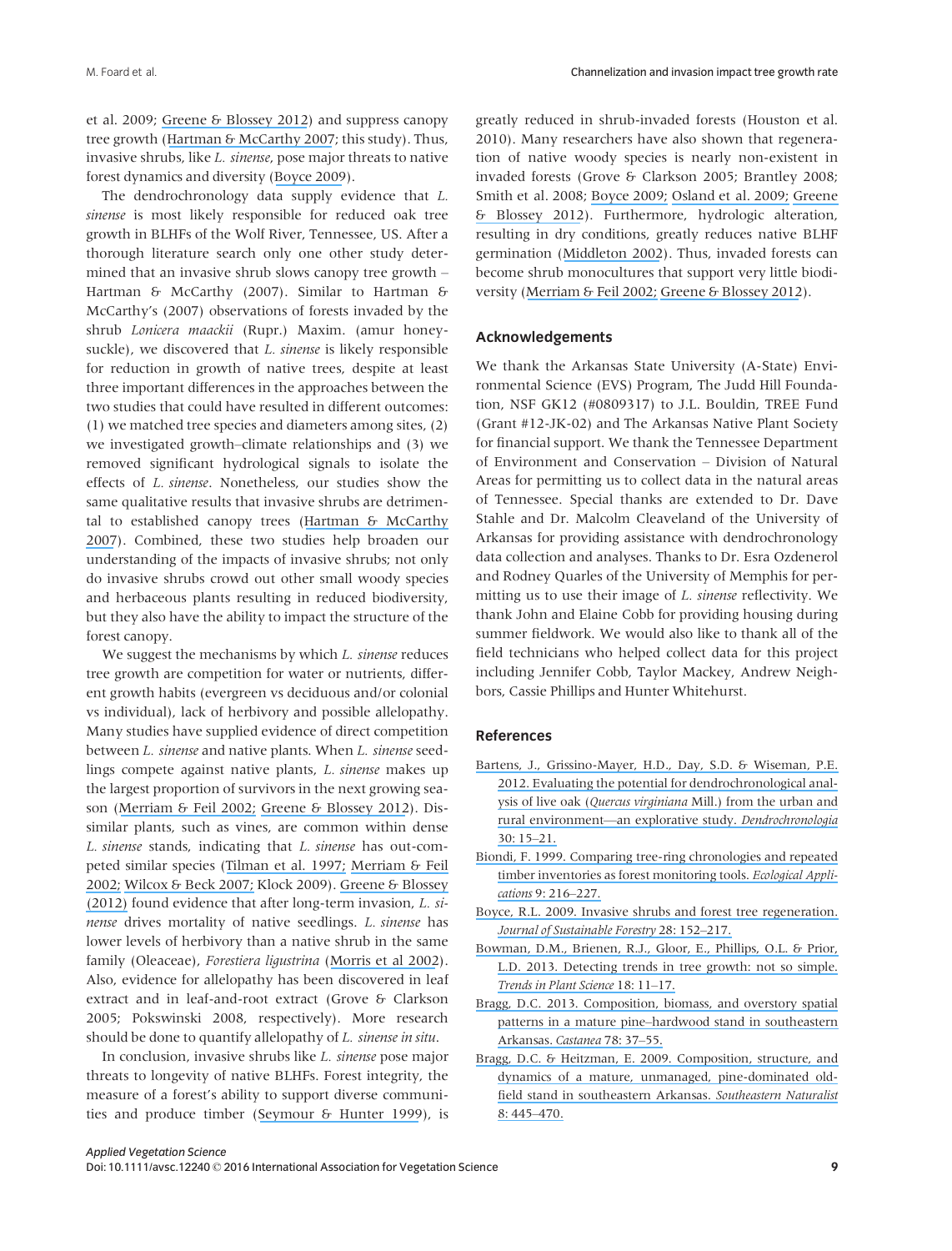- Brantley, E.F. 2008. Influence of Chinese privet (Ligustrum sinense Lour.) on riparian forests of the Southern Piedmont: net primary productivity, carbon sequestration, and native plant regeneration. Ph.D. thesis, Auburn University, Auburn, AL, US.
- [Brown, C.E. & Pezeshki, S.R. 2000. A study on waterlogging as a](https://www.researchgate.net/publication/280901185_A_study_on_waterlogging_as_a_potential_tool_to_control_Ligustrum_sinense_populations_in_western_Tennessee?el=1_x_8&enrichId=rgreq-a9262b46-b36e-4add-80bd-cf764adf802a&enrichSource=Y292ZXJQYWdlOzMwMTcxNDQyNztBUzozNTgwNDg2ODcyNDczNjFAMTQ2MjM3Njg2NzQzOQ==) [potential tool to control](https://www.researchgate.net/publication/280901185_A_study_on_waterlogging_as_a_potential_tool_to_control_Ligustrum_sinense_populations_in_western_Tennessee?el=1_x_8&enrichId=rgreq-a9262b46-b36e-4add-80bd-cf764adf802a&enrichSource=Y292ZXJQYWdlOzMwMTcxNDQyNztBUzozNTgwNDg2ODcyNDczNjFAMTQ2MjM3Njg2NzQzOQ==) Ligustrum sinense populations in [western Tennessee.](https://www.researchgate.net/publication/280901185_A_study_on_waterlogging_as_a_potential_tool_to_control_Ligustrum_sinense_populations_in_western_Tennessee?el=1_x_8&enrichId=rgreq-a9262b46-b36e-4add-80bd-cf764adf802a&enrichSource=Y292ZXJQYWdlOzMwMTcxNDQyNztBUzozNTgwNDg2ODcyNDczNjFAMTQ2MjM3Njg2NzQzOQ==) Wetlands 20: 429–437.
- [Burke, M.K. & Chambers, J.L. 2003. Root dynamics in BLHFs of](https://www.researchgate.net/publication/225924522_Root_dynamics_in_bottomland_hardwood_forests_of_the_Southeastern_United_States_Coastal_Plain?el=1_x_8&enrichId=rgreq-a9262b46-b36e-4add-80bd-cf764adf802a&enrichSource=Y292ZXJQYWdlOzMwMTcxNDQyNztBUzozNTgwNDg2ODcyNDczNjFAMTQ2MjM3Njg2NzQzOQ==) [the southeastern United States Coastal Plain.](https://www.researchgate.net/publication/225924522_Root_dynamics_in_bottomland_hardwood_forests_of_the_Southeastern_United_States_Coastal_Plain?el=1_x_8&enrichId=rgreq-a9262b46-b36e-4add-80bd-cf764adf802a&enrichSource=Y292ZXJQYWdlOzMwMTcxNDQyNztBUzozNTgwNDg2ODcyNDczNjFAMTQ2MjM3Njg2NzQzOQ==) Plant and Soil Science [250: 141](https://www.researchgate.net/publication/225924522_Root_dynamics_in_bottomland_hardwood_forests_of_the_Southeastern_United_States_Coastal_Plain?el=1_x_8&enrichId=rgreq-a9262b46-b36e-4add-80bd-cf764adf802a&enrichSource=Y292ZXJQYWdlOzMwMTcxNDQyNztBUzozNTgwNDg2ODcyNDczNjFAMTQ2MjM3Njg2NzQzOQ==)–153.
- [Burton, M.L., Samuelson, L.J. & Pan, S. 2005. Riparian woody](https://www.researchgate.net/publication/228674607_Riparian_Woody_Plant_Diversity_and_Forest_Structure_Along_an_Urban-Rural_Gradient?el=1_x_8&enrichId=rgreq-a9262b46-b36e-4add-80bd-cf764adf802a&enrichSource=Y292ZXJQYWdlOzMwMTcxNDQyNztBUzozNTgwNDg2ODcyNDczNjFAMTQ2MjM3Njg2NzQzOQ==) [plant diversity and forest structure along an urban](https://www.researchgate.net/publication/228674607_Riparian_Woody_Plant_Diversity_and_Forest_Structure_Along_an_Urban-Rural_Gradient?el=1_x_8&enrichId=rgreq-a9262b46-b36e-4add-80bd-cf764adf802a&enrichSource=Y292ZXJQYWdlOzMwMTcxNDQyNztBUzozNTgwNDg2ODcyNDczNjFAMTQ2MjM3Njg2NzQzOQ==)–rural gra-dient. [Urban Ecosystems](https://www.researchgate.net/publication/228674607_Riparian_Woody_Plant_Diversity_and_Forest_Structure_Along_an_Urban-Rural_Gradient?el=1_x_8&enrichId=rgreq-a9262b46-b36e-4add-80bd-cf764adf802a&enrichSource=Y292ZXJQYWdlOzMwMTcxNDQyNztBUzozNTgwNDg2ODcyNDczNjFAMTQ2MjM3Njg2NzQzOQ==) 8: 93-106.
- [Capon, S. 2003. Plant community responses to wetting and dry](https://www.researchgate.net/publication/40910623_Plant_community_responses_to_wetting_and_drying_in_a_large_arid_floodplain?el=1_x_8&enrichId=rgreq-a9262b46-b36e-4add-80bd-cf764adf802a&enrichSource=Y292ZXJQYWdlOzMwMTcxNDQyNztBUzozNTgwNDg2ODcyNDczNjFAMTQ2MjM3Njg2NzQzOQ==)ing in a large arid floodplain. [River Research and Applications](https://www.researchgate.net/publication/40910623_Plant_community_responses_to_wetting_and_drying_in_a_large_arid_floodplain?el=1_x_8&enrichId=rgreq-a9262b46-b36e-4add-80bd-cf764adf802a&enrichSource=Y292ZXJQYWdlOzMwMTcxNDQyNztBUzozNTgwNDg2ODcyNDczNjFAMTQ2MjM3Njg2NzQzOQ==) [19: 509](https://www.researchgate.net/publication/40910623_Plant_community_responses_to_wetting_and_drying_in_a_large_arid_floodplain?el=1_x_8&enrichId=rgreq-a9262b46-b36e-4add-80bd-cf764adf802a&enrichSource=Y292ZXJQYWdlOzMwMTcxNDQyNztBUzozNTgwNDg2ODcyNDczNjFAMTQ2MjM3Njg2NzQzOQ==)–520.
- Chapman, M.W. 1977. I remember Raleigh. Riverside Press, Memphis, TN, US.
- Cook, E.R. 1985. [A time series approach to tree-ring standardization](https://www.researchgate.net/publication/245117662_A_Time_Series_Approach_to_Tree-Ring_Standardization?el=1_x_8&enrichId=rgreq-a9262b46-b36e-4add-80bd-cf764adf802a&enrichSource=Y292ZXJQYWdlOzMwMTcxNDQyNztBUzozNTgwNDg2ODcyNDczNjFAMTQ2MjM3Njg2NzQzOQ==). [PhD thesis, University of Arizona, Tucson, AZ, US.](https://www.researchgate.net/publication/245117662_A_Time_Series_Approach_to_Tree-Ring_Standardization?el=1_x_8&enrichId=rgreq-a9262b46-b36e-4add-80bd-cf764adf802a&enrichSource=Y292ZXJQYWdlOzMwMTcxNDQyNztBUzozNTgwNDg2ODcyNDczNjFAMTQ2MjM3Njg2NzQzOQ==)
- [Cook, E.R. & Kairiukstis, L.A. 1990.](https://www.researchgate.net/publication/288852272_Methods_of_Dendrochronology_Applications_in_the_Environmental_Sciences?el=1_x_8&enrichId=rgreq-a9262b46-b36e-4add-80bd-cf764adf802a&enrichSource=Y292ZXJQYWdlOzMwMTcxNDQyNztBUzozNTgwNDg2ODcyNDczNjFAMTQ2MjM3Njg2NzQzOQ==) Methods of dendrochronology, [applications in the environmental sciences](https://www.researchgate.net/publication/288852272_Methods_of_Dendrochronology_Applications_in_the_Environmental_Sciences?el=1_x_8&enrichId=rgreq-a9262b46-b36e-4add-80bd-cf764adf802a&enrichSource=Y292ZXJQYWdlOzMwMTcxNDQyNztBUzozNTgwNDg2ODcyNDczNjFAMTQ2MjM3Njg2NzQzOQ==). Kluwer Academic, [Norwell, MA, US.](https://www.researchgate.net/publication/288852272_Methods_of_Dendrochronology_Applications_in_the_Environmental_Sciences?el=1_x_8&enrichId=rgreq-a9262b46-b36e-4add-80bd-cf764adf802a&enrichSource=Y292ZXJQYWdlOzMwMTcxNDQyNztBUzozNTgwNDg2ODcyNDczNjFAMTQ2MjM3Njg2NzQzOQ==)
- [Copenheaver, C.A., Yancey, M.W., Pantaleoni, E. & Emrick,](https://www.researchgate.net/publication/232685613_Dendroclimatic_Analysis_of_a_Bottomland_Hardwood_Forest_Floodplain_vs_Terrace_Responses1?el=1_x_8&enrichId=rgreq-a9262b46-b36e-4add-80bd-cf764adf802a&enrichSource=Y292ZXJQYWdlOzMwMTcxNDQyNztBUzozNTgwNDg2ODcyNDczNjFAMTQ2MjM3Njg2NzQzOQ==) [V.R. 2007. Dendroclimatic analysis of a bottomland hard](https://www.researchgate.net/publication/232685613_Dendroclimatic_Analysis_of_a_Bottomland_Hardwood_Forest_Floodplain_vs_Terrace_Responses1?el=1_x_8&enrichId=rgreq-a9262b46-b36e-4add-80bd-cf764adf802a&enrichSource=Y292ZXJQYWdlOzMwMTcxNDQyNztBUzozNTgwNDg2ODcyNDczNjFAMTQ2MjM3Njg2NzQzOQ==)[wood forest: floodplain vs. terrace responses 1.](https://www.researchgate.net/publication/232685613_Dendroclimatic_Analysis_of_a_Bottomland_Hardwood_Forest_Floodplain_vs_Terrace_Responses1?el=1_x_8&enrichId=rgreq-a9262b46-b36e-4add-80bd-cf764adf802a&enrichSource=Y292ZXJQYWdlOzMwMTcxNDQyNztBUzozNTgwNDg2ODcyNDczNjFAMTQ2MjM3Njg2NzQzOQ==) Journal of the [Torrey Botanical Society](https://www.researchgate.net/publication/232685613_Dendroclimatic_Analysis_of_a_Bottomland_Hardwood_Forest_Floodplain_vs_Terrace_Responses1?el=1_x_8&enrichId=rgreq-a9262b46-b36e-4add-80bd-cf764adf802a&enrichSource=Y292ZXJQYWdlOzMwMTcxNDQyNztBUzozNTgwNDg2ODcyNDczNjFAMTQ2MjM3Njg2NzQzOQ==) 134: 505–511.
- [DeFries, R.S., Rudel, T., Uriarte, M. & Hansen, M. 2010. Defor](https://www.researchgate.net/publication/248828436_Deforestation_Drive_by_Urban_Population_Growth_and_Agricultural_Trade_in_the_Twenty-First_Century?el=1_x_8&enrichId=rgreq-a9262b46-b36e-4add-80bd-cf764adf802a&enrichSource=Y292ZXJQYWdlOzMwMTcxNDQyNztBUzozNTgwNDg2ODcyNDczNjFAMTQ2MjM3Njg2NzQzOQ==)[estation driven by urban population growth and agricultural](https://www.researchgate.net/publication/248828436_Deforestation_Drive_by_Urban_Population_Growth_and_Agricultural_Trade_in_the_Twenty-First_Century?el=1_x_8&enrichId=rgreq-a9262b46-b36e-4add-80bd-cf764adf802a&enrichSource=Y292ZXJQYWdlOzMwMTcxNDQyNztBUzozNTgwNDg2ODcyNDczNjFAMTQ2MjM3Njg2NzQzOQ==) [trade in the twenty-first century.](https://www.researchgate.net/publication/248828436_Deforestation_Drive_by_Urban_Population_Growth_and_Agricultural_Trade_in_the_Twenty-First_Century?el=1_x_8&enrichId=rgreq-a9262b46-b36e-4add-80bd-cf764adf802a&enrichSource=Y292ZXJQYWdlOzMwMTcxNDQyNztBUzozNTgwNDg2ODcyNDczNjFAMTQ2MjM3Njg2NzQzOQ==) Nature Geoscience 3: 178– [181.](https://www.researchgate.net/publication/248828436_Deforestation_Drive_by_Urban_Population_Growth_and_Agricultural_Trade_in_the_Twenty-First_Century?el=1_x_8&enrichId=rgreq-a9262b46-b36e-4add-80bd-cf764adf802a&enrichSource=Y292ZXJQYWdlOzMwMTcxNDQyNztBUzozNTgwNDg2ODcyNDczNjFAMTQ2MjM3Njg2NzQzOQ==)
- Foard, M. 2014. Causes and consequences of Chinese privet (Ligustrum sinense Lour.) invasion in hydrologically altered forested wetlands. MS thesis, Arkansas State University, Jonesboro, AR IIS.
- Gosselink, J.G., Lee, L.C. & Muir, T.A. 1990. Ecological processes and cumulative impacts: illustrated by bottomland hardwood wetland ecosystems. Lewis, Chelsea, MI, US.
- [Greene, B.T. & Blossey, B. 2012. Lost in the weeds:](https://www.researchgate.net/publication/225682720_Lost_in_the_weeds_Ligustrum_sinense_reduces_native_plant_growth_survival?el=1_x_8&enrichId=rgreq-a9262b46-b36e-4add-80bd-cf764adf802a&enrichSource=Y292ZXJQYWdlOzMwMTcxNDQyNztBUzozNTgwNDg2ODcyNDczNjFAMTQ2MjM3Njg2NzQzOQ==) Ligustrum sinense [reduces native plant growth and survival.](https://www.researchgate.net/publication/225682720_Lost_in_the_weeds_Ligustrum_sinense_reduces_native_plant_growth_survival?el=1_x_8&enrichId=rgreq-a9262b46-b36e-4add-80bd-cf764adf802a&enrichSource=Y292ZXJQYWdlOzMwMTcxNDQyNztBUzozNTgwNDg2ODcyNDczNjFAMTQ2MjM3Njg2NzQzOQ==) Biological [Invasions](https://www.researchgate.net/publication/225682720_Lost_in_the_weeds_Ligustrum_sinense_reduces_native_plant_growth_survival?el=1_x_8&enrichId=rgreq-a9262b46-b36e-4add-80bd-cf764adf802a&enrichSource=Y292ZXJQYWdlOzMwMTcxNDQyNztBUzozNTgwNDg2ODcyNDczNjFAMTQ2MjM3Njg2NzQzOQ==) 14: 139–150.
- Grove, E. & Clarkson, B.D. 2005. An ecological study of Chinese privet (Ligustrum sinense Lour.) in the Waikato region. Centre for Biodiversity and Ecology Research Department of Biological Sciences [Contract Report No. 41] University of Waikato, Hamilton, NZ.
- [Guo, Y., Shelton, M. & Lockhart, B. 1998. Effects of flood](https://www.researchgate.net/publication/227068378_Effects_of_flood_duration_and_season_on_germination_of_black_cherrybark_northern_red_and_water_oak_acorns?el=1_x_8&enrichId=rgreq-a9262b46-b36e-4add-80bd-cf764adf802a&enrichSource=Y292ZXJQYWdlOzMwMTcxNDQyNztBUzozNTgwNDg2ODcyNDczNjFAMTQ2MjM3Njg2NzQzOQ==) [duration and season on germination of black, cherry](https://www.researchgate.net/publication/227068378_Effects_of_flood_duration_and_season_on_germination_of_black_cherrybark_northern_red_and_water_oak_acorns?el=1_x_8&enrichId=rgreq-a9262b46-b36e-4add-80bd-cf764adf802a&enrichSource=Y292ZXJQYWdlOzMwMTcxNDQyNztBUzozNTgwNDg2ODcyNDczNjFAMTQ2MjM3Njg2NzQzOQ==)[bark, northern red, and water oak acorns.](https://www.researchgate.net/publication/227068378_Effects_of_flood_duration_and_season_on_germination_of_black_cherrybark_northern_red_and_water_oak_acorns?el=1_x_8&enrichId=rgreq-a9262b46-b36e-4add-80bd-cf764adf802a&enrichSource=Y292ZXJQYWdlOzMwMTcxNDQyNztBUzozNTgwNDg2ODcyNDczNjFAMTQ2MjM3Njg2NzQzOQ==) New Forests [15: 69](https://www.researchgate.net/publication/227068378_Effects_of_flood_duration_and_season_on_germination_of_black_cherrybark_northern_red_and_water_oak_acorns?el=1_x_8&enrichId=rgreq-a9262b46-b36e-4add-80bd-cf764adf802a&enrichSource=Y292ZXJQYWdlOzMwMTcxNDQyNztBUzozNTgwNDg2ODcyNDczNjFAMTQ2MjM3Njg2NzQzOQ==)–76.
- [Hanula, J.L. & Horn, S. 2011a. Removing an invasive shrub](https://www.researchgate.net/publication/229974504_Removing_an_invasive_shrub_Chinese_privet_increases_native_bee_diversity_and_abundance_in_riparian_forests_of_the_southeastern_United_States?el=1_x_8&enrichId=rgreq-a9262b46-b36e-4add-80bd-cf764adf802a&enrichSource=Y292ZXJQYWdlOzMwMTcxNDQyNztBUzozNTgwNDg2ODcyNDczNjFAMTQ2MjM3Njg2NzQzOQ==) [\(Chinese privet\) increases native bee diversity and abun](https://www.researchgate.net/publication/229974504_Removing_an_invasive_shrub_Chinese_privet_increases_native_bee_diversity_and_abundance_in_riparian_forests_of_the_southeastern_United_States?el=1_x_8&enrichId=rgreq-a9262b46-b36e-4add-80bd-cf764adf802a&enrichSource=Y292ZXJQYWdlOzMwMTcxNDQyNztBUzozNTgwNDg2ODcyNDczNjFAMTQ2MjM3Njg2NzQzOQ==)[dance in riparian forests of the southeastern United States.](https://www.researchgate.net/publication/229974504_Removing_an_invasive_shrub_Chinese_privet_increases_native_bee_diversity_and_abundance_in_riparian_forests_of_the_southeastern_United_States?el=1_x_8&enrichId=rgreq-a9262b46-b36e-4add-80bd-cf764adf802a&enrichSource=Y292ZXJQYWdlOzMwMTcxNDQyNztBUzozNTgwNDg2ODcyNDczNjFAMTQ2MjM3Njg2NzQzOQ==) [Insect Conservation and Diversity](https://www.researchgate.net/publication/229974504_Removing_an_invasive_shrub_Chinese_privet_increases_native_bee_diversity_and_abundance_in_riparian_forests_of_the_southeastern_United_States?el=1_x_8&enrichId=rgreq-a9262b46-b36e-4add-80bd-cf764adf802a&enrichSource=Y292ZXJQYWdlOzMwMTcxNDQyNztBUzozNTgwNDg2ODcyNDczNjFAMTQ2MjM3Njg2NzQzOQ==) 4: 275–283.
- [Hanula, J.L. & Horn, S. 2011b. Removing an exotic shrub from](https://www.researchgate.net/publication/251586422_Removing_an_exotic_shrub_from_riparian_forests_increases_butterfly_abundance_and_diversity?el=1_x_8&enrichId=rgreq-a9262b46-b36e-4add-80bd-cf764adf802a&enrichSource=Y292ZXJQYWdlOzMwMTcxNDQyNztBUzozNTgwNDg2ODcyNDczNjFAMTQ2MjM3Njg2NzQzOQ==) [riparian forests increases butterfly abundance and diversity.](https://www.researchgate.net/publication/251586422_Removing_an_exotic_shrub_from_riparian_forests_increases_butterfly_abundance_and_diversity?el=1_x_8&enrichId=rgreq-a9262b46-b36e-4add-80bd-cf764adf802a&enrichSource=Y292ZXJQYWdlOzMwMTcxNDQyNztBUzozNTgwNDg2ODcyNDczNjFAMTQ2MjM3Njg2NzQzOQ==) [Forest Ecology and Management](https://www.researchgate.net/publication/251586422_Removing_an_exotic_shrub_from_riparian_forests_increases_butterfly_abundance_and_diversity?el=1_x_8&enrichId=rgreq-a9262b46-b36e-4add-80bd-cf764adf802a&enrichSource=Y292ZXJQYWdlOzMwMTcxNDQyNztBUzozNTgwNDg2ODcyNDczNjFAMTQ2MjM3Njg2NzQzOQ==) 262: 674–680.
- [Hanula, J.L., Horn, S. & Taylor, J.W. 2009. Chinese privet \(](https://www.researchgate.net/publication/232691753_Chinese_Privet_Ligustrum_sinense_Removal_and_its_Effect_on_Native_Plant_Communities_of_Riparian_Forests?el=1_x_8&enrichId=rgreq-a9262b46-b36e-4add-80bd-cf764adf802a&enrichSource=Y292ZXJQYWdlOzMwMTcxNDQyNztBUzozNTgwNDg2ODcyNDczNjFAMTQ2MjM3Njg2NzQzOQ==)Ligus-trum sinense[\) removal and its effect on native plant communi](https://www.researchgate.net/publication/232691753_Chinese_Privet_Ligustrum_sinense_Removal_and_its_Effect_on_Native_Plant_Communities_of_Riparian_Forests?el=1_x_8&enrichId=rgreq-a9262b46-b36e-4add-80bd-cf764adf802a&enrichSource=Y292ZXJQYWdlOzMwMTcxNDQyNztBUzozNTgwNDg2ODcyNDczNjFAMTQ2MjM3Njg2NzQzOQ==)ties of riparian forests. [Invasive Plant Science Management](https://www.researchgate.net/publication/232691753_Chinese_Privet_Ligustrum_sinense_Removal_and_its_Effect_on_Native_Plant_Communities_of_Riparian_Forests?el=1_x_8&enrichId=rgreq-a9262b46-b36e-4add-80bd-cf764adf802a&enrichSource=Y292ZXJQYWdlOzMwMTcxNDQyNztBUzozNTgwNDg2ODcyNDczNjFAMTQ2MjM3Njg2NzQzOQ==) 2: 292–[300.](https://www.researchgate.net/publication/232691753_Chinese_Privet_Ligustrum_sinense_Removal_and_its_Effect_on_Native_Plant_Communities_of_Riparian_Forests?el=1_x_8&enrichId=rgreq-a9262b46-b36e-4add-80bd-cf764adf802a&enrichSource=Y292ZXJQYWdlOzMwMTcxNDQyNztBUzozNTgwNDg2ODcyNDczNjFAMTQ2MjM3Njg2NzQzOQ==)
- [Hartman, K.M. & McCarthy, B.C. 2007. A dendro-ecological](https://www.researchgate.net/publication/227549355_A_dendro-ecological_study_of_forest_overstorey_productivity_following_the_invasion_of_the_non-indigenous_shrub_Lonicera_maackii_Appl_Veg_Sci?el=1_x_8&enrichId=rgreq-a9262b46-b36e-4add-80bd-cf764adf802a&enrichSource=Y292ZXJQYWdlOzMwMTcxNDQyNztBUzozNTgwNDg2ODcyNDczNjFAMTQ2MjM3Njg2NzQzOQ==) [study of forest overstorey productivity following the invasion](https://www.researchgate.net/publication/227549355_A_dendro-ecological_study_of_forest_overstorey_productivity_following_the_invasion_of_the_non-indigenous_shrub_Lonicera_maackii_Appl_Veg_Sci?el=1_x_8&enrichId=rgreq-a9262b46-b36e-4add-80bd-cf764adf802a&enrichSource=Y292ZXJQYWdlOzMwMTcxNDQyNztBUzozNTgwNDg2ODcyNDczNjFAMTQ2MjM3Njg2NzQzOQ==) [of the non-indigenous shrub](https://www.researchgate.net/publication/227549355_A_dendro-ecological_study_of_forest_overstorey_productivity_following_the_invasion_of_the_non-indigenous_shrub_Lonicera_maackii_Appl_Veg_Sci?el=1_x_8&enrichId=rgreq-a9262b46-b36e-4add-80bd-cf764adf802a&enrichSource=Y292ZXJQYWdlOzMwMTcxNDQyNztBUzozNTgwNDg2ODcyNDczNjFAMTQ2MjM3Njg2NzQzOQ==) Lonicera maackii. Applied Vegeta[tion Science](https://www.researchgate.net/publication/227549355_A_dendro-ecological_study_of_forest_overstorey_productivity_following_the_invasion_of_the_non-indigenous_shrub_Lonicera_maackii_Appl_Veg_Sci?el=1_x_8&enrichId=rgreq-a9262b46-b36e-4add-80bd-cf764adf802a&enrichSource=Y292ZXJQYWdlOzMwMTcxNDQyNztBUzozNTgwNDg2ODcyNDczNjFAMTQ2MjM3Njg2NzQzOQ==) 10: 3-14.
- [Holmes, R. 1983. Computer assisted quality control in tree-ring](https://www.researchgate.net/publication/235665554_Computer-Assisted_Quality_Control_in_Tree-Ring_Dating_and_Measurement?el=1_x_8&enrichId=rgreq-a9262b46-b36e-4add-80bd-cf764adf802a&enrichSource=Y292ZXJQYWdlOzMwMTcxNDQyNztBUzozNTgwNDg2ODcyNDczNjFAMTQ2MjM3Njg2NzQzOQ==) [dating and measurement.](https://www.researchgate.net/publication/235665554_Computer-Assisted_Quality_Control_in_Tree-Ring_Dating_and_Measurement?el=1_x_8&enrichId=rgreq-a9262b46-b36e-4add-80bd-cf764adf802a&enrichSource=Y292ZXJQYWdlOzMwMTcxNDQyNztBUzozNTgwNDg2ODcyNDczNjFAMTQ2MjM3Njg2NzQzOQ==) Tree-Ring Bulletin 44: 69–75.
- [Hood, W.G. & Naiman, R.J. 2000. Vulnerability of riparian zones to](https://www.researchgate.net/publication/225311755_Vulnerability_of_riparian_zones_to_invasion_by_exotic_vascular_plants_Plant_Ecol?el=1_x_8&enrichId=rgreq-a9262b46-b36e-4add-80bd-cf764adf802a&enrichSource=Y292ZXJQYWdlOzMwMTcxNDQyNztBUzozNTgwNDg2ODcyNDczNjFAMTQ2MjM3Njg2NzQzOQ==) [invasion by exotic woody plants.](https://www.researchgate.net/publication/225311755_Vulnerability_of_riparian_zones_to_invasion_by_exotic_vascular_plants_Plant_Ecol?el=1_x_8&enrichId=rgreq-a9262b46-b36e-4add-80bd-cf764adf802a&enrichSource=Y292ZXJQYWdlOzMwMTcxNDQyNztBUzozNTgwNDg2ODcyNDczNjFAMTQ2MjM3Njg2NzQzOQ==) Plant Ecology 148: 105–114.
- Houston, A.E., Goudie, C.A., Simco, B.A. & Kennedy, M.L. 2010. An assessment of forested habitat at Shelby Farms Park, Memphis, Shelby County, Tennessee. Prepared for: Tennessee Department of Agriculture Division of Forestry Ecological Research Center Department of Biological Sciences.
- Hudson, J.R. 2013. Effects of removing Chinese privet (Ligustrum sinense) on plant communities, pollinator communities, and tree growth in riparian forests five years after removal with mechanisms of reinvasion. PhD thesis, University of Georgia, Athens, GA, US.
- [Johnston, C.A., Detenbeck, N.E. & Niemi, G.J. 1990. The cumu](https://www.researchgate.net/publication/227000437_The_Cumulative_Effect_of_Wetlands_on_Stream_Water_Quality_and_Quantity_A_Landscape_Approach?el=1_x_8&enrichId=rgreq-a9262b46-b36e-4add-80bd-cf764adf802a&enrichSource=Y292ZXJQYWdlOzMwMTcxNDQyNztBUzozNTgwNDg2ODcyNDczNjFAMTQ2MjM3Njg2NzQzOQ==)[lative effect of wetlands on stream water quality and quan](https://www.researchgate.net/publication/227000437_The_Cumulative_Effect_of_Wetlands_on_Stream_Water_Quality_and_Quantity_A_Landscape_Approach?el=1_x_8&enrichId=rgreq-a9262b46-b36e-4add-80bd-cf764adf802a&enrichSource=Y292ZXJQYWdlOzMwMTcxNDQyNztBUzozNTgwNDg2ODcyNDczNjFAMTQ2MjM3Njg2NzQzOQ==)[tity: a landscape approach.](https://www.researchgate.net/publication/227000437_The_Cumulative_Effect_of_Wetlands_on_Stream_Water_Quality_and_Quantity_A_Landscape_Approach?el=1_x_8&enrichId=rgreq-a9262b46-b36e-4add-80bd-cf764adf802a&enrichSource=Y292ZXJQYWdlOzMwMTcxNDQyNztBUzozNTgwNDg2ODcyNDczNjFAMTQ2MjM3Njg2NzQzOQ==) Biogeochemistry 10: 105–141.
- Klock, M. 2009. Using demographic models to manage Chinese privet (Ligustrum sinense Lour.). MS Thesis, Louisiana State University, Baton Rouge, LA, US.
- Krebs, C.J. 1999. Ecological methodology, 2nd edn. Benjamin/ Cummings, Menlo Park, CA, US.
- [Lorimer, C.G. 1980. Age structure and disturbance history of a](https://www.researchgate.net/publication/271674595_Age_Structure_and_Disturbance_History_of_a_Southern_Appalachian_Virgin_Forest?el=1_x_8&enrichId=rgreq-a9262b46-b36e-4add-80bd-cf764adf802a&enrichSource=Y292ZXJQYWdlOzMwMTcxNDQyNztBUzozNTgwNDg2ODcyNDczNjFAMTQ2MjM3Njg2NzQzOQ==) [southern Appalachian virgin forest.](https://www.researchgate.net/publication/271674595_Age_Structure_and_Disturbance_History_of_a_Southern_Appalachian_Virgin_Forest?el=1_x_8&enrichId=rgreq-a9262b46-b36e-4add-80bd-cf764adf802a&enrichSource=Y292ZXJQYWdlOzMwMTcxNDQyNztBUzozNTgwNDg2ODcyNDczNjFAMTQ2MjM3Njg2NzQzOQ==) Ecology 61: 1169–1184.
- [Melvin, T.M. & Briffa, K.R. 2008. A "signal-free" approach to](https://www.researchgate.net/publication/235665626_A_Signal-Free_approach_to_dendroclimatic_Standardization?el=1_x_8&enrichId=rgreq-a9262b46-b36e-4add-80bd-cf764adf802a&enrichSource=Y292ZXJQYWdlOzMwMTcxNDQyNztBUzozNTgwNDg2ODcyNDczNjFAMTQ2MjM3Njg2NzQzOQ==) [dendroclimatic standardisation.](https://www.researchgate.net/publication/235665626_A_Signal-Free_approach_to_dendroclimatic_Standardization?el=1_x_8&enrichId=rgreq-a9262b46-b36e-4add-80bd-cf764adf802a&enrichSource=Y292ZXJQYWdlOzMwMTcxNDQyNztBUzozNTgwNDg2ODcyNDczNjFAMTQ2MjM3Njg2NzQzOQ==) Dendrochronologia 26: 71–86.
- [Merriam, R.W. 2003. The abundance, distribution and edge](https://www.researchgate.net/publication/271782813_The_Abundance_Distribution_and_Edge_Associations_of_Six_Non-Indigenous_Harmful_Plants_across_North_Carolina?el=1_x_8&enrichId=rgreq-a9262b46-b36e-4add-80bd-cf764adf802a&enrichSource=Y292ZXJQYWdlOzMwMTcxNDQyNztBUzozNTgwNDg2ODcyNDczNjFAMTQ2MjM3Njg2NzQzOQ==) [associations of six non-indigenous, harmful plants across](https://www.researchgate.net/publication/271782813_The_Abundance_Distribution_and_Edge_Associations_of_Six_Non-Indigenous_Harmful_Plants_across_North_Carolina?el=1_x_8&enrichId=rgreq-a9262b46-b36e-4add-80bd-cf764adf802a&enrichSource=Y292ZXJQYWdlOzMwMTcxNDQyNztBUzozNTgwNDg2ODcyNDczNjFAMTQ2MjM3Njg2NzQzOQ==) North Carolina. [Journal of the Torrey Botanical Society](https://www.researchgate.net/publication/271782813_The_Abundance_Distribution_and_Edge_Associations_of_Six_Non-Indigenous_Harmful_Plants_across_North_Carolina?el=1_x_8&enrichId=rgreq-a9262b46-b36e-4add-80bd-cf764adf802a&enrichSource=Y292ZXJQYWdlOzMwMTcxNDQyNztBUzozNTgwNDg2ODcyNDczNjFAMTQ2MjM3Njg2NzQzOQ==) 130: 283–[291.](https://www.researchgate.net/publication/271782813_The_Abundance_Distribution_and_Edge_Associations_of_Six_Non-Indigenous_Harmful_Plants_across_North_Carolina?el=1_x_8&enrichId=rgreq-a9262b46-b36e-4add-80bd-cf764adf802a&enrichSource=Y292ZXJQYWdlOzMwMTcxNDQyNztBUzozNTgwNDg2ODcyNDczNjFAMTQ2MjM3Njg2NzQzOQ==)
- [Merriam, R.W. & Feil, E. 2002. The potential impact of an intro](https://www.researchgate.net/publication/227059294_The_Potential_Impact_of_An_Introduced_Shrub_on_Native_Plant_Diversity_and_Forest_Regeneration?el=1_x_8&enrichId=rgreq-a9262b46-b36e-4add-80bd-cf764adf802a&enrichSource=Y292ZXJQYWdlOzMwMTcxNDQyNztBUzozNTgwNDg2ODcyNDczNjFAMTQ2MjM3Njg2NzQzOQ==)[duced shrub on native plant diversity and forest regenera](https://www.researchgate.net/publication/227059294_The_Potential_Impact_of_An_Introduced_Shrub_on_Native_Plant_Diversity_and_Forest_Regeneration?el=1_x_8&enrichId=rgreq-a9262b46-b36e-4add-80bd-cf764adf802a&enrichSource=Y292ZXJQYWdlOzMwMTcxNDQyNztBUzozNTgwNDg2ODcyNDczNjFAMTQ2MjM3Njg2NzQzOQ==)tion. [Biological Invasions](https://www.researchgate.net/publication/227059294_The_Potential_Impact_of_An_Introduced_Shrub_on_Native_Plant_Diversity_and_Forest_Regeneration?el=1_x_8&enrichId=rgreq-a9262b46-b36e-4add-80bd-cf764adf802a&enrichSource=Y292ZXJQYWdlOzMwMTcxNDQyNztBUzozNTgwNDg2ODcyNDczNjFAMTQ2MjM3Njg2NzQzOQ==) 4: 369–373.
- Middleton, B. 2002. [Flood pulsing in wetlands: restoring the natural](https://www.researchgate.net/publication/229139221_Flood_Pulsing_in_Wetlands_Restoring_the_Natural_Hydrological_Balance?el=1_x_8&enrichId=rgreq-a9262b46-b36e-4add-80bd-cf764adf802a&enrichSource=Y292ZXJQYWdlOzMwMTcxNDQyNztBUzozNTgwNDg2ODcyNDczNjFAMTQ2MjM3Njg2NzQzOQ==) hydrological balance[. Wiley, New York, NY, US.](https://www.researchgate.net/publication/229139221_Flood_Pulsing_in_Wetlands_Restoring_the_Natural_Hydrological_Balance?el=1_x_8&enrichId=rgreq-a9262b46-b36e-4add-80bd-cf764adf802a&enrichSource=Y292ZXJQYWdlOzMwMTcxNDQyNztBUzozNTgwNDg2ODcyNDczNjFAMTQ2MjM3Njg2NzQzOQ==)
- [Morris, L.L., Walck, J.L. & Hidayati, S.N. 2002. Growth and](https://www.researchgate.net/publication/239826671_Growth_and_Reproduction_of_the_Invasive_Ligustrum_sinense_and_Native_Forestiera_ligustrina_Oleaceae_Implications_for_the_Invasion_and_Persistence_of_a_Nonnative_Shrub?el=1_x_8&enrichId=rgreq-a9262b46-b36e-4add-80bd-cf764adf802a&enrichSource=Y292ZXJQYWdlOzMwMTcxNDQyNztBUzozNTgwNDg2ODcyNDczNjFAMTQ2MjM3Njg2NzQzOQ==) [reproduction of the invasive](https://www.researchgate.net/publication/239826671_Growth_and_Reproduction_of_the_Invasive_Ligustrum_sinense_and_Native_Forestiera_ligustrina_Oleaceae_Implications_for_the_Invasion_and_Persistence_of_a_Nonnative_Shrub?el=1_x_8&enrichId=rgreq-a9262b46-b36e-4add-80bd-cf764adf802a&enrichSource=Y292ZXJQYWdlOzMwMTcxNDQyNztBUzozNTgwNDg2ODcyNDczNjFAMTQ2MjM3Njg2NzQzOQ==) Ligustrum sinense and native Forestiera ligustrina [\(Oleaceae\): implications for the invasion and](https://www.researchgate.net/publication/239826671_Growth_and_Reproduction_of_the_Invasive_Ligustrum_sinense_and_Native_Forestiera_ligustrina_Oleaceae_Implications_for_the_Invasion_and_Persistence_of_a_Nonnative_Shrub?el=1_x_8&enrichId=rgreq-a9262b46-b36e-4add-80bd-cf764adf802a&enrichSource=Y292ZXJQYWdlOzMwMTcxNDQyNztBUzozNTgwNDg2ODcyNDczNjFAMTQ2MjM3Njg2NzQzOQ==) [persistence of a nonnative shrub.](https://www.researchgate.net/publication/239826671_Growth_and_Reproduction_of_the_Invasive_Ligustrum_sinense_and_Native_Forestiera_ligustrina_Oleaceae_Implications_for_the_Invasion_and_Persistence_of_a_Nonnative_Shrub?el=1_x_8&enrichId=rgreq-a9262b46-b36e-4add-80bd-cf764adf802a&enrichSource=Y292ZXJQYWdlOzMwMTcxNDQyNztBUzozNTgwNDg2ODcyNDczNjFAMTQ2MjM3Njg2NzQzOQ==) International Journal of Plant Science [163: 1001](https://www.researchgate.net/publication/239826671_Growth_and_Reproduction_of_the_Invasive_Ligustrum_sinense_and_Native_Forestiera_ligustrina_Oleaceae_Implications_for_the_Invasion_and_Persistence_of_a_Nonnative_Shrub?el=1_x_8&enrichId=rgreq-a9262b46-b36e-4add-80bd-cf764adf802a&enrichSource=Y292ZXJQYWdlOzMwMTcxNDQyNztBUzozNTgwNDg2ODcyNDczNjFAMTQ2MjM3Njg2NzQzOQ==)–1010.
- Naiman, R.J. & Décamps, H. 1997. The ecology of interfaces riparian zones. [Annual Review of Ecology and Systematics](https://www.researchgate.net/publication/228540796_The_Ecology_of_Interfaces_Riparian_Zones?el=1_x_8&enrichId=rgreq-a9262b46-b36e-4add-80bd-cf764adf802a&enrichSource=Y292ZXJQYWdlOzMwMTcxNDQyNztBUzozNTgwNDg2ODcyNDczNjFAMTQ2MjM3Njg2NzQzOQ==) 28: 621–[658.](https://www.researchgate.net/publication/228540796_The_Ecology_of_Interfaces_Riparian_Zones?el=1_x_8&enrichId=rgreq-a9262b46-b36e-4add-80bd-cf764adf802a&enrichSource=Y292ZXJQYWdlOzMwMTcxNDQyNztBUzozNTgwNDg2ODcyNDczNjFAMTQ2MjM3Njg2NzQzOQ==)
- Nowak, D.J., Crane, D.E., Stevens, J.C. & Hoehn, R.E. 2005. The urban forest effects (UFORE) model: field data collection manual.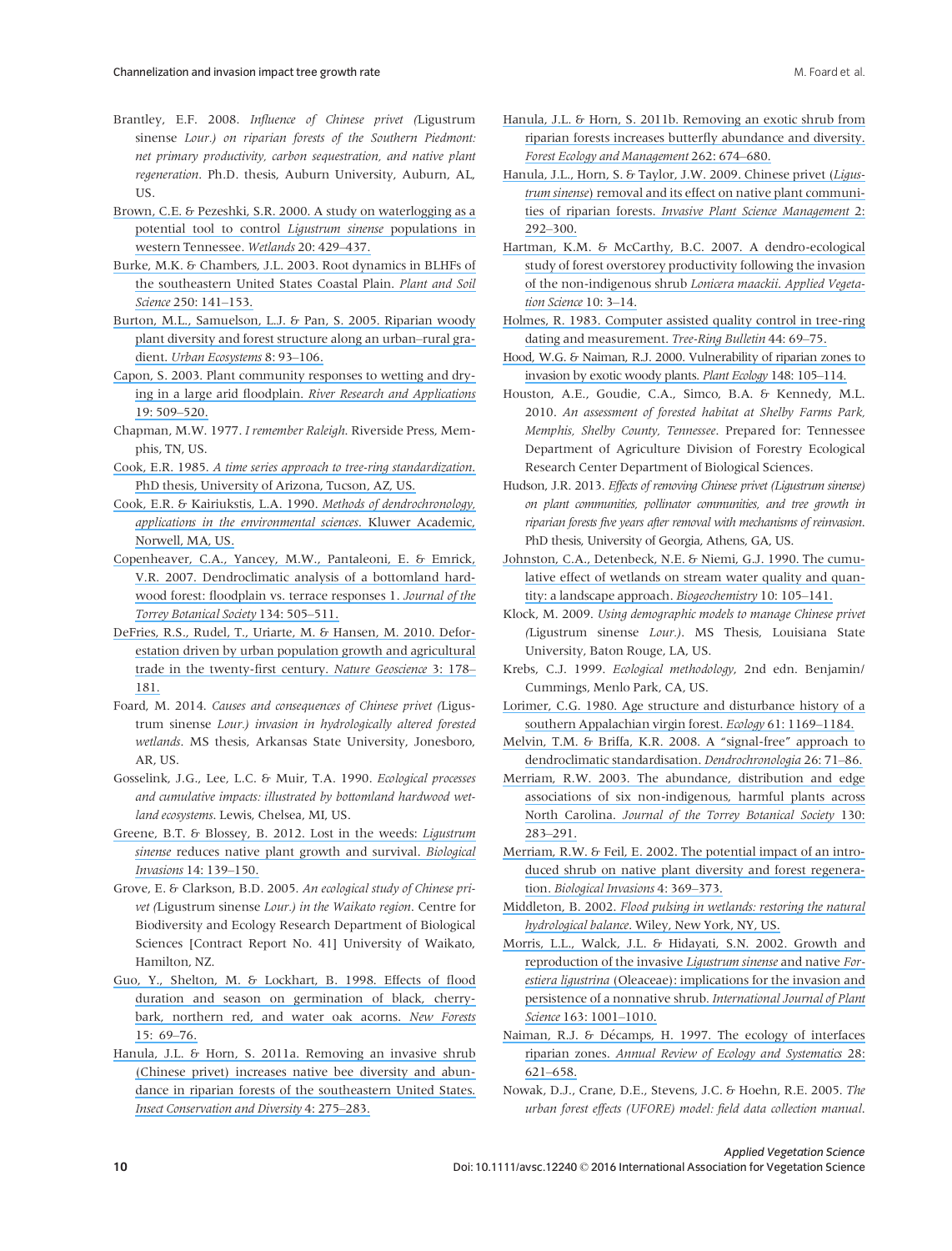US Department of Agriculture, Forest Service, Northeastern Research Station [report no. V1b], Newtown Square, PA, US.

- USDA, NRCS. 2016. The PLANTS Database. National Plant Data Team, Greensboro, NC 27401–4901 US.
- [Osland, M.J., Pahl, J.W. & Richardson, C.J. 2009. Native bamboo](https://www.researchgate.net/publication/232685582_Native_Bamboo_Arundinaria_gigantea_Walter_Muhl_Poaceae_Establishment_and_Growth_after_the_Removal_of_an_Invasive_Non-Native_Shrub_Ligustrum_sinense_Lour_Oleaceae_Implications_for_Restoration?el=1_x_8&enrichId=rgreq-a9262b46-b36e-4add-80bd-cf764adf802a&enrichSource=Y292ZXJQYWdlOzMwMTcxNDQyNztBUzozNTgwNDg2ODcyNDczNjFAMTQ2MjM3Njg2NzQzOQ==) [Arundinaria gigantea [\(Walter\) Muhl., Poaceae\] establish](https://www.researchgate.net/publication/232685582_Native_Bamboo_Arundinaria_gigantea_Walter_Muhl_Poaceae_Establishment_and_Growth_after_the_Removal_of_an_Invasive_Non-Native_Shrub_Ligustrum_sinense_Lour_Oleaceae_Implications_for_Restoration?el=1_x_8&enrichId=rgreq-a9262b46-b36e-4add-80bd-cf764adf802a&enrichSource=Y292ZXJQYWdlOzMwMTcxNDQyNztBUzozNTgwNDg2ODcyNDczNjFAMTQ2MjM3Njg2NzQzOQ==)[ment and growth after the removal of an invasive nonnative](https://www.researchgate.net/publication/232685582_Native_Bamboo_Arundinaria_gigantea_Walter_Muhl_Poaceae_Establishment_and_Growth_after_the_Removal_of_an_Invasive_Non-Native_Shrub_Ligustrum_sinense_Lour_Oleaceae_Implications_for_Restoration?el=1_x_8&enrichId=rgreq-a9262b46-b36e-4add-80bd-cf764adf802a&enrichSource=Y292ZXJQYWdlOzMwMTcxNDQyNztBUzozNTgwNDg2ODcyNDczNjFAMTQ2MjM3Njg2NzQzOQ==) shrub (Ligustrum sinense [Lour., Oleaceae\): implications for](https://www.researchgate.net/publication/232685582_Native_Bamboo_Arundinaria_gigantea_Walter_Muhl_Poaceae_Establishment_and_Growth_after_the_Removal_of_an_Invasive_Non-Native_Shrub_Ligustrum_sinense_Lour_Oleaceae_Implications_for_Restoration?el=1_x_8&enrichId=rgreq-a9262b46-b36e-4add-80bd-cf764adf802a&enrichSource=Y292ZXJQYWdlOzMwMTcxNDQyNztBUzozNTgwNDg2ODcyNDczNjFAMTQ2MjM3Njg2NzQzOQ==) [restoration.](https://www.researchgate.net/publication/232685582_Native_Bamboo_Arundinaria_gigantea_Walter_Muhl_Poaceae_Establishment_and_Growth_after_the_Removal_of_an_Invasive_Non-Native_Shrub_Ligustrum_sinense_Lour_Oleaceae_Implications_for_Restoration?el=1_x_8&enrichId=rgreq-a9262b46-b36e-4add-80bd-cf764adf802a&enrichSource=Y292ZXJQYWdlOzMwMTcxNDQyNztBUzozNTgwNDg2ODcyNDczNjFAMTQ2MjM3Njg2NzQzOQ==) Castanea 74: 247–258.
- [Panetta, F.D. 2000. Fates of fruits and seeds of](https://www.researchgate.net/publication/263029943_Fates_of_fruits_and_seeds_of_Ligustrum_lucidum_WTAit_and_L_sinense_Lour_maintained_under_natural_rainfall_or_irrigation?el=1_x_8&enrichId=rgreq-a9262b46-b36e-4add-80bd-cf764adf802a&enrichSource=Y292ZXJQYWdlOzMwMTcxNDQyNztBUzozNTgwNDg2ODcyNDczNjFAMTQ2MjM3Njg2NzQzOQ==) Ligustrum lucidum W.T.Ait. and L. sinense [Lour. maintained under](https://www.researchgate.net/publication/263029943_Fates_of_fruits_and_seeds_of_Ligustrum_lucidum_WTAit_and_L_sinense_Lour_maintained_under_natural_rainfall_or_irrigation?el=1_x_8&enrichId=rgreq-a9262b46-b36e-4add-80bd-cf764adf802a&enrichSource=Y292ZXJQYWdlOzMwMTcxNDQyNztBUzozNTgwNDg2ODcyNDczNjFAMTQ2MjM3Njg2NzQzOQ==) [natural rainfall or irrigation.](https://www.researchgate.net/publication/263029943_Fates_of_fruits_and_seeds_of_Ligustrum_lucidum_WTAit_and_L_sinense_Lour_maintained_under_natural_rainfall_or_irrigation?el=1_x_8&enrichId=rgreq-a9262b46-b36e-4add-80bd-cf764adf802a&enrichSource=Y292ZXJQYWdlOzMwMTcxNDQyNztBUzozNTgwNDg2ODcyNDczNjFAMTQ2MjM3Njg2NzQzOQ==) Australian Journal of Botany [48: 701](https://www.researchgate.net/publication/263029943_Fates_of_fruits_and_seeds_of_Ligustrum_lucidum_WTAit_and_L_sinense_Lour_maintained_under_natural_rainfall_or_irrigation?el=1_x_8&enrichId=rgreq-a9262b46-b36e-4add-80bd-cf764adf802a&enrichSource=Y292ZXJQYWdlOzMwMTcxNDQyNztBUzozNTgwNDg2ODcyNDczNjFAMTQ2MjM3Njg2NzQzOQ==)–705.
- Pederson, N., Cook, E.R., Myvonwyn-Hopton, H. & Jacoby, G. 2005. Does age matter? Evidence of vigorously growing, ancient oaks in the eastern U.S. In Bennett K.P. (technical coordinator), Moving toward sustainable forestry: lessons from old growth forests, pp. 14–16. University of New Hampshire Cooperative Extension Natural Resource Network Report.
- [Planty-Tabacchi, A.M., Tabacci, E., Naiman, J., Deferrari, C. &](https://www.researchgate.net/publication/246534937_Invasibility_of_Species-Rich_Communitites_in_Riparian_Zones_Conserv_Biol?el=1_x_8&enrichId=rgreq-a9262b46-b36e-4add-80bd-cf764adf802a&enrichSource=Y292ZXJQYWdlOzMwMTcxNDQyNztBUzozNTgwNDg2ODcyNDczNjFAMTQ2MjM3Njg2NzQzOQ==) Décamps, H. 1996. Invasibility of species-rich communities in riparian zones. [Conservation Biology](https://www.researchgate.net/publication/246534937_Invasibility_of_Species-Rich_Communitites_in_Riparian_Zones_Conserv_Biol?el=1_x_8&enrichId=rgreq-a9262b46-b36e-4add-80bd-cf764adf802a&enrichSource=Y292ZXJQYWdlOzMwMTcxNDQyNztBUzozNTgwNDg2ODcyNDczNjFAMTQ2MjM3Njg2NzQzOQ==) 10: 598–607.
- Pokswinski, S. 2008. Invasive characteristics of Chinese privet (Ligustrum sinense Lour.) in a bay swamp in the Fall Line Hills of East-Central Alabama. MS Thesis, Auburn University, Auburn, AL, US.
- Quarles, R. 2012. A method for determining the appropriate spatial resolution to detect Ligustrum sinense in Shelby Farms Park using WorldView-2 multi-spectral satellite imagery. MS Thesis, University of Memphis, Memphis, TN, US.
- Richardson, D.M., Pyšek, P., Rejmánek, M., Barbour, M.G., Panetta, F.D. & West, C.J. 2000. Naturalization and invasion of alien plants: concepts and definitions. Diversity and Distributions 6: 93–107.
- [Richardson, D.M., Holmes, P.M., Esler, K.J., Galatowitsch, S.M.,](https://www.researchgate.net/publication/227521952_Riparian_vegetation_Degradation_alien_plant_invasions_and_restoration_prospects?el=1_x_8&enrichId=rgreq-a9262b46-b36e-4add-80bd-cf764adf802a&enrichSource=Y292ZXJQYWdlOzMwMTcxNDQyNztBUzozNTgwNDg2ODcyNDczNjFAMTQ2MjM3Njg2NzQzOQ==) [Stromberg, J.C., Kirkman, S.P., Py](https://www.researchgate.net/publication/227521952_Riparian_vegetation_Degradation_alien_plant_invasions_and_restoration_prospects?el=1_x_8&enrichId=rgreq-a9262b46-b36e-4add-80bd-cf764adf802a&enrichSource=Y292ZXJQYWdlOzMwMTcxNDQyNztBUzozNTgwNDg2ODcyNDczNjFAMTQ2MjM3Njg2NzQzOQ==)sek, P. & Hobbs, R.J. 2007. [Riparian vegetation: degradation, alien plant invasions, and](https://www.researchgate.net/publication/227521952_Riparian_vegetation_Degradation_alien_plant_invasions_and_restoration_prospects?el=1_x_8&enrichId=rgreq-a9262b46-b36e-4add-80bd-cf764adf802a&enrichSource=Y292ZXJQYWdlOzMwMTcxNDQyNztBUzozNTgwNDg2ODcyNDczNjFAMTQ2MjM3Njg2NzQzOQ==) restoration prospects. [Diversity and Distributions](https://www.researchgate.net/publication/227521952_Riparian_vegetation_Degradation_alien_plant_invasions_and_restoration_prospects?el=1_x_8&enrichId=rgreq-a9262b46-b36e-4add-80bd-cf764adf802a&enrichSource=Y292ZXJQYWdlOzMwMTcxNDQyNztBUzozNTgwNDg2ODcyNDczNjFAMTQ2MjM3Njg2NzQzOQ==) 13: 126–139.
- [Schneider, R.L. & Sharitz, R.R. 1986. Seed bank dynamics in a](https://www.researchgate.net/publication/250269693_Seed_Bank_Dynamics_in_a_Southeastern_Riverine_Swamp?el=1_x_8&enrichId=rgreq-a9262b46-b36e-4add-80bd-cf764adf802a&enrichSource=Y292ZXJQYWdlOzMwMTcxNDQyNztBUzozNTgwNDg2ODcyNDczNjFAMTQ2MjM3Njg2NzQzOQ==) [southeastern riverine swamp.](https://www.researchgate.net/publication/250269693_Seed_Bank_Dynamics_in_a_Southeastern_Riverine_Swamp?el=1_x_8&enrichId=rgreq-a9262b46-b36e-4add-80bd-cf764adf802a&enrichSource=Y292ZXJQYWdlOzMwMTcxNDQyNztBUzozNTgwNDg2ODcyNDczNjFAMTQ2MjM3Njg2NzQzOQ==) American Journal of Botany 73: 1022–[1030.](https://www.researchgate.net/publication/250269693_Seed_Bank_Dynamics_in_a_Southeastern_Riverine_Swamp?el=1_x_8&enrichId=rgreq-a9262b46-b36e-4add-80bd-cf764adf802a&enrichSource=Y292ZXJQYWdlOzMwMTcxNDQyNztBUzozNTgwNDg2ODcyNDczNjFAMTQ2MjM3Njg2NzQzOQ==)
- [Seymour, R.S. & Hunter, M.L. Jr 1999.](https://www.researchgate.net/publication/259459692_Principles_of_Ecological_Forestry?el=1_x_8&enrichId=rgreq-a9262b46-b36e-4add-80bd-cf764adf802a&enrichSource=Y292ZXJQYWdlOzMwMTcxNDQyNztBUzozNTgwNDg2ODcyNDczNjFAMTQ2MjM3Njg2NzQzOQ==) Principles of ecological forestry[. Cambridge University Press, Cambridge, UK.](https://www.researchgate.net/publication/259459692_Principles_of_Ecological_Forestry?el=1_x_8&enrichId=rgreq-a9262b46-b36e-4add-80bd-cf764adf802a&enrichSource=Y292ZXJQYWdlOzMwMTcxNDQyNztBUzozNTgwNDg2ODcyNDczNjFAMTQ2MjM3Njg2NzQzOQ==)
- [Shankman, D. 1996. Stream channelization and changing vege](https://www.researchgate.net/publication/272557605_Stream_Channelization_and_Changing_Vegetation_Patterns_in_the_U_S_Coastal_Plain?el=1_x_8&enrichId=rgreq-a9262b46-b36e-4add-80bd-cf764adf802a&enrichSource=Y292ZXJQYWdlOzMwMTcxNDQyNztBUzozNTgwNDg2ODcyNDczNjFAMTQ2MjM3Njg2NzQzOQ==)[tation patterns in the U.S. Coastal Plain.](https://www.researchgate.net/publication/272557605_Stream_Channelization_and_Changing_Vegetation_Patterns_in_the_U_S_Coastal_Plain?el=1_x_8&enrichId=rgreq-a9262b46-b36e-4add-80bd-cf764adf802a&enrichSource=Y292ZXJQYWdlOzMwMTcxNDQyNztBUzozNTgwNDg2ODcyNDczNjFAMTQ2MjM3Njg2NzQzOQ==) Geographical Review [86: 216](https://www.researchgate.net/publication/272557605_Stream_Channelization_and_Changing_Vegetation_Patterns_in_the_U_S_Coastal_Plain?el=1_x_8&enrichId=rgreq-a9262b46-b36e-4add-80bd-cf764adf802a&enrichSource=Y292ZXJQYWdlOzMwMTcxNDQyNztBUzozNTgwNDg2ODcyNDczNjFAMTQ2MjM3Njg2NzQzOQ==)–232.
- Smith, E. 2002. [BACI design. Encyclopedia of Environmetrics](https://www.researchgate.net/publication/227991209_Encyclopedia_of_Environmetrics?el=1_x_8&enrichId=rgreq-a9262b46-b36e-4add-80bd-cf764adf802a&enrichSource=Y292ZXJQYWdlOzMwMTcxNDQyNztBUzozNTgwNDg2ODcyNDczNjFAMTQ2MjM3Njg2NzQzOQ==). Wiley [& Sons, Chichester, UK.](https://www.researchgate.net/publication/227991209_Encyclopedia_of_Environmetrics?el=1_x_8&enrichId=rgreq-a9262b46-b36e-4add-80bd-cf764adf802a&enrichSource=Y292ZXJQYWdlOzMwMTcxNDQyNztBUzozNTgwNDg2ODcyNDczNjFAMTQ2MjM3Njg2NzQzOQ==)
- [Smith, R.L. & Smith, T.M. 2001.](https://www.researchgate.net/publication/239956376_Ecology_and_Field_Biology?el=1_x_8&enrichId=rgreq-a9262b46-b36e-4add-80bd-cf764adf802a&enrichSource=Y292ZXJQYWdlOzMwMTcxNDQyNztBUzozNTgwNDg2ODcyNDczNjFAMTQ2MjM3Njg2NzQzOQ==) Ecology and field biology, 6th ed. [Addison Wesley Longman, New York, NY, US.](https://www.researchgate.net/publication/239956376_Ecology_and_Field_Biology?el=1_x_8&enrichId=rgreq-a9262b46-b36e-4add-80bd-cf764adf802a&enrichSource=Y292ZXJQYWdlOzMwMTcxNDQyNztBUzozNTgwNDg2ODcyNDczNjFAMTQ2MjM3Njg2NzQzOQ==)
- Smith, K.E., Runion, G.B., Prior, S.A., Price, A.J., Rogers, H. & Torbert, H.A. 2008. Chinese privet (Ligustrum sinense) in an elevated CO<sub>2</sub> environment. Botanical Research Journal 1: 43-48.
- [Smith, M.C., Anthony Stallins, J., Maxwell, J.T. & Van Dyke, C.](https://www.researchgate.net/publication/258485114_Hydrological_shifts_and_tree_growth_responses_to_river_modification_along_the_Apalachicola_River_Florida?el=1_x_8&enrichId=rgreq-a9262b46-b36e-4add-80bd-cf764adf802a&enrichSource=Y292ZXJQYWdlOzMwMTcxNDQyNztBUzozNTgwNDg2ODcyNDczNjFAMTQ2MjM3Njg2NzQzOQ==) [2013. Hydrological shifts and tree growth responses to river](https://www.researchgate.net/publication/258485114_Hydrological_shifts_and_tree_growth_responses_to_river_modification_along_the_Apalachicola_River_Florida?el=1_x_8&enrichId=rgreq-a9262b46-b36e-4add-80bd-cf764adf802a&enrichSource=Y292ZXJQYWdlOzMwMTcxNDQyNztBUzozNTgwNDg2ODcyNDczNjFAMTQ2MjM3Njg2NzQzOQ==) [modification along the Apalachicola River, Florida.](https://www.researchgate.net/publication/258485114_Hydrological_shifts_and_tree_growth_responses_to_river_modification_along_the_Apalachicola_River_Florida?el=1_x_8&enrichId=rgreq-a9262b46-b36e-4add-80bd-cf764adf802a&enrichSource=Y292ZXJQYWdlOzMwMTcxNDQyNztBUzozNTgwNDg2ODcyNDczNjFAMTQ2MjM3Njg2NzQzOQ==) Physical [Geography](https://www.researchgate.net/publication/258485114_Hydrological_shifts_and_tree_growth_responses_to_river_modification_along_the_Apalachicola_River_Florida?el=1_x_8&enrichId=rgreq-a9262b46-b36e-4add-80bd-cf764adf802a&enrichSource=Y292ZXJQYWdlOzMwMTcxNDQyNztBUzozNTgwNDg2ODcyNDczNjFAMTQ2MjM3Njg2NzQzOQ==) 34: 491–511.
- Speer, J.H. 2008. Fundamentals of tree ring research. The University of Arizona Press, Tucson, AZ, US.
- Stephenson, N.L., Das, A.J., Condit, R., Russo, S.E., Baker, P.J., Beckman, N.G., Coomes, D.A., Lines, E.R., Morris, W.K., (...) & Zavala, M.A. 2014. Rate of tree carbon accumulation increases continuously with tree size. Nature 507: 90–93.
- [Stokes, M.A. & Smiley, T.L. 1968.](https://www.researchgate.net/publication/243776738_An_Introduction_to_Tree-Ring_Dating?el=1_x_8&enrichId=rgreq-a9262b46-b36e-4add-80bd-cf764adf802a&enrichSource=Y292ZXJQYWdlOzMwMTcxNDQyNztBUzozNTgwNDg2ODcyNDczNjFAMTQ2MjM3Njg2NzQzOQ==) An introduction to tree-ring dating[. University of Chicago Press, Chicago, IL, US.](https://www.researchgate.net/publication/243776738_An_Introduction_to_Tree-Ring_Dating?el=1_x_8&enrichId=rgreq-a9262b46-b36e-4add-80bd-cf764adf802a&enrichSource=Y292ZXJQYWdlOzMwMTcxNDQyNztBUzozNTgwNDg2ODcyNDczNjFAMTQ2MjM3Njg2NzQzOQ==)
- [Tilman, D., Knops, J., Wedin, D., Reich, P., Ritchie, M. & Sie](https://www.researchgate.net/publication/235234304_The_Influence_of_Functional_Diversity_and_Composition_on_Ecosystem_Processes?el=1_x_8&enrichId=rgreq-a9262b46-b36e-4add-80bd-cf764adf802a&enrichSource=Y292ZXJQYWdlOzMwMTcxNDQyNztBUzozNTgwNDg2ODcyNDczNjFAMTQ2MjM3Njg2NzQzOQ==)[mann, E. 1997. The influence of functional diversity and](https://www.researchgate.net/publication/235234304_The_Influence_of_Functional_Diversity_and_Composition_on_Ecosystem_Processes?el=1_x_8&enrichId=rgreq-a9262b46-b36e-4add-80bd-cf764adf802a&enrichSource=Y292ZXJQYWdlOzMwMTcxNDQyNztBUzozNTgwNDg2ODcyNDczNjFAMTQ2MjM3Njg2NzQzOQ==) [composition on ecosystem processes.](https://www.researchgate.net/publication/235234304_The_Influence_of_Functional_Diversity_and_Composition_on_Ecosystem_Processes?el=1_x_8&enrichId=rgreq-a9262b46-b36e-4add-80bd-cf764adf802a&enrichSource=Y292ZXJQYWdlOzMwMTcxNDQyNztBUzozNTgwNDg2ODcyNDczNjFAMTQ2MjM3Njg2NzQzOQ==) Science 277: 1300– [1302.](https://www.researchgate.net/publication/235234304_The_Influence_of_Functional_Diversity_and_Composition_on_Ecosystem_Processes?el=1_x_8&enrichId=rgreq-a9262b46-b36e-4add-80bd-cf764adf802a&enrichSource=Y292ZXJQYWdlOzMwMTcxNDQyNztBUzozNTgwNDg2ODcyNDczNjFAMTQ2MjM3Njg2NzQzOQ==)
- [Ulyshen, M.D., Horn, S. & Hanula, J. 2010. Response of beetles](https://www.researchgate.net/publication/45677268_Response_of_beetles_Coleoptera_at_three_heights_to_the_experimental_removal_of_an_invasive_shrub_Chinese_privet_Ligustrum_sinense_from_floodplain_forests?el=1_x_8&enrichId=rgreq-a9262b46-b36e-4add-80bd-cf764adf802a&enrichSource=Y292ZXJQYWdlOzMwMTcxNDQyNztBUzozNTgwNDg2ODcyNDczNjFAMTQ2MjM3Njg2NzQzOQ==) [\(Coleoptera\) at three heights to the experimental removal of](https://www.researchgate.net/publication/45677268_Response_of_beetles_Coleoptera_at_three_heights_to_the_experimental_removal_of_an_invasive_shrub_Chinese_privet_Ligustrum_sinense_from_floodplain_forests?el=1_x_8&enrichId=rgreq-a9262b46-b36e-4add-80bd-cf764adf802a&enrichSource=Y292ZXJQYWdlOzMwMTcxNDQyNztBUzozNTgwNDg2ODcyNDczNjFAMTQ2MjM3Njg2NzQzOQ==) [an invasive shrub, Chinese privet \(](https://www.researchgate.net/publication/45677268_Response_of_beetles_Coleoptera_at_three_heights_to_the_experimental_removal_of_an_invasive_shrub_Chinese_privet_Ligustrum_sinense_from_floodplain_forests?el=1_x_8&enrichId=rgreq-a9262b46-b36e-4add-80bd-cf764adf802a&enrichSource=Y292ZXJQYWdlOzMwMTcxNDQyNztBUzozNTgwNDg2ODcyNDczNjFAMTQ2MjM3Njg2NzQzOQ==)Ligustrum sinense), from floodplain forests. [Biological Invasions](https://www.researchgate.net/publication/45677268_Response_of_beetles_Coleoptera_at_three_heights_to_the_experimental_removal_of_an_invasive_shrub_Chinese_privet_Ligustrum_sinense_from_floodplain_forests?el=1_x_8&enrichId=rgreq-a9262b46-b36e-4add-80bd-cf764adf802a&enrichSource=Y292ZXJQYWdlOzMwMTcxNDQyNztBUzozNTgwNDg2ODcyNDczNjFAMTQ2MjM3Njg2NzQzOQ==) 12: 1573–1579.
- U.S. Environmental Protection Agency 2011. National wetland condition assessment: field operations manual. [report no. EPA-843-R-10-001], Washington, DC, US.
- Vitousek, P.M., D'Antonio, C.M., Loope, L. & Westbrooks, R. 1996. Biological changes as global environmental change: our mobile society is redistributing the species on the earth at a pace that challenges ecosystems, threatens human health and strains economies. American Scientist 84: 468– 478.
- [Vose, J.M., Swank, W.T., Clinton, B.D., Knoepp, J.D. & Swift,](https://www.researchgate.net/publication/222486645_Vose_JM_WT_Swank_BD_Clinton_JD_Knoepp_and_LW_Swift_Using_stand_replacement_fires_to_restore_southern_Appalachian_pine-hardwood_ecosystems_effects_on_mass_carbon_and_nutrient_pools_Forest_Ecol_Managem?el=1_x_8&enrichId=rgreq-a9262b46-b36e-4add-80bd-cf764adf802a&enrichSource=Y292ZXJQYWdlOzMwMTcxNDQyNztBUzozNTgwNDg2ODcyNDczNjFAMTQ2MjM3Njg2NzQzOQ==) [L.W. 1999. Using stand replacement fires to restore southern](https://www.researchgate.net/publication/222486645_Vose_JM_WT_Swank_BD_Clinton_JD_Knoepp_and_LW_Swift_Using_stand_replacement_fires_to_restore_southern_Appalachian_pine-hardwood_ecosystems_effects_on_mass_carbon_and_nutrient_pools_Forest_Ecol_Managem?el=1_x_8&enrichId=rgreq-a9262b46-b36e-4add-80bd-cf764adf802a&enrichSource=Y292ZXJQYWdlOzMwMTcxNDQyNztBUzozNTgwNDg2ODcyNDczNjFAMTQ2MjM3Njg2NzQzOQ==) Appalachian pine–[hardwood ecosystems: effects on mass,](https://www.researchgate.net/publication/222486645_Vose_JM_WT_Swank_BD_Clinton_JD_Knoepp_and_LW_Swift_Using_stand_replacement_fires_to_restore_southern_Appalachian_pine-hardwood_ecosystems_effects_on_mass_carbon_and_nutrient_pools_Forest_Ecol_Managem?el=1_x_8&enrichId=rgreq-a9262b46-b36e-4add-80bd-cf764adf802a&enrichSource=Y292ZXJQYWdlOzMwMTcxNDQyNztBUzozNTgwNDg2ODcyNDczNjFAMTQ2MjM3Njg2NzQzOQ==) carbon, and nutrient pools. [Forest Ecology and Management](https://www.researchgate.net/publication/222486645_Vose_JM_WT_Swank_BD_Clinton_JD_Knoepp_and_LW_Swift_Using_stand_replacement_fires_to_restore_southern_Appalachian_pine-hardwood_ecosystems_effects_on_mass_carbon_and_nutrient_pools_Forest_Ecol_Managem?el=1_x_8&enrichId=rgreq-a9262b46-b36e-4add-80bd-cf764adf802a&enrichSource=Y292ZXJQYWdlOzMwMTcxNDQyNztBUzozNTgwNDg2ODcyNDczNjFAMTQ2MjM3Njg2NzQzOQ==) [114: 215](https://www.researchgate.net/publication/222486645_Vose_JM_WT_Swank_BD_Clinton_JD_Knoepp_and_LW_Swift_Using_stand_replacement_fires_to_restore_southern_Appalachian_pine-hardwood_ecosystems_effects_on_mass_carbon_and_nutrient_pools_Forest_Ecol_Managem?el=1_x_8&enrichId=rgreq-a9262b46-b36e-4add-80bd-cf764adf802a&enrichSource=Y292ZXJQYWdlOzMwMTcxNDQyNztBUzozNTgwNDg2ODcyNDczNjFAMTQ2MjM3Njg2NzQzOQ==)–226.
- [Ward, R.W. 2002. Extent and dispersal rates of Chinese pri](https://www.researchgate.net/publication/265805556_Extent_and_Dispersal_Rates_of_Chinese_Privet_Ligustrum_sinense_Invasion_on_the_Upper_Oconee_River_Floodplain_North_Georgia?el=1_x_8&enrichId=rgreq-a9262b46-b36e-4add-80bd-cf764adf802a&enrichSource=Y292ZXJQYWdlOzMwMTcxNDQyNztBUzozNTgwNDg2ODcyNDczNjFAMTQ2MjM3Njg2NzQzOQ==)vet (Ligustrum sinense[\) invasion on the upper Oconee](https://www.researchgate.net/publication/265805556_Extent_and_Dispersal_Rates_of_Chinese_Privet_Ligustrum_sinense_Invasion_on_the_Upper_Oconee_River_Floodplain_North_Georgia?el=1_x_8&enrichId=rgreq-a9262b46-b36e-4add-80bd-cf764adf802a&enrichSource=Y292ZXJQYWdlOzMwMTcxNDQyNztBUzozNTgwNDg2ODcyNDczNjFAMTQ2MjM3Njg2NzQzOQ==) [River floodplain, North Georgia.](https://www.researchgate.net/publication/265805556_Extent_and_Dispersal_Rates_of_Chinese_Privet_Ligustrum_sinense_Invasion_on_the_Upper_Oconee_River_Floodplain_North_Georgia?el=1_x_8&enrichId=rgreq-a9262b46-b36e-4add-80bd-cf764adf802a&enrichSource=Y292ZXJQYWdlOzMwMTcxNDQyNztBUzozNTgwNDg2ODcyNDczNjFAMTQ2MjM3Njg2NzQzOQ==) Southeast Geographer 1: 29–[48.](https://www.researchgate.net/publication/265805556_Extent_and_Dispersal_Rates_of_Chinese_Privet_Ligustrum_sinense_Invasion_on_the_Upper_Oconee_River_Floodplain_North_Georgia?el=1_x_8&enrichId=rgreq-a9262b46-b36e-4add-80bd-cf764adf802a&enrichSource=Y292ZXJQYWdlOzMwMTcxNDQyNztBUzozNTgwNDg2ODcyNDczNjFAMTQ2MjM3Njg2NzQzOQ==)
- [Weins, K. & Roberts, T.H., 2003.](https://www.researchgate.net/publication/235083229_Effects_of_Headcutting_on_the_Bottomland_Hardwood_Wetlands_Adjacent_to_the_Wolf_River_Tennessee?el=1_x_8&enrichId=rgreq-a9262b46-b36e-4add-80bd-cf764adf802a&enrichSource=Y292ZXJQYWdlOzMwMTcxNDQyNztBUzozNTgwNDg2ODcyNDczNjFAMTQ2MjM3Njg2NzQzOQ==) Effects of headcutting on the bot[tomland hardwood wetlands adjacent to the Wolf River, Tennessee](https://www.researchgate.net/publication/235083229_Effects_of_Headcutting_on_the_Bottomland_Hardwood_Wetlands_Adjacent_to_the_Wolf_River_Tennessee?el=1_x_8&enrichId=rgreq-a9262b46-b36e-4add-80bd-cf764adf802a&enrichSource=Y292ZXJQYWdlOzMwMTcxNDQyNztBUzozNTgwNDg2ODcyNDczNjFAMTQ2MjM3Njg2NzQzOQ==). [U.S. Army Engineer Research and Development Center \[re](https://www.researchgate.net/publication/235083229_Effects_of_Headcutting_on_the_Bottomland_Hardwood_Wetlands_Adjacent_to_the_Wolf_River_Tennessee?el=1_x_8&enrichId=rgreq-a9262b46-b36e-4add-80bd-cf764adf802a&enrichSource=Y292ZXJQYWdlOzMwMTcxNDQyNztBUzozNTgwNDg2ODcyNDczNjFAMTQ2MjM3Njg2NzQzOQ==)[port no. ERDC TN-WRP-HS-CP-2.1\], Vicksburg, MS, US.](https://www.researchgate.net/publication/235083229_Effects_of_Headcutting_on_the_Bottomland_Hardwood_Wetlands_Adjacent_to_the_Wolf_River_Tennessee?el=1_x_8&enrichId=rgreq-a9262b46-b36e-4add-80bd-cf764adf802a&enrichSource=Y292ZXJQYWdlOzMwMTcxNDQyNztBUzozNTgwNDg2ODcyNDczNjFAMTQ2MjM3Njg2NzQzOQ==)
- [Wilcox, J. & Beck, C.W. 2007. Effects of](https://www.researchgate.net/publication/232672748_Effects_of_Ligustrum_sinense_Lour_Chinese_Privet_on_Abundance_and_Diversity_of_Songbirds_and_Native_Plants_in_a_Southeastern_Nature_Preserve?el=1_x_8&enrichId=rgreq-a9262b46-b36e-4add-80bd-cf764adf802a&enrichSource=Y292ZXJQYWdlOzMwMTcxNDQyNztBUzozNTgwNDg2ODcyNDczNjFAMTQ2MjM3Njg2NzQzOQ==) Ligustrum sinense Lour. [\(Chinese privet\) on abundance and diversity of songbirds](https://www.researchgate.net/publication/232672748_Effects_of_Ligustrum_sinense_Lour_Chinese_Privet_on_Abundance_and_Diversity_of_Songbirds_and_Native_Plants_in_a_Southeastern_Nature_Preserve?el=1_x_8&enrichId=rgreq-a9262b46-b36e-4add-80bd-cf764adf802a&enrichSource=Y292ZXJQYWdlOzMwMTcxNDQyNztBUzozNTgwNDg2ODcyNDczNjFAMTQ2MjM3Njg2NzQzOQ==) [and native plants in a southeastern nature preserve.](https://www.researchgate.net/publication/232672748_Effects_of_Ligustrum_sinense_Lour_Chinese_Privet_on_Abundance_and_Diversity_of_Songbirds_and_Native_Plants_in_a_Southeastern_Nature_Preserve?el=1_x_8&enrichId=rgreq-a9262b46-b36e-4add-80bd-cf764adf802a&enrichSource=Y292ZXJQYWdlOzMwMTcxNDQyNztBUzozNTgwNDg2ODcyNDczNjFAMTQ2MjM3Njg2NzQzOQ==) South[eastern Naturalist](https://www.researchgate.net/publication/232672748_Effects_of_Ligustrum_sinense_Lour_Chinese_Privet_on_Abundance_and_Diversity_of_Songbirds_and_Native_Plants_in_a_Southeastern_Nature_Preserve?el=1_x_8&enrichId=rgreq-a9262b46-b36e-4add-80bd-cf764adf802a&enrichSource=Y292ZXJQYWdlOzMwMTcxNDQyNztBUzozNTgwNDg2ODcyNDczNjFAMTQ2MjM3Njg2NzQzOQ==) 6: 535–550.
- [Wolda, H. 1981. Similarity indices, sample size and diversity.](https://www.researchgate.net/publication/225268155_Similarity_Indices_Sample_Size_and_Diversity?el=1_x_8&enrichId=rgreq-a9262b46-b36e-4add-80bd-cf764adf802a&enrichSource=Y292ZXJQYWdlOzMwMTcxNDQyNztBUzozNTgwNDg2ODcyNDczNjFAMTQ2MjM3Njg2NzQzOQ==) [Oecologia](https://www.researchgate.net/publication/225268155_Similarity_Indices_Sample_Size_and_Diversity?el=1_x_8&enrichId=rgreq-a9262b46-b36e-4add-80bd-cf764adf802a&enrichSource=Y292ZXJQYWdlOzMwMTcxNDQyNztBUzozNTgwNDg2ODcyNDczNjFAMTQ2MjM3Njg2NzQzOQ==) 50: 296–302.